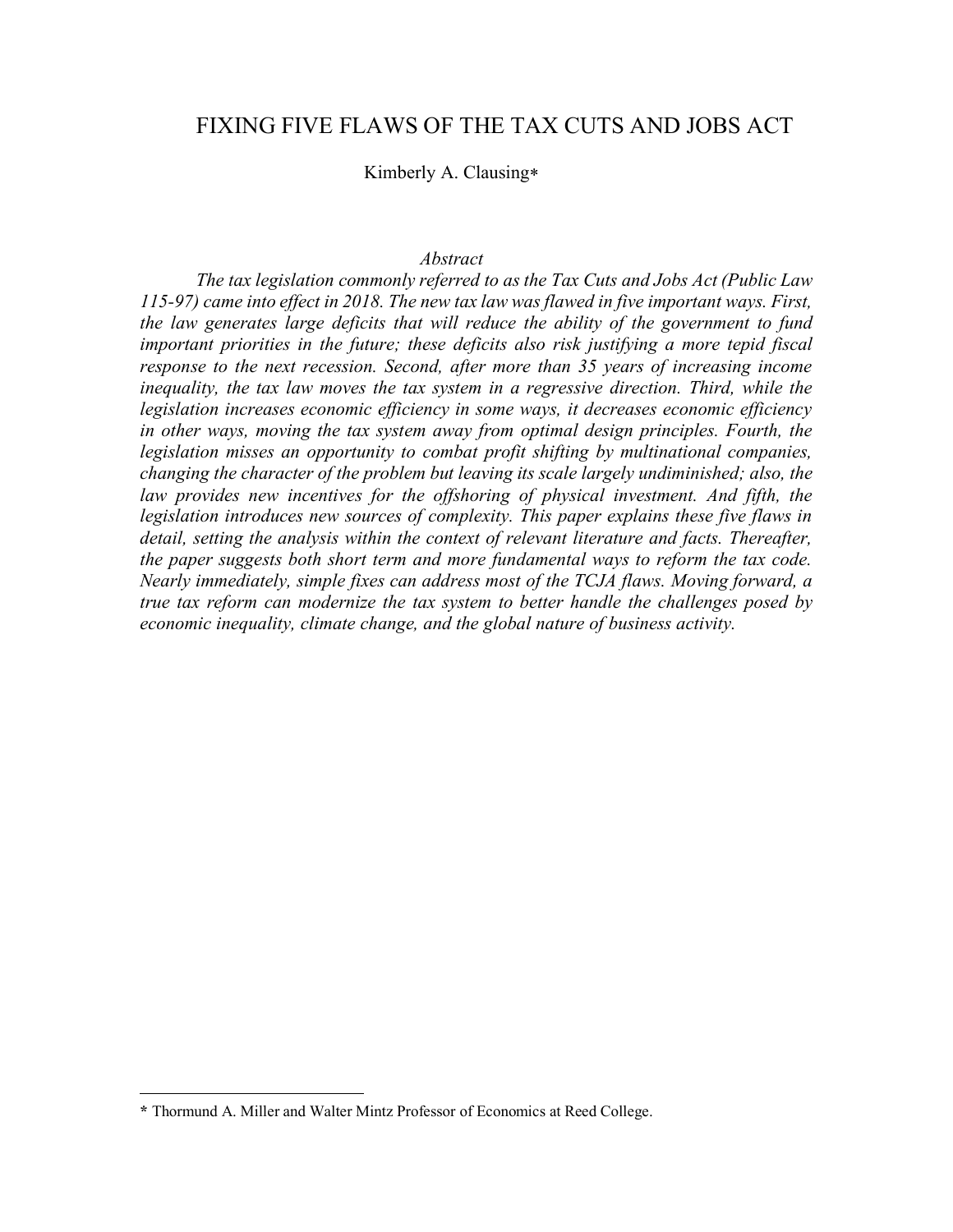# **TABLE OF CONTENTS**

| APPENDIX A: ESTIMATING THE REVENUE FROM A 21% PER-COUNTRY |  |
|-----------------------------------------------------------|--|
|                                                           |  |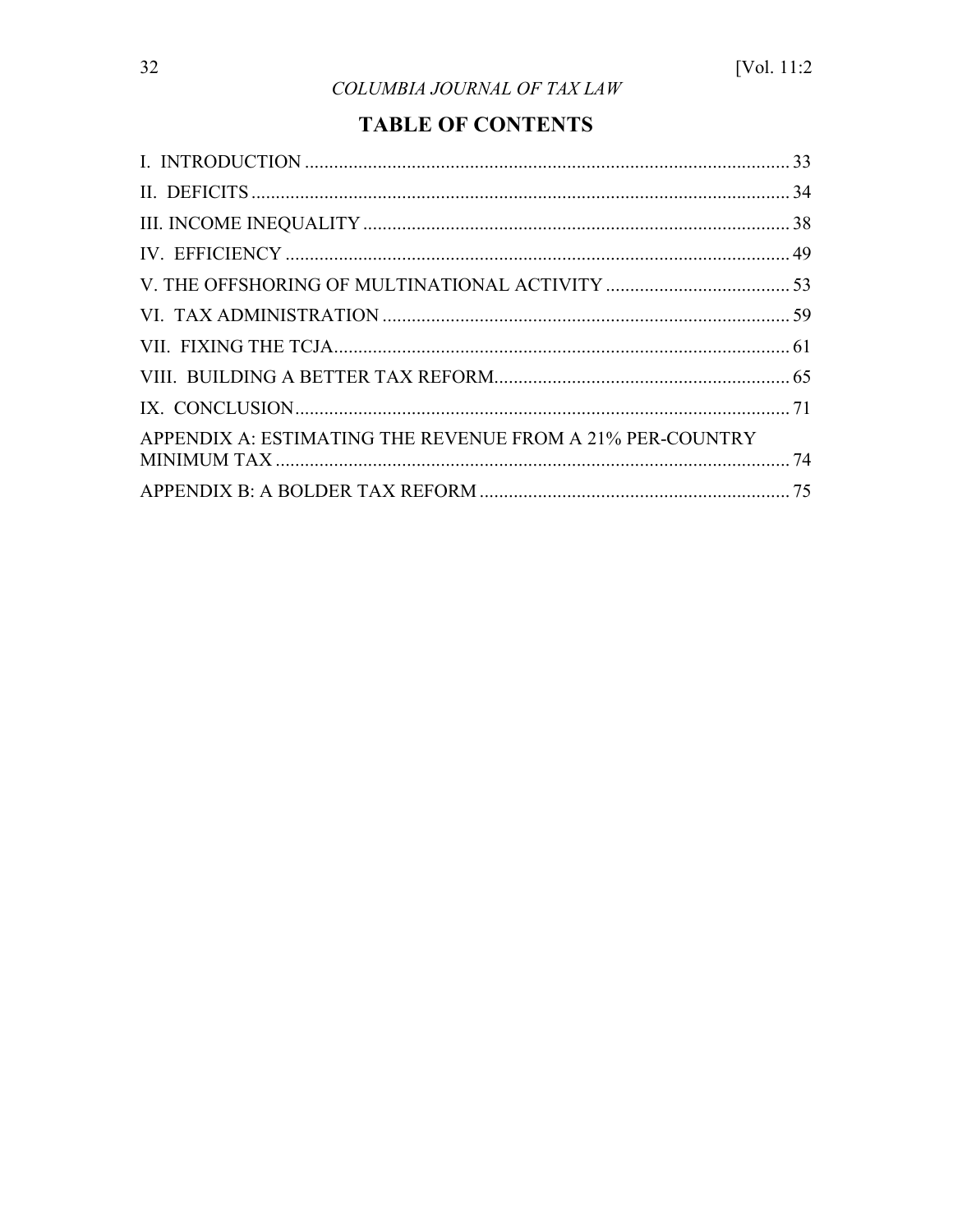# I. INTRODUCTION

A good tax system raises the revenue needs of the state in a way that is sensitive to fairness, efficiency, and tax administration. While the wisdom of that simple sentence is undeniable, the U.S. tax system has fallen short of these laudable goals for some time. First, the revenues raised by the federal tax system are insufficient in comparison with our fiscal priorities; while deficits and debt have been handled without disruption so far, the trajectory of debt over the coming decades looms large at the same time that urgent priorities go unfunded. Second, despite increases in income inequality over the prior generation, the tax system has become more regressive in several important ways. The tax system can, and should, do far more to respond to pressing concerns regarding wage stagnation and soaring inequality. Third, in terms of efficiency, the present tax system favors some industries over others, some forms of income over others, and some locations of income over others, all leading to tax-motivated economic decisions that distort the nature of economic activity. And finally, our tax system is notoriously complex, and I.R.S. funding is insufficient to smoothly administer the existing tax system.

From this starting point, enter the 2017 tax legislation known as the Tax Cuts and Jobs Act  $(TCJA).<sup>1</sup>$  The main provisions of the law follow.

- Individual tax rates are cut for the period 2018 to 2025.
- On a temporary basis, the standard deduction is increased, personal exemptions are repealed, and the state and local tax deduction is limited to \$10,000.
- The threshold for the estate tax is doubled, to \$11 million, temporarily.
- On a temporary basis, 20% of pass-through business income is no longer taxable for some pass-through businesses.
- The corporate tax rate is cut permanently, from 35 to 21%.
- Foreign income of corporations is permanently exempt from taxation, subject to some base protection measures.<sup>2</sup> Previously, foreign income was taxed at the domestic tax rate  $(35%)$ upon repatriation, with foreign tax credits for tax paid abroad.<sup>3</sup>

While some aspects of the new tax law should be retained, overall the law is severely flawed. In addition to increasing deficits by nearly two trillion dollars over ten years, the TCJA makes the tax system less progressive, less efficient, and more difficult to administer. The closing sections of the paper provide simple and practical ways to improve the tax system, beginning from the post-TCJA starting point.

<sup>&</sup>lt;sup>1</sup> The official title of the law is Public Law 115-97. BUDGET FISCAL YEAR, 2018, Pub. L. No. 115-97, December 22, 2017, 131 Stat 2054.

<sup>&</sup>lt;sup>2</sup> *Id.* There is a minimum tax on foreign income earned by U.S. multinationals of half the U.S. tax rate; this tax is payable only on returns (relative to physical assets) that exceed 10%. The minimum tax is assessed on a global basis, so foreign tax credits from tax paid in higher-tax countries can offset the minimum tax due from operations in lowtax countries. There is also a second minimum tax known as the BEAT (for base erosion and anti-abuse tax) that affects all multinational companies; it is triggered by excessive deductible payments to related parties.<br> $3 \text{ Id.}$  Under the TCJA, there is a one-time tax on prior unrepatriated foreign earnings of U.S. corporations. The

earnings are taxed at a rate of either 8 or 15.5%, less foreign tax credits.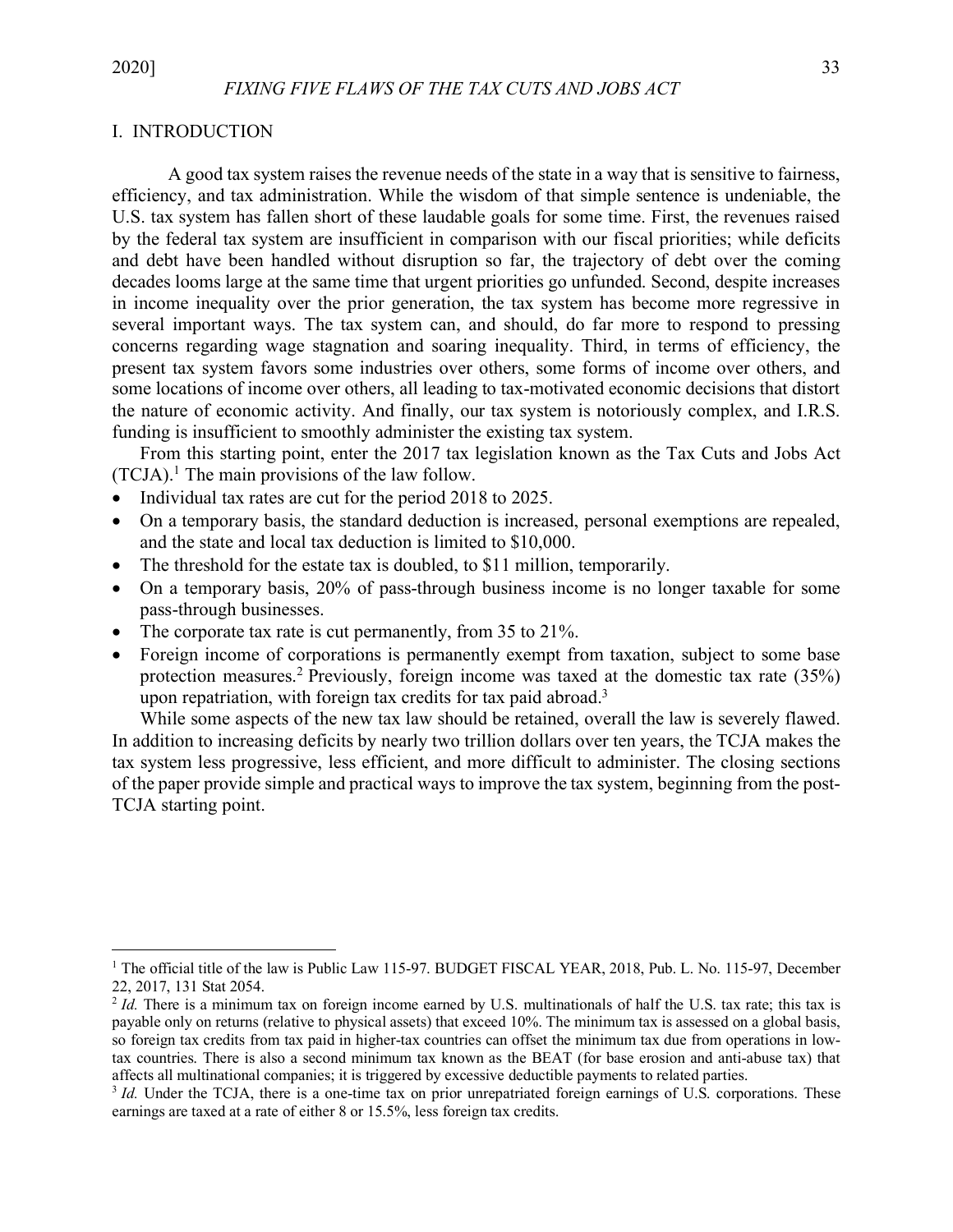# II. DEFICITS

It is abundantly clear that the tax law will increase budget deficits as well as the debt burden of the United States. Originally, the Joint Committee on Taxation (JCT) estimated TCJA would cost \$1.5 trillion.<sup>4</sup> Including the additional interest payments due to higher debt, the Congressional Budget Office (CBO) estimated the cost at \$1.8 trillion.<sup>5</sup> Since then, the CBO has raised the tenyear numbers to \$1.8 trillion (without interest) and \$2.3 trillion (with interest).6

These estimates do not include dynamic effects, or ways in which higher economic growth due to provisions in the legislation might lower its revenue cost. CBO's revised dynamic estimates indicate a revenue cost of \$1.9 trillion including interest costs on the additional debt.<sup>7</sup>

Nearly all dynamic estimates at the time of the legislation indicated that the cost of the legislation would certainly exceed one trillion dollars, aside from one very optimistic assessment from the Tax Foundation, using modeling methodology that came under criticism.<sup>8</sup> A Penn-Wharton Budget Model analysis found that growth effects from the legislation could offset a small percentage of the revenue loss, still leaving a static ten year revenue cost of \$2.2 trillion over 2018- 2027; dynamic estimates range from \$1.8 to \$2.0 trillion.<sup>9</sup> Tax Policy Center found a ten-year revenue cost of \$1.3 trillion.10 Barro and Furman report a dynamic estimate that places the tenyear deficits under the legislation at \$1.2 trillion, or \$1.7 trillion if the temporary provisions are extended (which raises both economic growth and the budget cost).<sup>11</sup>

Of course, one difficulty with understanding the effects of the legislation is separating the effects of the legislation from the overall effects of the underlying macroeconomy and establishing the counterfactual of what the macroeconomic trajectory would have been without the tax legislation.

Nonetheless, receipts of both individual and corporate income taxes are down as a share of GDP, while payroll taxes are relatively steady, indicating that the tax cuts have sharply reduced

 <sup>4</sup> Specifically, the Joint Committee on Taxation calculated total ten year costs at \$1.456 trillion. JOINT COMMITTEE ON TAXATION, ESTIMATED BUDGET EFFECTS OF THE CONFERENCE AGREEMENT FOR H.R.1, THE "TAX CUTS AND JOBS ACT" 8 (2017).<br><sup>5</sup> Congressional Budget Office, Estimated Deficits and Debt Under the Conference Agreement of H.R.

<sup>1</sup> (2018).

<sup>6</sup> *See* JOHN MCCLELLAND & JEFFREY WERLING, CONGRESSIONAL BUDGET OFFICE, HOW THE 2017 TAX ACT AFFECTS CBO'S PROJECTIONS (2018), *available at* https://www.cbo.gov/publication/53787 [https://perma.cc/HU48-X6XH].

<sup>&</sup>lt;sup>7</sup> The number without interest costs is \$1.3 trillion. *See id*. 8 Critiques of the Tax Foundation model include WILLIAM G. GALE ET AL., TAX POLICY CENTER, EFFECTS OF THE TAX CUTS AND JOBS ACT A PRELIMINARY ANALYSIS*,* 12 (2018) *available at* https://www.taxpolicycenter.org/publications/effects-tax-cuts-and-jobs-act-preliminary-analysis/full

<sup>[</sup>https://perma.cc/VUW5-L8TF] (noting that the Tax Foundation model assessment was "an outlier") and GREG LEISERSON, WASH. CTR. FOR EQUITABLE GROWTH, THE TAX FOUNDATION'S SCORE OF THE TAX CUTS AND JOBS ACT (2017), *available at* https://equitablegrowth.org/the-tax-foundations-score-of-the-tax-cuts-and-jobs-act/ [https://perma.cc/5887-X2NC].

<sup>&</sup>lt;sup>9</sup> See PENN WHARTON BUDGET MODEL, THE TAX CUTS AND JOBS ACT, AS REPORTED BY CONFERENCE COMMITTEE (12/15/17): THE STATIC AND DYNAMIC EFFECTS ON THE BUDGET AND THE ECONOMY (2017), *available at*  http://budgetmodel.wharton.upenn.edu/issues/2017/12/18/the-tax-cuts-and-jobs-act-reported-by-conference-

committee-121517-preliminary-static-and-dynamic-effects-on-the-budget-and-the-economy[https://perma.cc/L94P-7NT7].

<sup>&</sup>lt;sup>10</sup> See BENJAMIN R. PAGE ET AL., TAX POLICY CENTER, MACROECONOMIC ANALYSIS OF THE TAX CUTS AND JOBS ACT (2017), *available at* https://www.taxpolicycenter.org/publications/macroeconomic-analysis-tax-cuts-and-jobs-act/full [https://perma.cc/43JU-NN3D].

<sup>&</sup>lt;sup>11</sup> Robert Barro & Jason Furman, *Macroeconomic Effects of the 2017 Tax Reform*, 49(1) BROOKINGS PAPERS ON ECONOMIC ACTIVITY 257 (2018).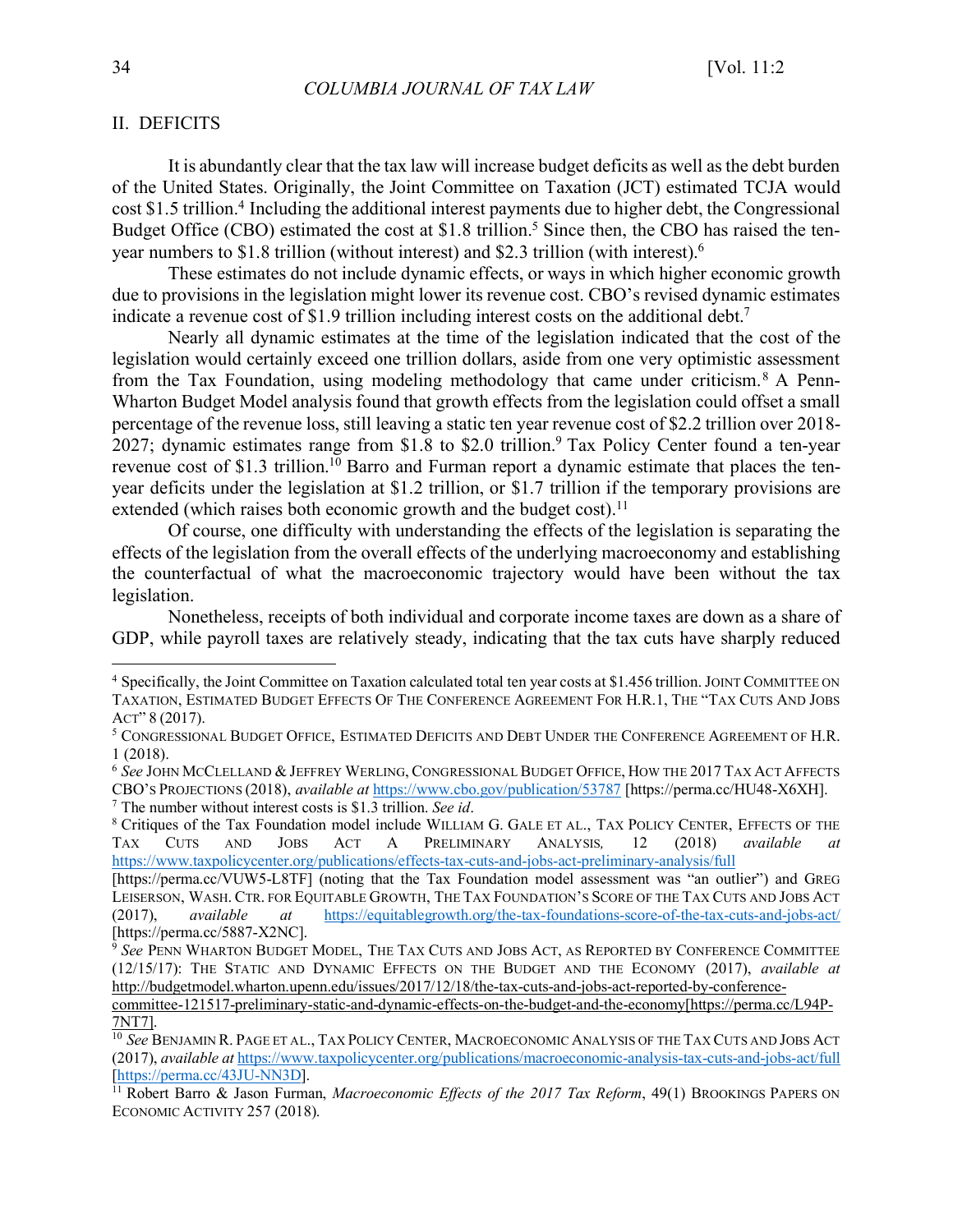revenues. Federal receipts were 17.2% of GDP in 2017, and declined to 16.2% of GDP in 2018, and 16.3% of GDP in 2019, the first two years the legislation was in effect. Corporate tax revenues were 1.5% of GDP in 2017 but only 1.0% of GDP in 2018 and 1.1% of GDP in 2019.12 Since typically federal receipts increase (even as a share of GDP) during strong economies, there seems little doubt that the reduced tax revenues are a result of the changes in tax law.

Figure 1 shows the tendency of revenues to increase relative to GDP during expansions, but that is not the trend of recent years, and 2018 shows a clear dip down, despite very strong macroeconomic fundamentals. The unemployment rate for 2018 (2019) averaged 3.9 (3.7)%, down from 4.4% in 2017.



Figure 1: Total Federal Receipts as a Share of GDP, 1981-2019.<sup>13</sup>

Deterioration in the budget deficit will be even more troubling than these tax cuts imply on their own, since spending is also on an increasing trajectory. The aging of the baby boom generation will increase federal expenditures on Social Security and Medicare substantially over the coming decade; expenditures on each program are projected to increase by more than 1% of GDP over the coming ten years.<sup>14</sup>

Thus, even absent these deficit-financed tax cuts, the U. S. government was on a trajectory of increasing debt to GDP ratios; however, that trajectory has worsened substantially due to the

 <sup>12</sup> Revenue data are from the Department of Treasury, *Monthly Receipts, Outlays, and Deficit or Surplus, Fiscal Years 1981-2019* (Feb. 1, 2020), *available at* https://www.fiscal.treasury.gov/reports-statements/mts/current.html [https://perma.cc/8722-WTKF]. GDP data are from Federal Reserve Economic Data Database (FRED), FEDERAL RESERVE BANK OF ST. LOUIS (Feb. 1, 2020), *available at* https://fred.stlouisfed.org/series/GDP [https://perma.cc/LY2C-P42Y].

<sup>&</sup>lt;sup>13</sup> FRED, *supra* note 12. Note: Monthly receipt data through December 2019 are included here, aggregated for the annual totals, which are then compared to GDP. Recessions are shaded.

<sup>&</sup>lt;sup>14</sup> Medicare increases from 3.5% to 5.1% of GDP from 2018 to 2028; Social Security increases from 4.9 to 5.9% of GDP. *See* CONGRESSIONAL BUDGET OFFICE, THE BUDGET AND ECONOMIC OUTLOOK: 2019 TO 2029, 62 tbl.3-1 (2019).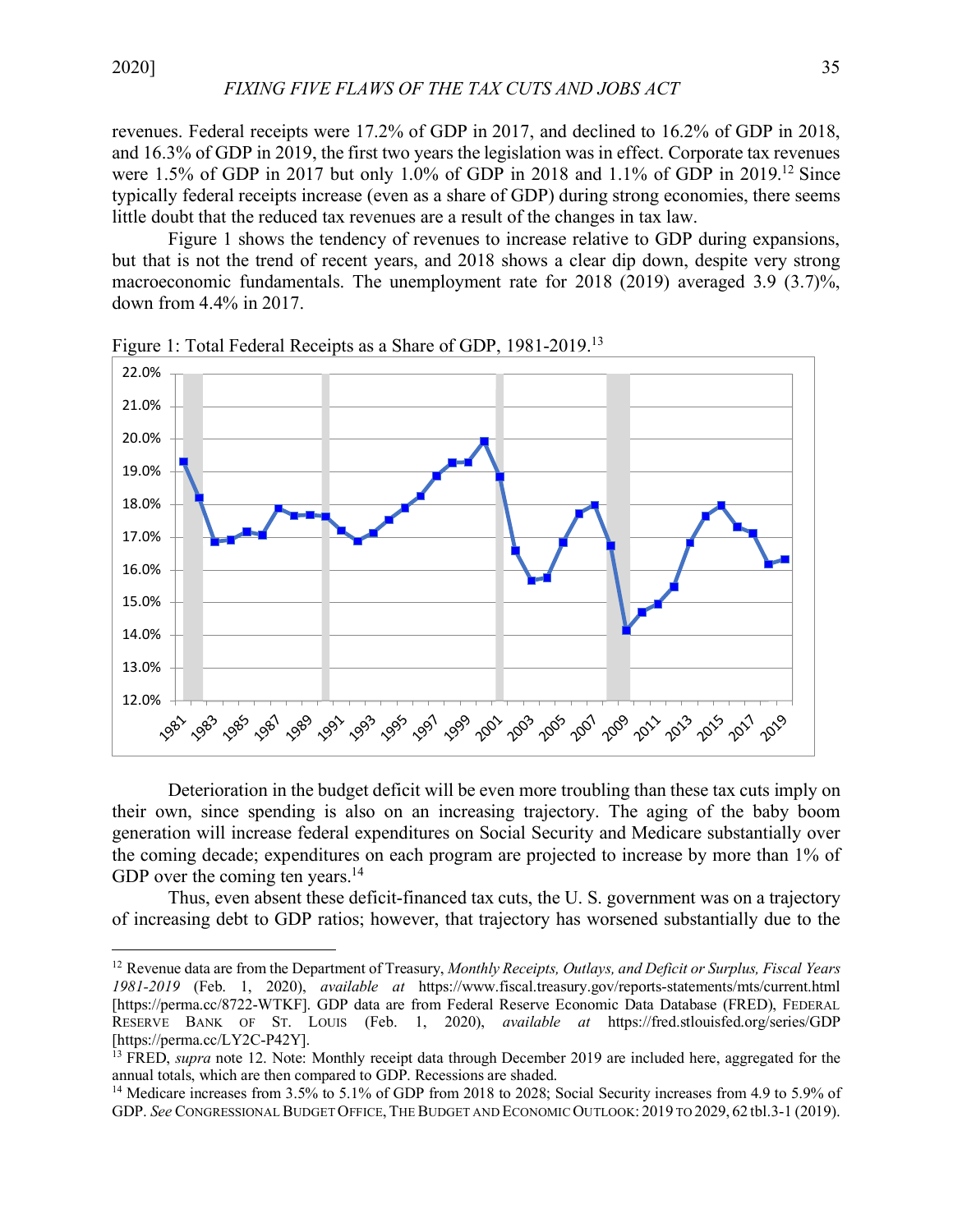new tax law. There are three important problems associated with these increased deficits at this particular moment in time.

First, recessions always come. The U. S. is enjoying a very long expansion, the longest in modern U. S. history. While this expansion began after a very deep recession, it is unlikely to continue forever. When the current expansion ends, inevitably, it would be ideal if the federal government undertook expansionary fiscal policy in response, to reduce the magnitude of the recession. The deficit will certainly increase automatically due to lower tax receipts and higher spending on means-tested programs as well as unemployment insurance. However, additional discretionary stimulus is also advised, particularly in today's macroeconomic climate, which begins with monetary policy in an unusually policy-constrained stance, due to our persistent low interest rate environment. This leaves little room for interest rate reductions as expansionary monetary policy measures.<sup>15</sup>

However, policy-makers may feel constrained by our large (and growing) debt balance when they respond to the next recession, and thus they may be tempted to take an inadequately expansionary fiscal stance at that time. While there is little sign of rising interest rates, a falling U.S. dollar, or other practical constraints on the U.S. government's ability to borrow, the specter of rising debt burdens can reduce political appetite for deficits, even during tough times. Indeed, in the Great Recession, policy-makers were arguably far too timid in their response for precisely this reason.

Therefore, running up deficits when the economy is strong, *especially* to pay for tax cuts, is unwise. A better use of deficit-finance would be to make public investments in infrastructure or education, both of which will pay future dividends that help justify deficits. In the case of infrastructure, deferring road and bridge maintenance is likely to make future tax burdens *higher,*  when those investments are finally made. And investments in human capital (such as education) also pay future dividends since tomorrow's taxpayers have higher earnings as a consequence. However, tax cuts do not satisfy these future-oriented arguments.<sup>16</sup>

Second, deficits inevitably have three possible future consequences: higher tax burdens, greater spending cuts, or even more deficits (with their own future consequences). This shifts the burden of financing the state from current to future generations. Already, older members of our population are getting a much better deal in terms of government benefits relative to tax payments than are younger members. Thus, it would be ideal to not worsen this intergenerational inequity. Further, earlier generations benefited from a time of more inclusive growth; typical households saw a doubling of incomes between the end of World War II and 1980; in comparison, growth in incomes for typical families since 1980 has been anemic, despite strong economic growth, due to rising income inequality.

<sup>&</sup>lt;sup>15</sup> In addition, the Federal reserve system has many assets on its balance sheet due to prior rounds of unconventional monetary policy, known as quantitative easing. While this is not a formal constraint, it may also reduce the zeal of monetary policy makers for further expansion of central bank assets. For a graphical depiction of central bank balance sheets, *see* BOARD OF GOVERNORS OF THE FEDERAL RESERVE SYSTEM, CREDIT AND LIQUIDITY PROGRAMS AND THE BALANCE SHEET, *available at* https://www.federalreserve.gov/monetarypolicy/bst\_recenttrends.htm [https://perma.cc/G74N-OYGC].

<sup>&</sup>lt;sup>16</sup> Some might argue that corporate tax cuts are future-oriented if they spur substantially greater private investment; this claim will be addressed in Section III below.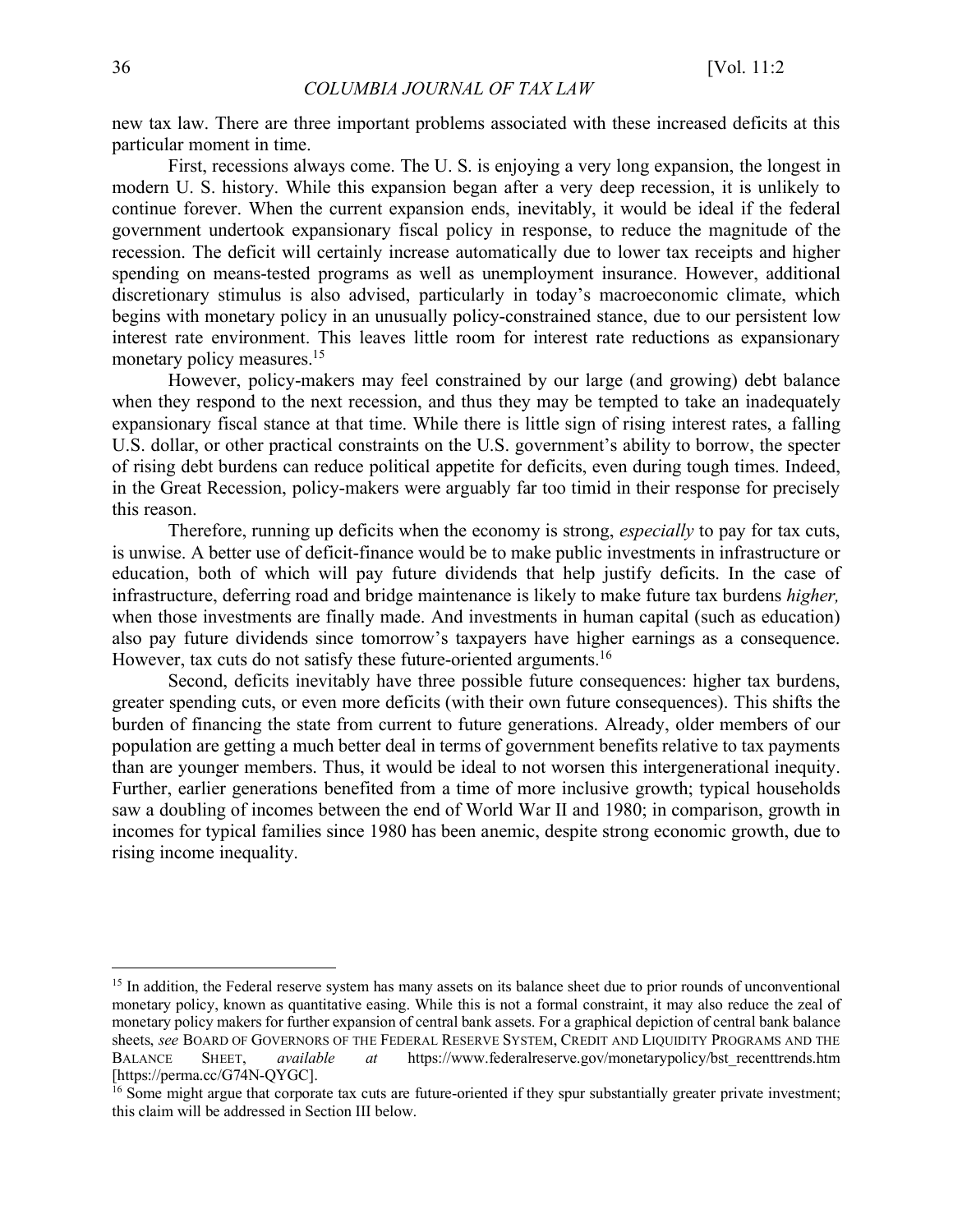

Figure 2: Cumulative Pretax Income Growth in Two Eras<sup>17</sup>

Third, deficits constrain our ability to fund urgent priorities. Many priorities urgently require increased spending, including investments in the nation's infrastructure, green research and development, education, and healthcare.

Beyond these areas, we also have longstanding fiscal commitments to our retired population, whose financial impact is swelling in the coming years; as noted above, Social Security and Medicare spending increases by over 2.5% of GDP over the coming decade.<sup>18</sup>

While it is tempting to find quick ways out of this fiscal conundrum, there are no easy answers. Despite decades of experimenting with supply-side economics, tax cuts have never paid for themselves. And the ideas of Modern Monetary Theory (MMT) likewise provide no easy way around these tradeoffs. Of course, there is widespread agreement that it is helpful to be able to borrow in your own currency. In addition, today's low interest rate environment means that borrowing to make future investments (in, e.g., infrastructure or research) makes good sense, even if borrowing to pay for tax cuts is another matter. There is also longstanding agreement that deficitfinance makes good macroeconomic sense during recessions.

All that said, deficits still involve tradeoffs, and there are serious limits to how expansionary fiscal policy can be. When a government undertakes expansionary fiscal policy when the economy is already operating at its capacity (full employment), the central bank may raise interest rates in order to offset the undue stimulus to the economy, either reducing investment or increasing the trade deficit.<sup>19</sup> If it neglects to manage aggregate demand in response, or simply funds government spending by printing money, inflation will ensue.

<sup>&</sup>lt;sup>17</sup> Thomas Piketty, Emmanuel Saez & Gabriel Zucman, *Distributional National Accounts: Methods and Estimates for the United States*, 133 O. J. Econ. 553, 578 tbl.2 (2018).

<sup>&</sup>lt;sup>18</sup> CONGRESSIONAL BUDGET OFFICE, *supra* note 14.

<sup>19</sup> Capital inflows are attracted by higher interest rates. This appreciates the dollar, causing a larger trade deficit.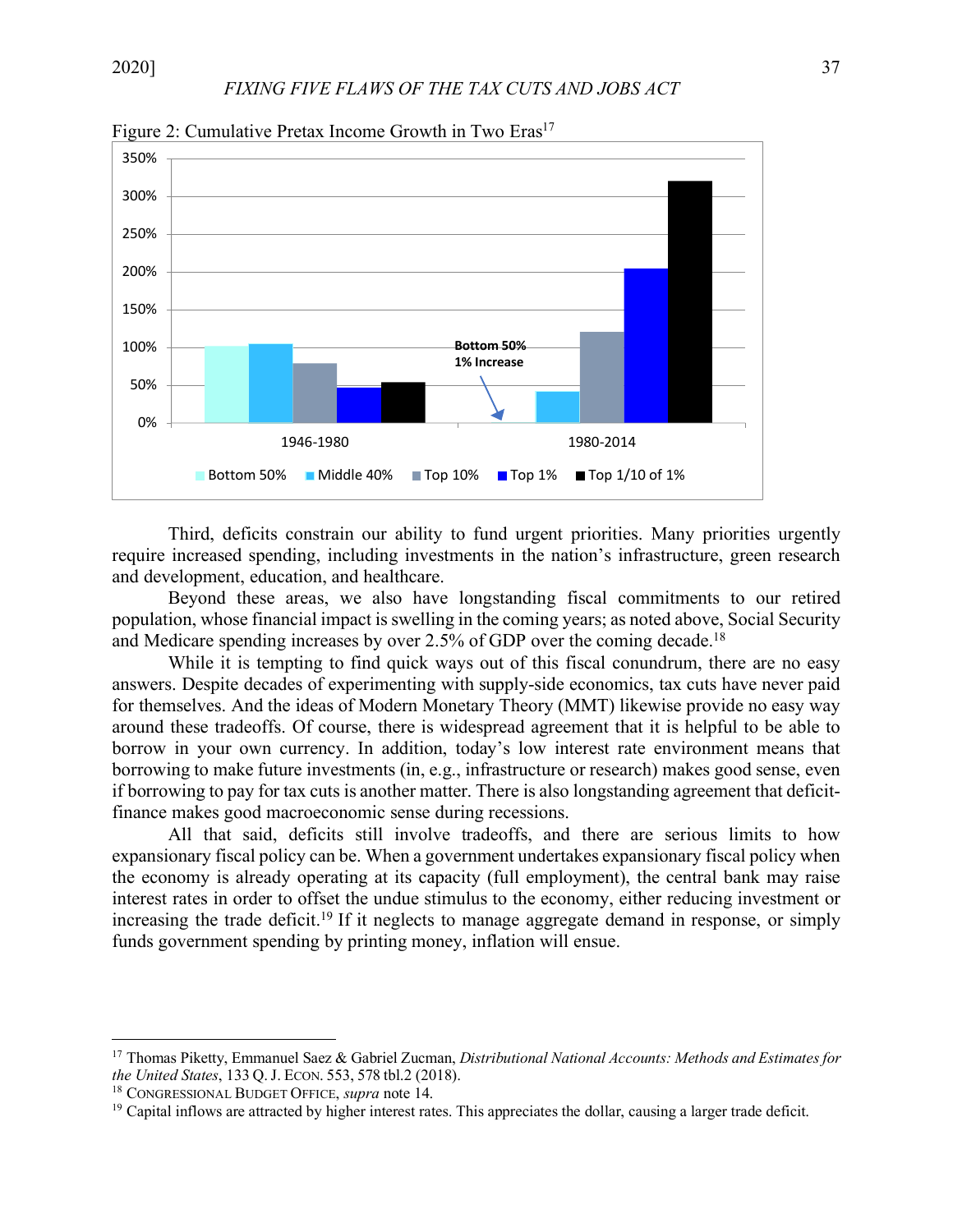Some MMT theorists have suggested that the Federal Reserve should accommodate deficitfinanced spending, and that the government can simply pay for its debts by printing money.20 While inflation may ensue, they note that tax increases could be implemented to offset incipient inflation. However, that logic simply moves the deficit reduction to a later stage in the process, rather than eliminating the need to consider deficits in general. In addition, it is unwise to put Congress in charge of managing inflation; it stretches the bounds of reason to imagine a Congress eager to pass tax increases under such circumstances.<sup>21</sup>

In summary, there is no escaping the fact that the deficit-financed tax cuts under the TCJA come with several serious consequences; they make it more difficult to respond to the next recession, worsen intergenerational inequality, and make it more difficult to pay for urgent fiscal priorities.

#### III. INCOME INEQUALITY

As Figure 2 (above) clearly shows, the U.S. economy has changed in important ways over the prior generation; whereas economic growth used to be felt broadly throughout society, since 1980, increasing income inequality has meant that only those at the top of the distribution are experiencing gains in standard of living that meet the expectations set by the earlier period.

This phenomenon of income inequality also shows up as a divergence between the growth rate of per-capita GDP and the growth rate of median household incomes, as shown in Figure 3. Real GDP per-capita has grown by more than 70% between 1984 and 2017, whereas median household incomes have only increased by about 20%, a far more paltry increase.<sup>22</sup> In years when economic expansion is particularly robust (the late 1990s, 2014-2017), the two series increase at a similar pace, but in other years, the pace of median income growth lags behind.

 $20$  It is hard to generalize regarding the claims of MMT; it is difficult to pin down the theory as a set of well-defined principles with a clear model of how the economy works behind them.

<sup>&</sup>lt;sup>21</sup> We count on the Federal Reserve to "remove the punch bowl" despite strong political temptations to keep the party rolling, since the institution is designed to be more distant from short-term political considerations. Central bank independence, and a relatively more technocratic staff, help keep monetary policy farsighted, ideally avoiding the perils of runaway inflation.

 $22$  Household size has decreased over this period, so that may (somewhat) diminish concerns about relatively stagnant household income. Still, it is important to bear in mind that households also share some overhead costs, such as housing and utilities.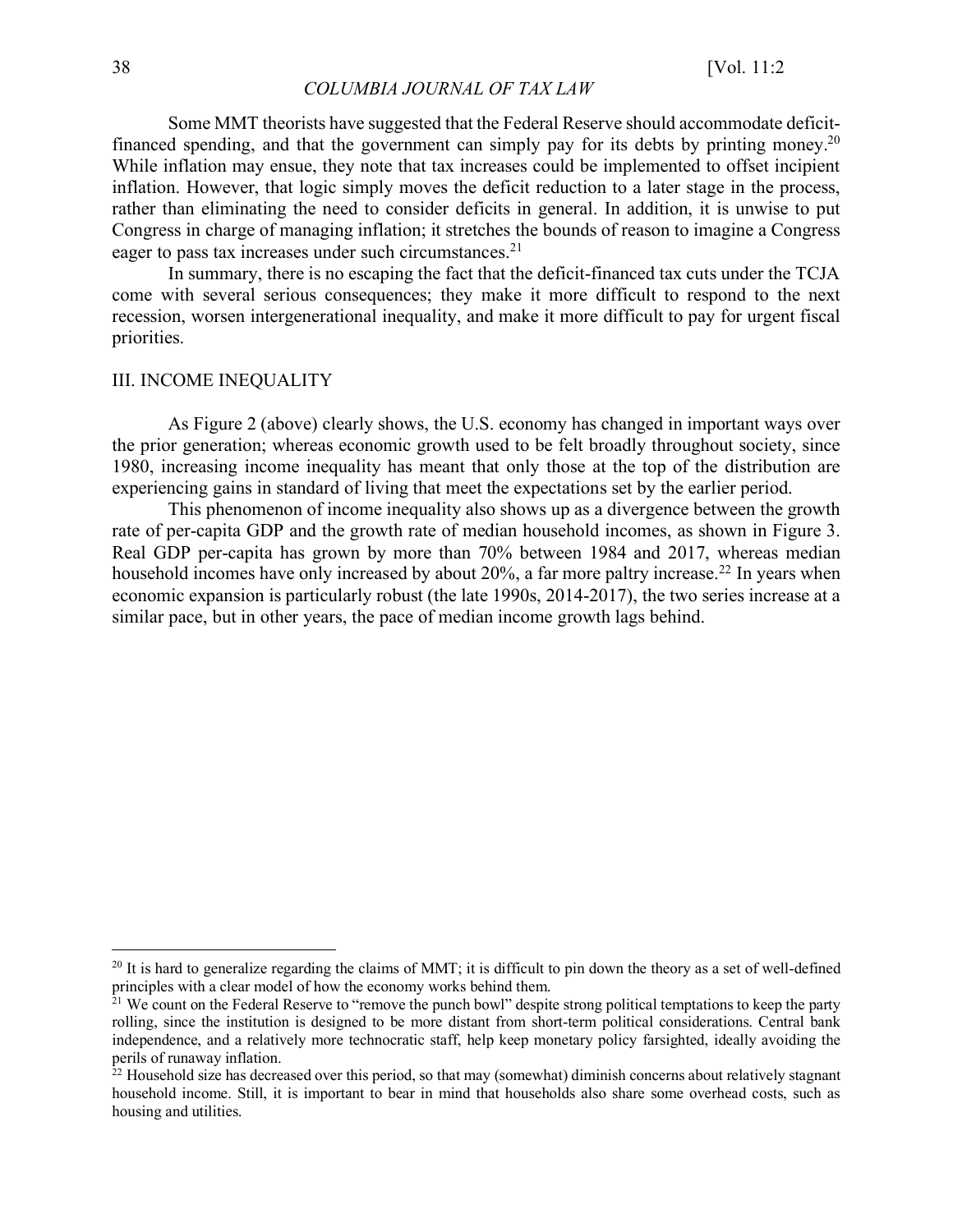*FIXING FIVE FLAWS OF THE TAX CUTS AND JOBS ACT*



Figure 3: Growth in Real GDP per-capita and Real Median Household Income, 1984-201723

These divergent trends occur since the top 10%, and even the top 1%, are earning a much higher share of all national income now than they were a generation ago, while the shares of the bottom 90% are shrinking.

| Table 1: Pre-tax Income Shares, 1980 and 2014 <sup>24</sup> |  |  |  |  |  |
|-------------------------------------------------------------|--|--|--|--|--|
|-------------------------------------------------------------|--|--|--|--|--|

|                        | 1980       | 2014       |  |
|------------------------|------------|------------|--|
| Bottom 50%             | $19.9\%$   | 12.6 %     |  |
| $50-90th$ percentile   | 45.9 $%$   | 40.4%      |  |
| Top $10\%$             | 34.2 %     | 47.0 $%$   |  |
| (Of which, Top $1\%$ ) | $(10.7\%)$ | $(20.2\%)$ |  |

There are many hypothesized causal factors behind these changes, several of which I discuss in detail in Chapter two of my recent book.<sup>25</sup> These include factors such as transformative technological change, the rising role of market power, increased international competition,

<sup>&</sup>lt;sup>23</sup> FRED, FEDERAL RESERVE BANK OF ST. LOUIS, THE PUZZLE OF REAL MEDIAN HOUSEHOLD INCOME (2016), *available at* https://fredblog.stlouisfed.org/2016/12/the-puzzle-of-real-median-household-income/ [https://perma.cc/FA8U-4JSR]. 24 WORLD INEQUALITY DATABASE, INCOME INEQUALITY USA, 1913-2014, *available at* https://wid.world/country/usa/

<sup>[</sup>https://perma.cc/979G-MSAQ]. 25 *See* KIMBERLY A. CLAUSING, OPEN: THE PROGRESSIVE CASE FOR FREE TRADE, IMMIGRATION, AND GLOBAL

CAPITAL (2019).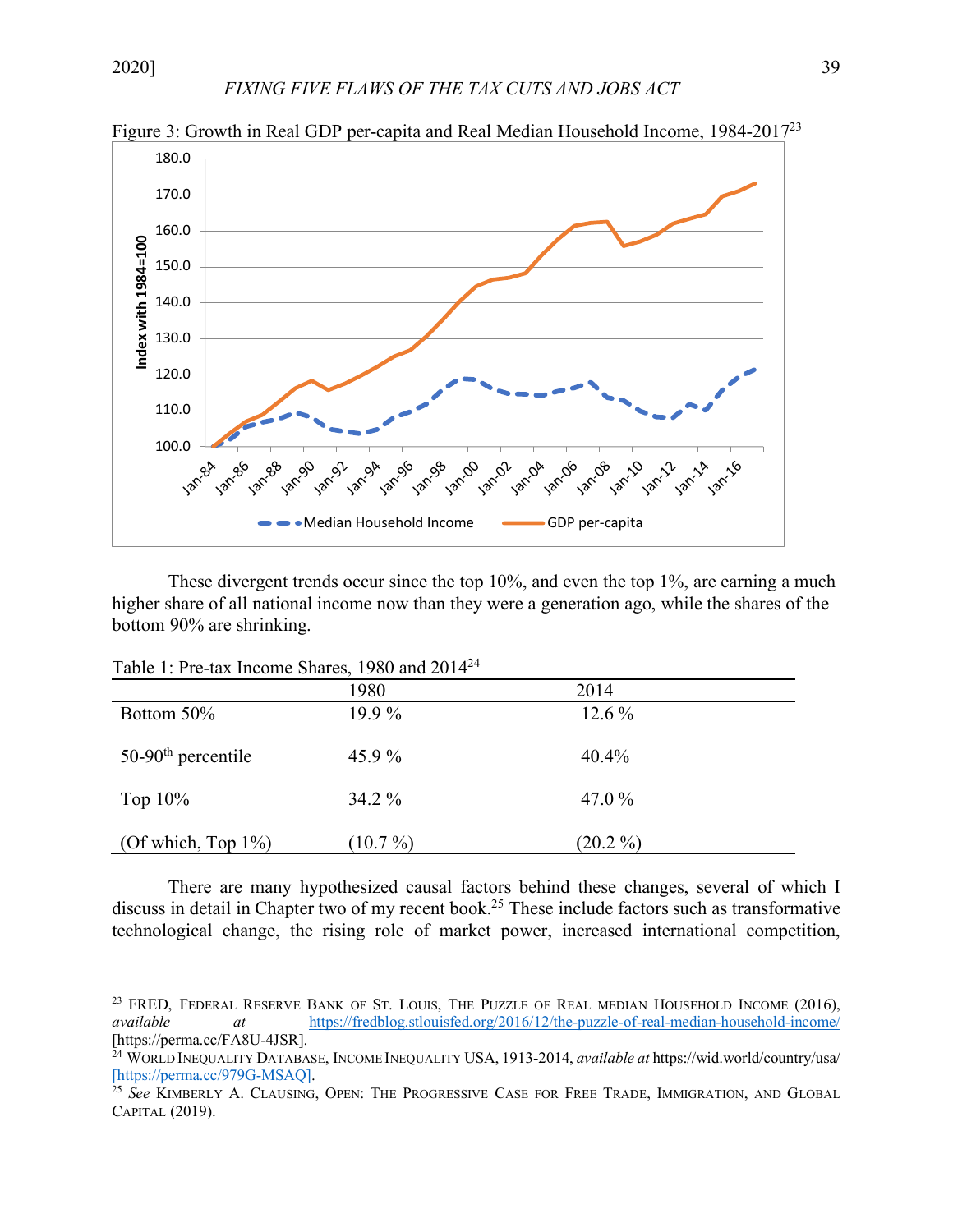changes in social norms, and economic policy changes that have increased incentives for those at the top to earn more income.

This economic situation is damaging for a number of reasons. First, economic growth is far less meaningful for the well-being of society when it does not impact the standard of living of many in society. Not only do the economic gains of those in the bottom 90% of society fall short of expectations, but the comparison between their fate and the economic privilege of those at the top creates discontent.

Concentrated economic power also begets political power. Power disparities which concentrate control towards to the top of the economic distribution reduce the responsiveness of economic policy to the needs of typical workers, further fueling the sense that the economy is "rigged" and that our democratic institutions are not functioning as intended.

While popular discontent may be understandable, it also risks the embrace of ultimately destructive economic policies. For example, nationalistic economic policies that cast foreigners as the problem have been a popular theme of the Trump administration, and similarly populist discontent with EU immigration policy fueled Brexit.<sup>26</sup>

Yet regardless of the source of these labor market trends, the tax system is a powerful tool for addressing inequities. For example, the earned income tax credit can create negative tax rates at the bottom of the income distribution. By increasing the generosity of the earned income tax credit, the tax system can help move income towards those who have not benefited from the economic growth of recent decades. Similarly, for those who have seen dramatic income growth, more can be expected in terms of tax payments. By carefully closing loopholes that allow the wealthy to classify their income in more lightly-taxed forms, the government can raise more revenue without relying on excessively high tax rates.<sup>27</sup>

And, of course, tax revenue is also vitally important in funding urgent priorities that can help address the needs of workers and the bottom 90%; infrastructure, R&D investments, education, and healthcare.

Unfortunately, the TCJA is a wrongheaded response to rising economic inequality. Not only do the tax cut benefits mostly accrue to those at the top of the distribution, but those at the bottom receive almost no gain to after-tax income. In addition, the deficit-financed nature of the tax legislation implies either less revenue for our urgent future priorities or higher future tax burdens.

The nonpartisan Tax Policy Center (TPC) did distributional analyses of the legislation; the main results are shown in Figure 4.28 For those in the bottom four quintiles, the modest gains in after-income in the first year of the legislation disappear by the tenth year of the legislation, due to the expiration of the individual tax cuts. The corporate tax cuts that remain primarily benefit those at the top of the distribution.

<sup>&</sup>lt;sup>26</sup> *Id.* at chapter. 3, 5, 8 (discussing the dangers of protectionism and immigration restrictions for inclusive prosperity).

<sup>&</sup>lt;sup>27</sup> It is particularly problematic to raise tax rates on one type of income without considering the tax avoidance response, since wealthy taxpayers are adept at rearranging their economic affairs to minimize tax burdens. By focusing on harmonizing the disparate tax treatment of different forms of income, more revenue can be raised at reasonable, uniform tax rates.<br><sup>28</sup> See TAX POLICY CENTER, DISTRIBUTIONAL ANALYSIS OF THE CONFERENCE AGREEMENT FOR THE TAX CUTS AND

JOBS ACT (2017), *available at*  https://www.taxpolicycenter.org/sites/default/files/publication/150816/2001641 distributional analysis of the conf erence agreement for the tax cuts and jobs act 0.pdf [https://perma.cc/TFV2-MZGS]. The numbers are unchanged; *see* Gale et al., *supra* note 8.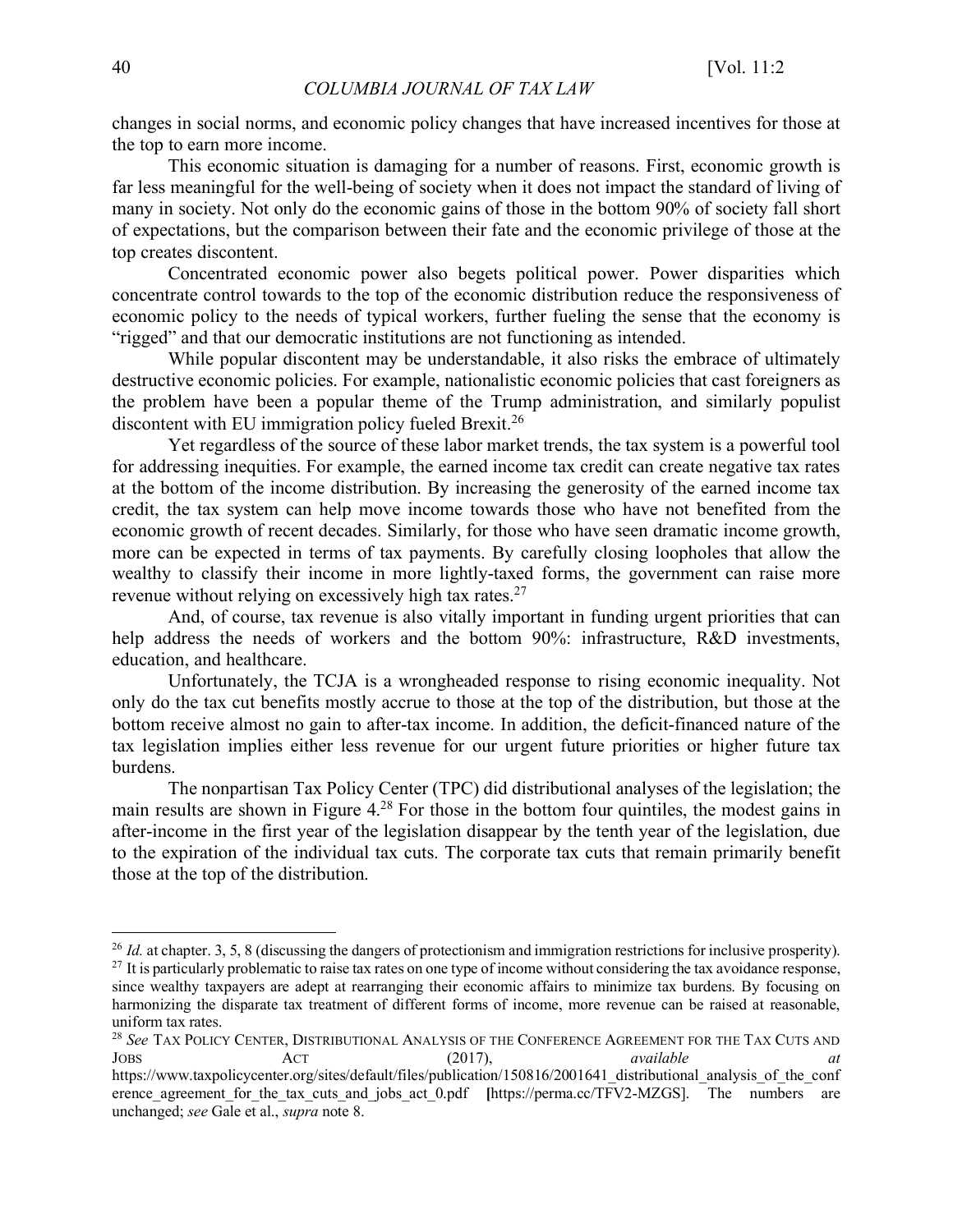# *FIXING FIVE FLAWS OF THE TAX CUTS AND JOBS ACT*



Figure 4: Changes in After-Tax Income due to the TCJA, in percent, by quintile<sup>29</sup>

Due to the income differences across groups, the dollar differences are more dramatic. Table 2 shows the changes in tax payments in the two years 2018 and 2027. For the bottom 80% of the population the tax cut averages \$795 in 2018 and becomes a small tax increase (\$15) by 2027, whereas the top 1% get tens of thousands of dollars in tax cuts in both periods.

|                        | 2018      | 2027      |
|------------------------|-----------|-----------|
| Lowest Quintile        | -60       | 30        |
| <b>Second Quintile</b> | $-380$    | 40        |
| Middle Quintile        | $-930$    | 20        |
| Fourth Quintile        | $-1,810$  | $-30$     |
| Top Quintile           | $-7,640$  | $-1,260$  |
| Top 1 Percent          | $-51,140$ | $-20,660$ |

Table 2: Changes in Tax Payments, 2018 and 202730

The JCT has also done distributional estimates but these are more difficult to interpret since they are divided by income group rather than by quintile.<sup>31</sup> For taxpayers with incomes below \$20,000 in 2019, tax cuts average \$55. For taxpayers with incomes above \$500,000, tax cuts average \$35,370. By 2027, taxpayers with incomes below \$20,000 pay an additional \$175 in tax, while those with incomes above \$500,000 still receive tax cuts of \$6,290. Regardless of how you cut it, these tax cuts are tilted toward the top.

One source of controversy surrounding the distributional effects of the legislation concerns the effects of business tax cuts on wages. The Joint Committee on Taxation concludes that, in the short run, 100% of business taxes fall on owners of capital, whereas in the long run 75% of

 <sup>29</sup> TAX POLICY CENTER, *supra* note *<sup>28</sup>*and GALE ET AL., TAX POLICY CENTER, *supra* note 8.

<sup>30</sup> GALE ET AL., TAX POLICY CENTER, *supra* note 8.

<sup>31</sup> *See* STAFF OF THE JOINT COMM ON TAX'N, 115TH CONG., DISTRIBUTIONAL EFFECTS OF THE CONFERENCE AGREEMENT FOR H.R.1, THE "TAX CUTS AND JOBS ACT" (2017). The same numbers are also reported more recently in STAFF OF THE JOINT COMM ON TAX'N, 116TH CONG., DISTRIBUTIONAL EFFECTS OF PUBLIC LAW 115-97 (2019).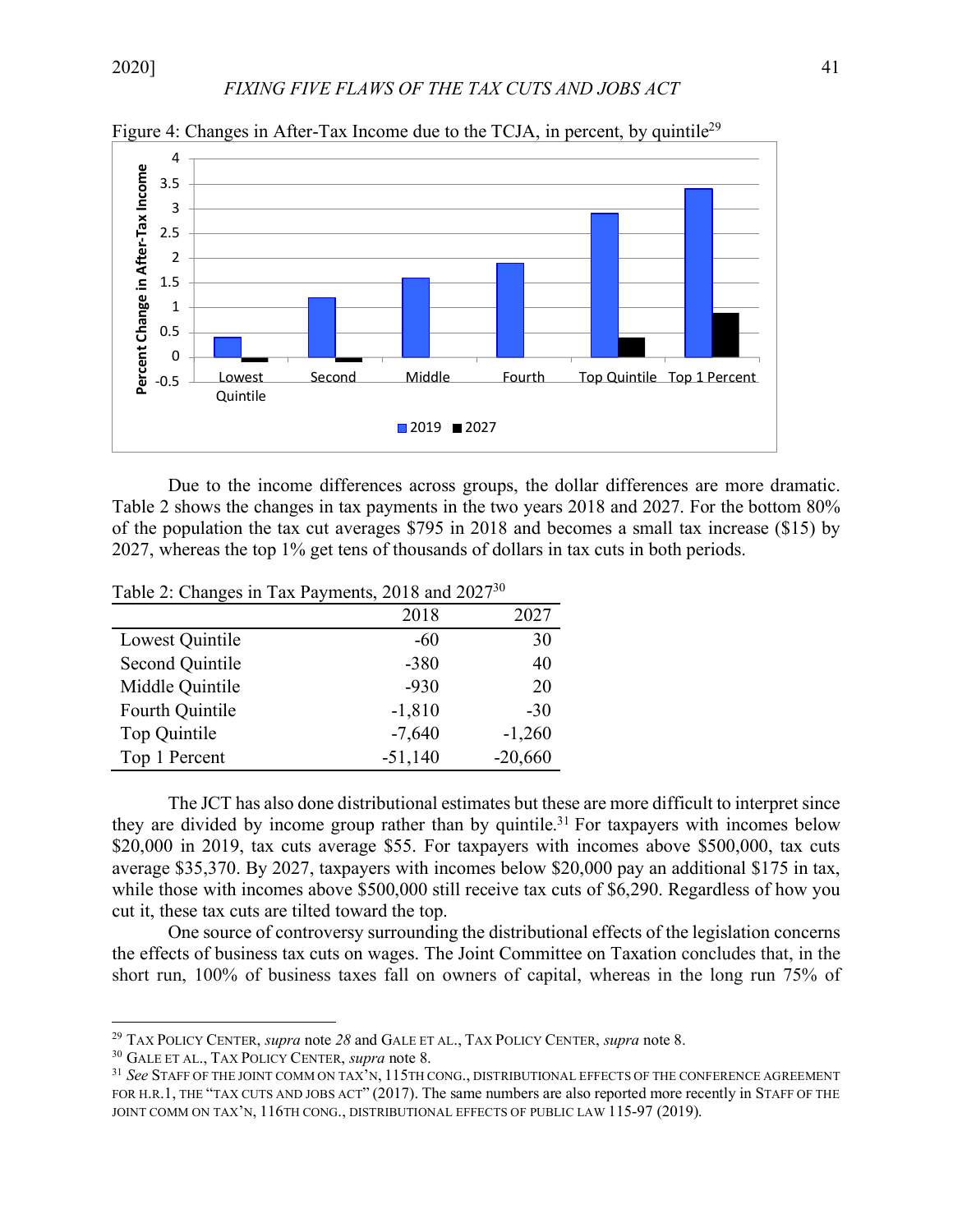corporate income taxes and 95% of pass-through business taxes fall on owners of capital.32 The Tax Policy Center assigns 20% of the burden to labor, 20% to capital (normal returns), and 60% to shareholders, due to supernormal returns on capital.<sup>33</sup>

Other mainstream models, including those of the Congressional Budget Office and the U.S. Treasury, also conclude that the corporate tax mostly falls on capital or shareholders, with workers only bearing a small minority of the tax.<sup>34</sup> Nonetheless, administration economists have persisted in a much more rosy outlook for workers from the corporate tax cuts, implying that they could even see wage gains as high as \$4,000 to \$9,000 as a result.<sup>35</sup>

There are two mechanisms that could result in labor receiving benefits from business tax cuts. First, companies with excess profits may choose to share the tax windfall with their workers. There is some evidence of this mechanism in the European context, particularly using German data, but of course labor market institutions are quite different in Germany than in the United States, as there is a stronger role for labor in business decisions.<sup>36</sup> Further, this mechanism should result in nearly immediate gains in wages from the business tax cuts, yet early evidence shows little changes in wages in the early data post-TCJA.

A second mechanism would take more time to assess. This mechanism relies on the general equilibrium models of corporate tax incidence in an open economy, which allow labor to benefit from corporate tax cuts if those tax cuts result in increased domestic investment, which raises the marginal productivity of workers, and then results in higher wages. Unfortunately, careful crosscountry analyses of these mechanisms have failed to reveal clear evidence in support of higher wages in countries that have lowered corporate tax rates.37

In the present U.S. context, there are several practical issues that could stand in the way of labor benefitting from corporate tax cuts. First, we are in a period where there is a glut of capital, interest rates are very low, and debt-financed investment is actually subsidized through the tax system (Conventional models of corporate tax incidence assume that investment is equityfinanced.). In that context, it is not clear how strong the investment response will be. Second, even if investment responds, given the trend towards labor-displacing automation, it is not clear that, for the economy as a whole, labor demand will increase. Finally, at present, there appears to be a less tight link between labor productivity and wage growth than in prior times. This loose link may have something to do with the hyper-competitive nature of many modern labor markets, the

 <sup>32</sup> *See* STAFF OF THE JOINT COMM ON TAX'N, 113TH CONG., MODELING THE DISTRIBUTION OF TAXES ON BUSINESS INCOME (2013).

<sup>33</sup> *See* JAMES R. NUNNS, TAX POLICY CENTER, HOW TPCDISTRIBUTES THE CORPORATE INCOME TAX (2012), *available at* https://www.taxpolicycenter.org/publications/how-tpc-distributes-corporate-income-tax [https://perma.cc/YAP9- 9J2D].

<sup>34</sup> For background on CBO methodology, *see* CONGRESSIONAL BUDGET OFFICE, THE DISTRIBUTION OF HOUSEHOLD INCOME AND FEDERAL TAXES, 2008 AND 2009, 16-18 (2012). For a discussion of the Treasury assumptions, see Julie Anne Cronin et al., *Distributing the Corporate Income Tax: Revised U.S. Treasury Methodology*, 66 NAT'L TAX J. 239 (2013); under the Trump administration, the Treasury working paper version was removed from the Treasury website

<sup>35</sup> THE COUNCIL OF ECONOMIC ADVISERS, CORPORATE TAX REFORM AND WAGES: THEORY AND EVIDENCE 6 (2017).

<sup>36</sup> *See, e.g.*, Clemens Fuest et al., *Do Higher Corporate Taxes Reduce Wages? Micro Evidence from Germany*, 108 AM. ECON. REV. 393, 393–418 (2018).

<sup>37</sup> For a thorough overview of data and literature in this area *see* Kimberly A. Clausing, *In Search of Corporate Tax Incidence*, 65 TAX LAW REV. 433 (2012) and Kimberly A. Clausing, *Who Pays the Corporate Tax in a Global Economy?*, 66 NAT'L TAX J. 151 (2013).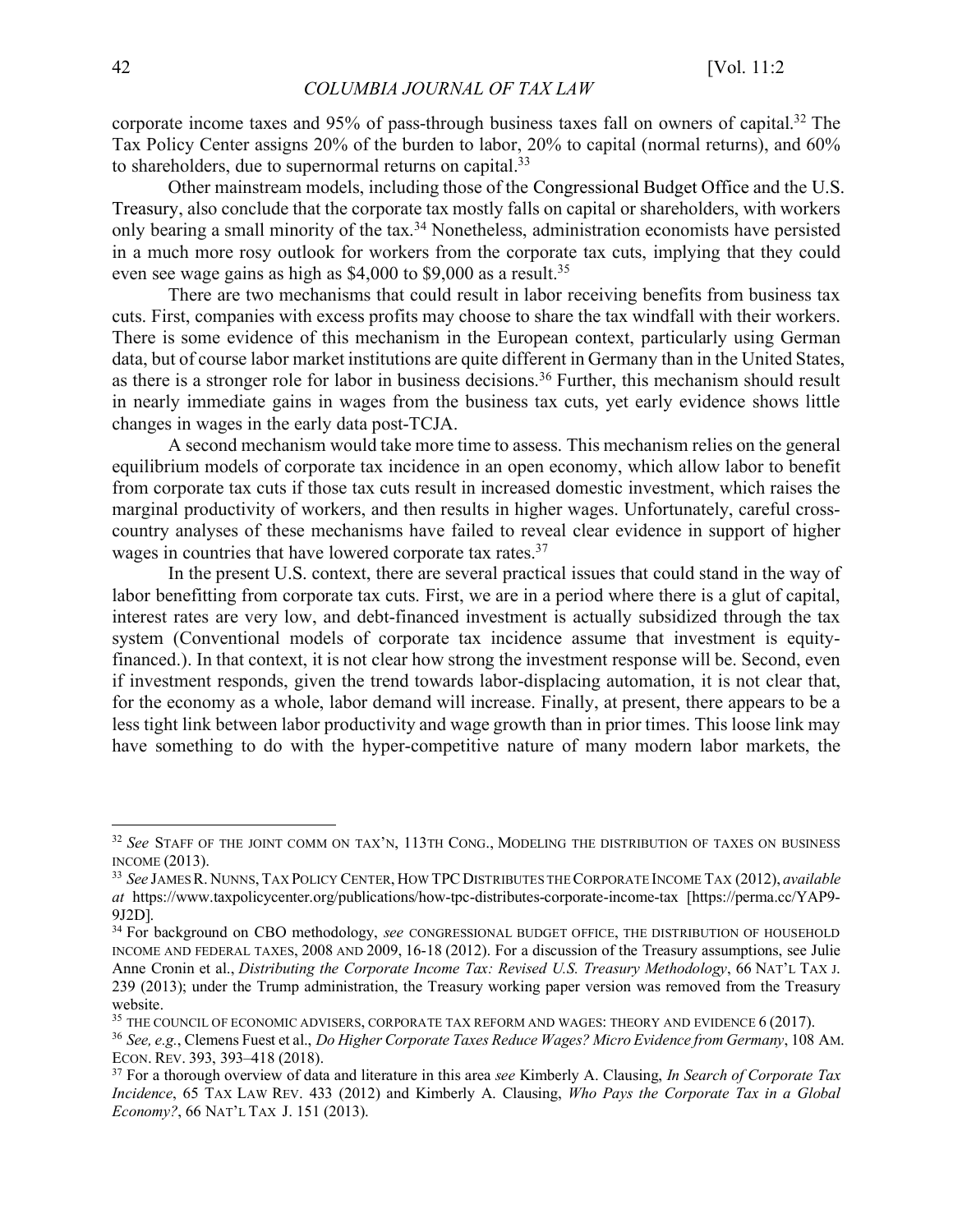declining economic power of labor relative to capital, and the rising role of company market power in many industries.38

It is instructive, though not conclusive, to consider other major countries that have run this experiment. Figure 5, panels (a) to (d), show the four rich countries with GDP exceeding \$2 trillion in 2017 that have cut corporate taxes substantially since 2000: the United Kingdom, Japan, Germany, and Italy. I chose these countries because they are the entire set of high-income countries with large economies that have steeply reduced corporate taxes. U.S. GDP exceeds \$19 trillion in the same year.

In all cases, wages are indexed from a constant local currency average wage series from the OECD; U.S. wage growth is shown as a comparison. The U.S. statutory corporate tax rate was constant over this time period, at 35%.

Still, the simple experience of the United Kingdom, Japan, Germany, and Italy shows the lack of a clear relationship between corporate tax rates and wage growth. In the United Kingdom, wages grew more strongly than in the United States, but not during the years of the corporate tax cuts. In Japan and Italy, wage growth has been slow, regardless of the corporate tax cuts. In Germany, recent wage growth has been stronger, coincident with a second round of corporate tax cuts, whereas the first round was not coincident with wage growth.<sup>39</sup>



Figure 5A: United Kingdom, Wages and Corporate Tax Rates, 2000-201740

 <sup>38</sup> See CLAUSING*, supra* note *<sup>25</sup>*for a discussion of these factors.

<sup>&</sup>lt;sup>39</sup> Both the United Kingdom and Japan adopted a territorial tax system in 2009.<br><sup>40</sup> Organization of Economic Cooperation and Development (OECD) Database, data.oecd.org.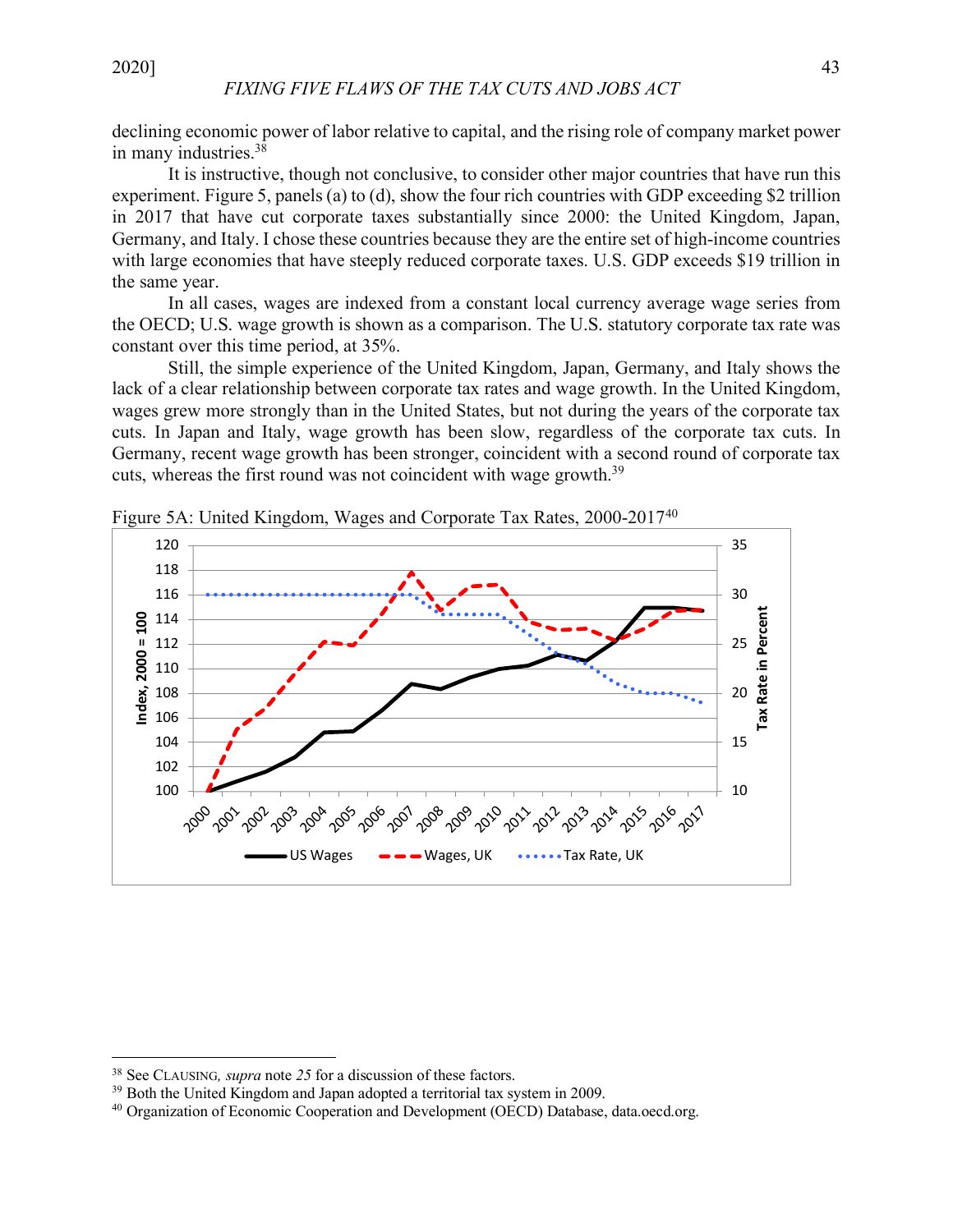

Figure 5B: Japan, Wages and Corporate Tax Rates, 2000-201741





Organization of Economic Cooperation and Development (OECD) Database, data.oecd.org.

Organization of Economic Cooperation and Development (OECD) Database, data.oecd.org.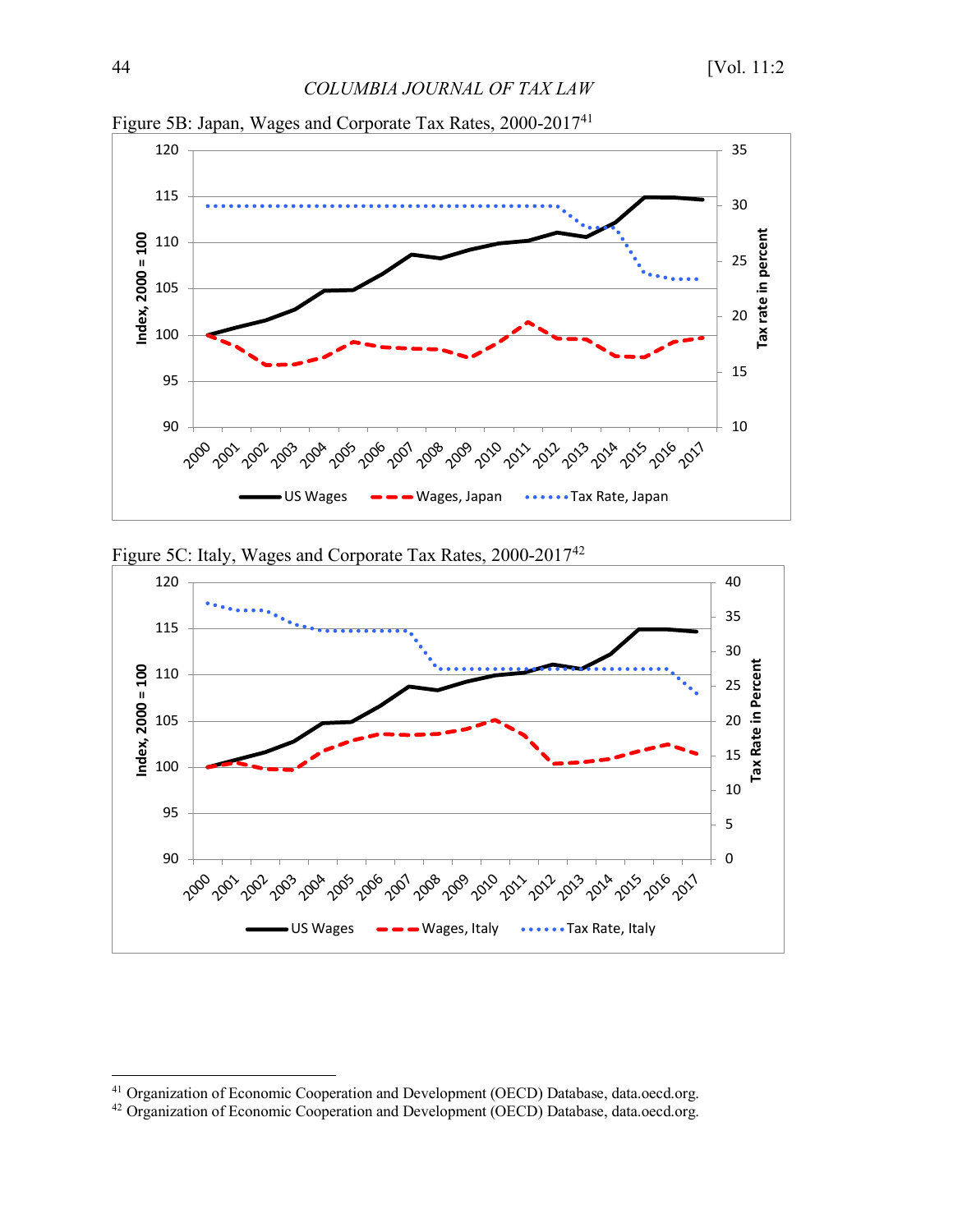

Figure 5D: Germany, Wages and Corporate Tax Rates, 2000-2017<sup>43</sup>

Of course, many other things are often changing at the same time, which is why it is better to do careful econometric analyses that control for other variables. I do this exercise in Clausing (2012, 2013) with every major source of wage data, every major source of tax rate data, and multiple types of specifications.<sup>44</sup> The picture that emerges from such careful analysis is that there is simply no statistically robust relationship between corporate tax variables and countries' wage growth. This finding is evident in both regression results and in simple scatter-plots and bar graphs.

While some of the earlier studies in this area had shown larger wage effects, in many cases the largest effects were from studies that were not ultimately published, and some of these results were found to be quite fragile.<sup>45</sup>

On the other hand, there are high-quality studies that rely on subnational data that show that labor bears a larger burden of the tax. For example, Suarez Serrato and Zidar (2016) find that workers bear 30 to 35% of the corporate tax burden in the U.S. state context; of course, capital may be far more mobile across U.S. states than across countries, and that could be one explanation for their finding.46 Fuest, Piechl, and Siegloch (2018) find that labor may bear 50 percent of the corporate tax burden in the sub-national German context; in addition to the greater mobility of capital in the subnational context, this finding may also result from the rent-sharing mechanism, given the greater bargaining strength of labor in the German context.47 Indeed, they find near-zero wage effects for foreign firms, firms that operate across jurisdictions, and larger firms, likely due to the weaker bargaining power of labor in those contexts.

 <sup>43</sup> Organization of Economic Cooperation and Development (OECD) Database, data.oecd.org.

<sup>44</sup> Clausing (2012), *supra* note 37 and Clausing (2013), *supra* note 37. 45 Clausing (2013), *supra* note 37.

<sup>46</sup> Juan Carlos Suarez Serrato & Owen Zidar, *Who Benefits from State Corporate Tax Cuts? A Local Labor Markets Appoach with Heterogenous Firms*, 106 AM. ECON. REV. 2582 (2016).

<sup>47</sup> Clemens Fuest et al., *Do Higher Corporate Taxes Reduce Wages? Micro Evidence from Germany*, 108 AM. ECON. REV. 393–418 (2018).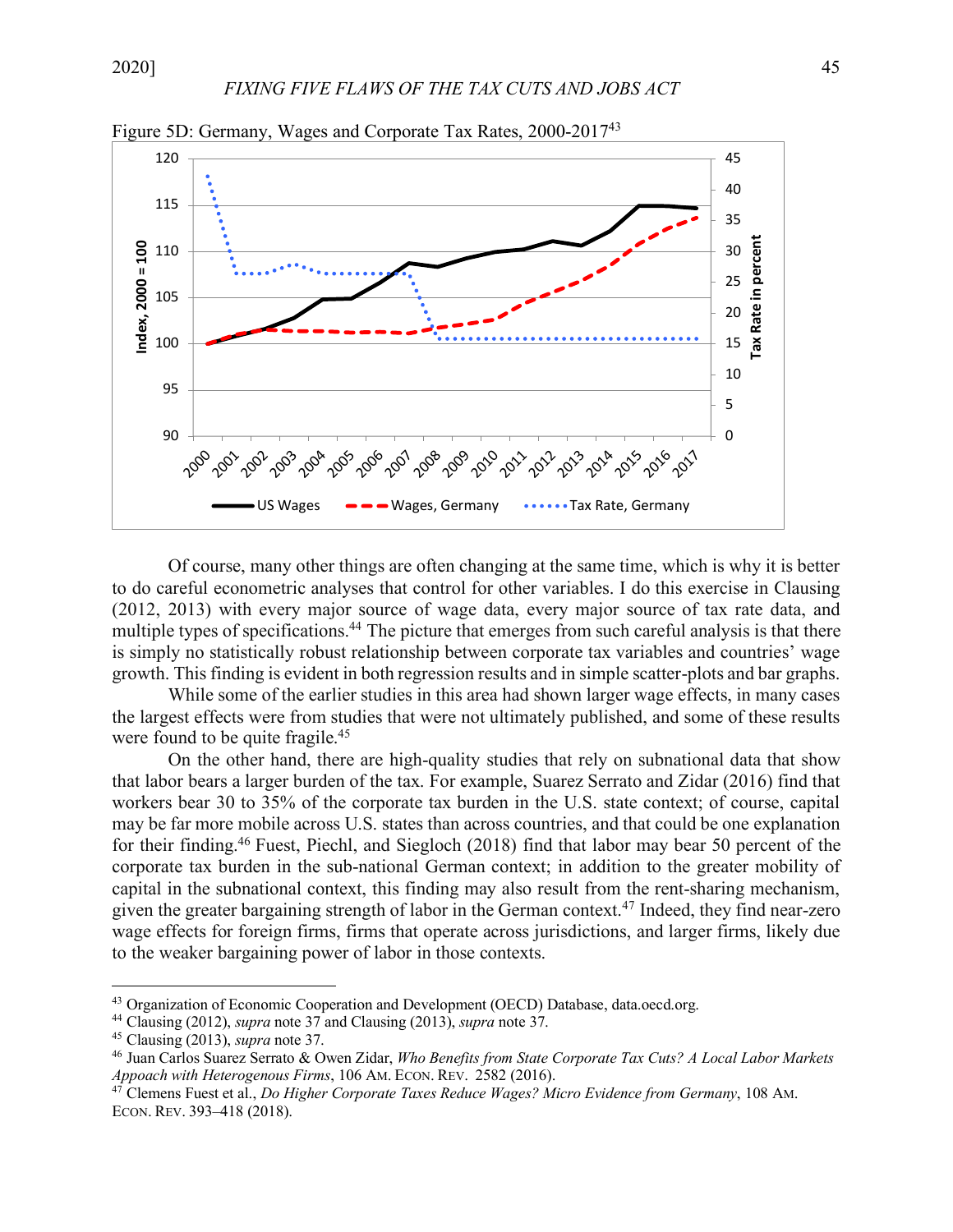We only have one year of data since the tax law changed, but early U.S. evidence does not suggest quick wage gains from the legislation, thus casting doubt on the rent-sharing mechanism, which should be nearly immediate. Figure 6 shows annual wage growth. 2018 wage growth is positive, and thus better than the years coming out of the Great Recession, but it is slower than the pace of wage growth in 2015, 2016, and 2017. 2019 wage growth is similar to that in 2015-17.48

However, there is more evidence of gains to shareholders. With Trump's election, and the promise of future corporate tax cuts, the stock market likely priced in this probability as events unfolded, rising strongly in 2017. The Dow Jones Industrial Average (DJIA) Index rose by 25% in 2017. In contrast, 2018 was a volatile year, and the stock market closed about 8 percent down. In 2019, it surged again, rising by 26%. Figure 7 shows the DJIA index since 2014.

![](_page_15_Figure_4.jpeg)

Figure 6: U.S. Real Wage Growth, Annual Rate, 2014-2019

Source: Federal Reserve Economic Data. Median usual weekly earnings, for those employed full time.

<sup>&</sup>lt;sup>48</sup> This series is provided in real terms. Considering instead the nominal average hourly earnings of all employees over the same period, adjusting to real terms using the CPI-U, real wage growth averaged 0.9 percent in the post-TCJA years (2018 and 2019) and averaged 1 percent in the five years pre-TCJA. Regardless of data series, there is no noticeable impact of the TCJA on wage growth.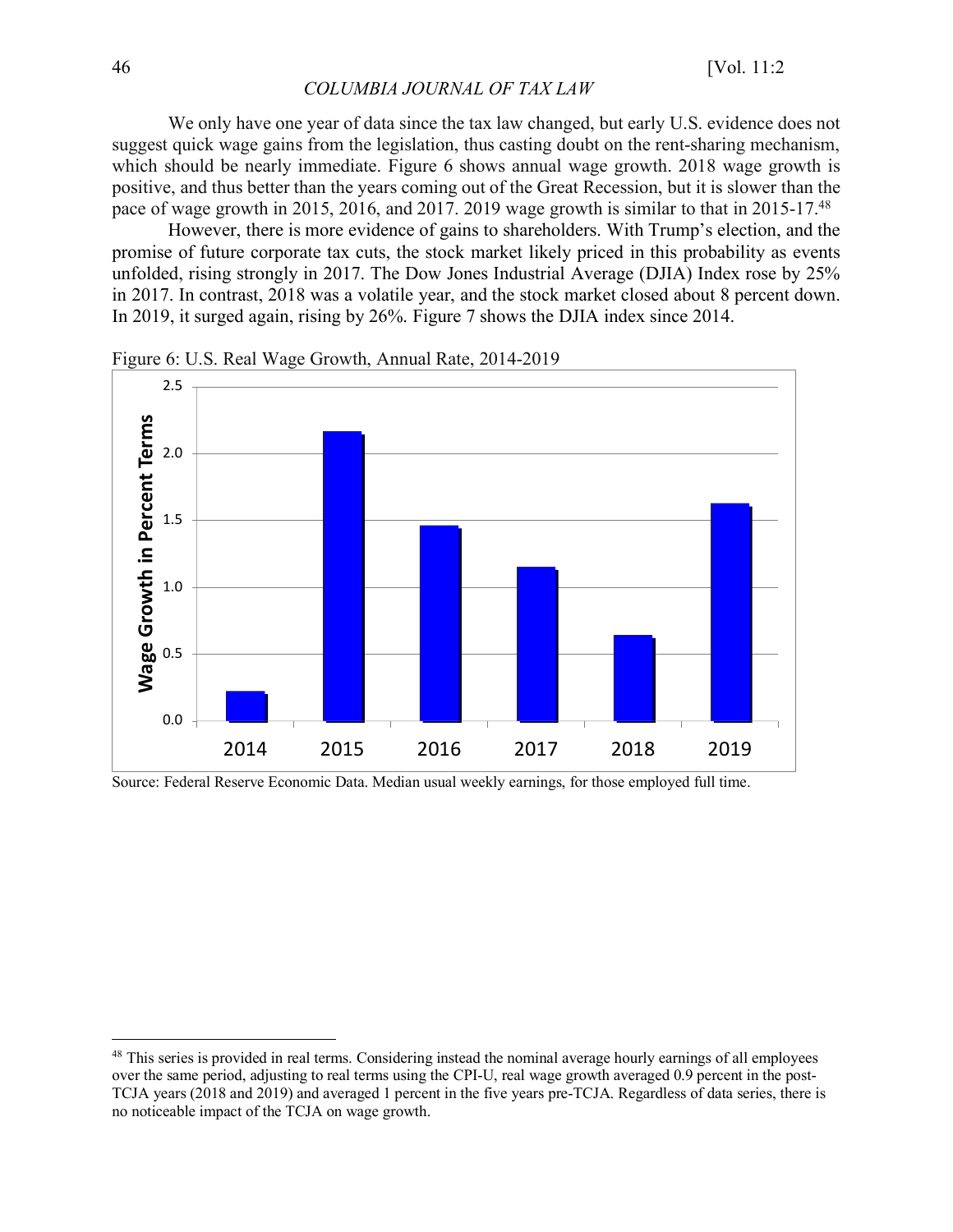![](_page_16_Figure_2.jpeg)

Figure 7: Dow Jones Industrial Average Index, 2014-2019

Source: Federal Reserve Economic Data. Observations are weekly, ending Fridays.

Also of note, stock buybacks hit record levels in 2018.49 Stock buybacks are one sign that the corporate tax cut windfalls of the TCJA were not simply directed toward new investment spending. Many companies lacked significant new investment opportunities, and instead chose to return the tax savings to their shareholders.

Gross domestic private investment has been far stronger than it was during the Great Recession, but the percent increase in investment has been comparable in 2018 to other recent years, as shown in Figure 8. Investment in 2019 was lower than typical investment in years prior. Data for other series, such as property, plant, and equipment investment in manufacturing, as well as gross fixed capital formation, display very similar patterns.<sup>50</sup>

 <sup>49</sup> *See*, EDWARD YARDENI ET AL., YARDENI RESEARCH, CORPORATE FINANCE BRIEFING: S&P <sup>500</sup> BUYBACKS AND DIVIDENDS, fig.1 at 3 (2020), https://www.yardeni.com/pub/buybackdiv.pdf [https://perma.cc/475L-QKVN].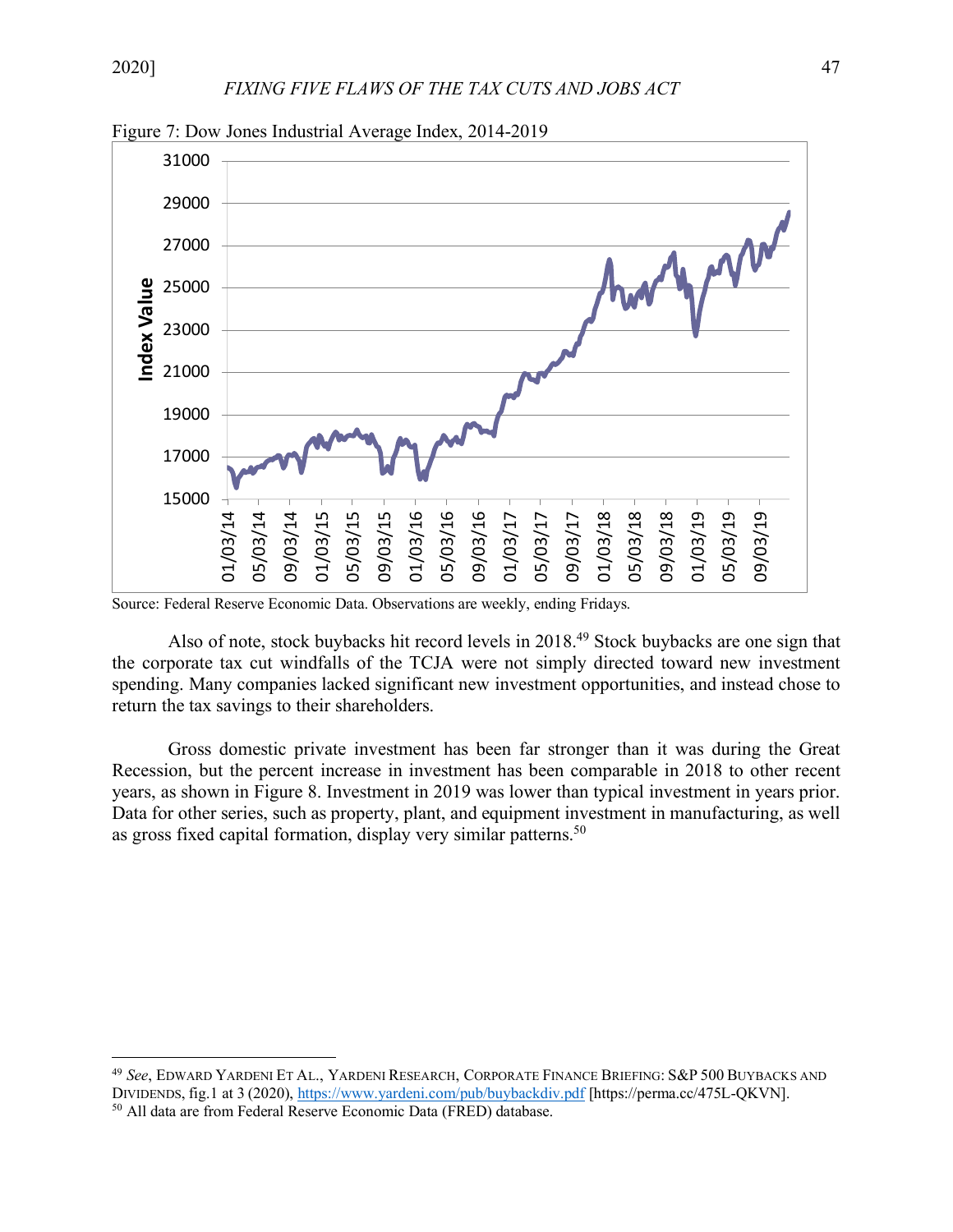![](_page_17_Figure_2.jpeg)

Figure 8: Real Gross Private Domestic Investment, 2008-2019

Source: Federal Reserve Economic Data.

In addition to the corporate tax rate cuts in the TCJA, the law also allowed full expensing of new investment on a temporary basis. This undoubtedly provides a short-term stimulus to new investment, in part since companies may want to accelerate planned investments to take advantage of the temporarily more generous tax treatment. Of note, the revenue cost of expensing, relative to the corporate tax cuts, was far more modest. Also, expensing targets only the normal return to new capital investment, rather than rewarding older capital investment, or excess returns above the normal rate of return. Therefore, expensing is often a better policy tool than corporate rate cuts for encouraging new investment.

Still, International Monetary Fund economists have argued that the investment response to the Tax Act was more sluggish than expected, a finding that Kopp et al. attribute to "a lower sensitivity of investment to tax policy changes in the current environment of greater corporate market power."51 They also discuss a role for increased uncertainty.

In short, there is nothing in the early data, or the larger literature, to suggest that JCT and TPC need to revise upward their assumptions regarding the small share of the corporate tax that is borne by labor. Therefore, it seems straightforward to take their estimates as our best guess as to how the legislation is likely to affect the distribution of after-tax income in the United States. And, unfortunately, their verdict is clear. Despite over 35 years of increasing income inequality and relative wage stagnation, this legislation actually compounds economic inequality.

Beyond the tax cuts, there is another important provision in the legislation that worsens economic outcomes for most Americans: the repeal of tax penalties enforcing the individual mandate for the Affordable Care Act. This provision was presumably included in the legislation both as a deliberate attempt to sabotage "Obamacare" as well as a way to finance larger tax cuts. The JCT score placed the savings at over \$300 billion over ten years, due to fewer federal subsidies that would be required for low-income people purchasing health insurance.

 <sup>51</sup> Emanuel Kopp et al., *U.S. Investment Since the Tax Cuts and Jobs Act of 2017* at 2 (Int'l Monetary Fund, Working Paper 19/120, 2019), available at https://books.google.com/books?id=-vhDwAAQBAJ&pg=PA2&lpg=PA2&dq#v=onepage&q&f=false [https://perma.cc/K3QS-ZEH4].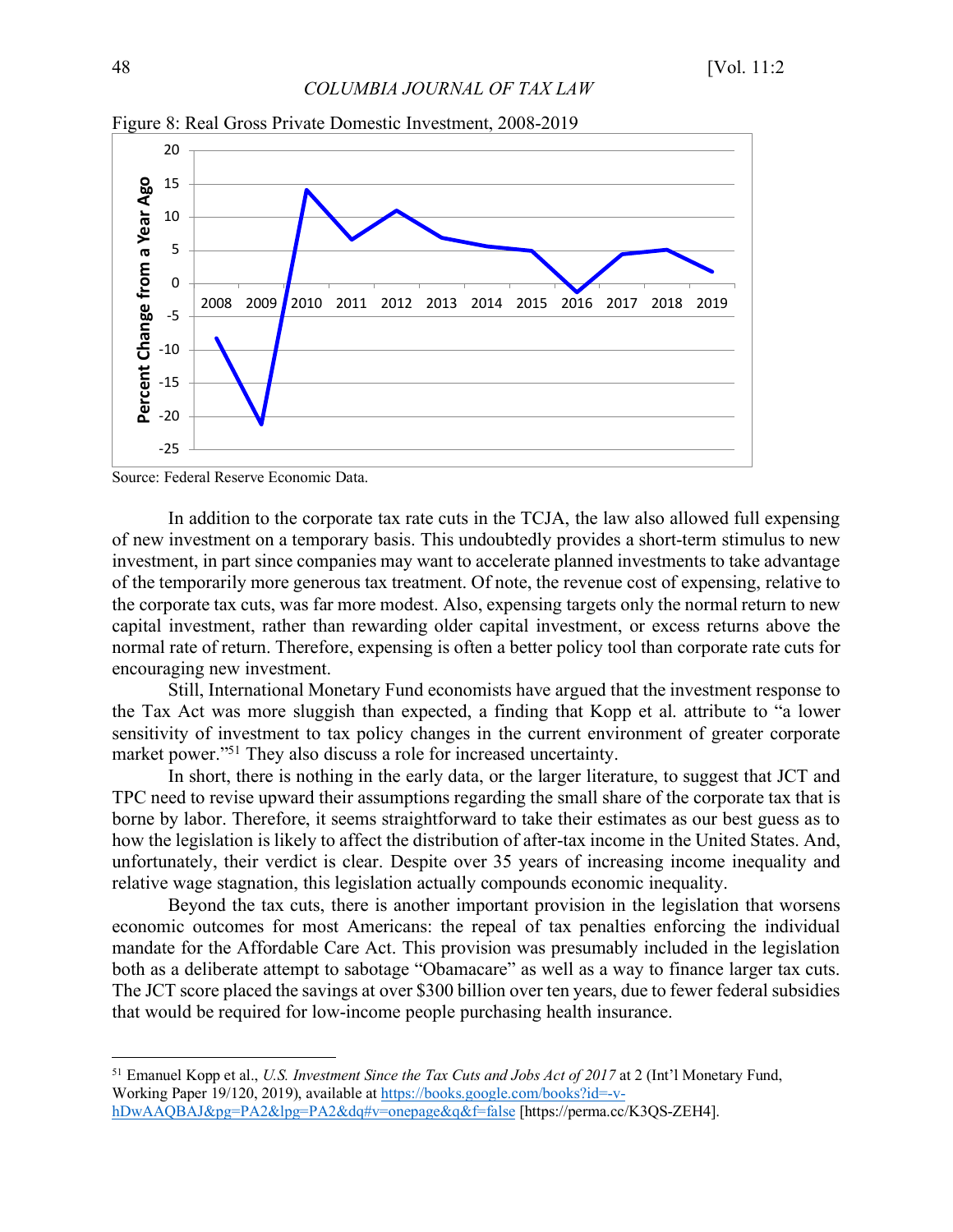Absent the mandate, fewer people will have health insurance. The CBO estimated that mandate repeal would mean that millions fewer Americans would have health insurance by 2027.<sup>52</sup> This increases the economic insecurity of those at the bottom of the income distribution, who will experience worse health outcomes and a higher risk of medical bankruptcy.

This change also weakens the structure of the Affordable Care Act, since fewer people in the insurance pool will increase premiums for the remainder. When people wait until they are sicker to seek healthcare, healthcare is more expensive for the system as a whole, raising premiums. Already, there has been a noticeable effect on 2019 premiums.<sup>53</sup> Higher health insurance premiums work against the modest tax cuts that are received in the lower and middle parts of the income distribution, eliminating any possible gains in disposable income for these groups. In fact, the predicted increase in health insurance premiums was estimated to be several times the size of the typical tax cut for families in the bottom 60% of the income distribution.<sup>54</sup>

Within the TCJA, there are also ample missed opportunities. The child tax credit maximum was expanded from \$1,000 to \$2,000, but since it is not fully refundable, the expansion did little to help those at the bottom of the income distribution, whereas the credit was expanded to reach more upper-income taxpayers. In addition, the child tax credit was limited to those with social security numbers, leaving undocumented families ineligible.<sup>55</sup>

#### IV. EFFICIENCY

Tax systems exist in order to raise revenue for the state, and a progressive tax system can also help reduce inequalities in the distribution of income. Beyond these goals, the tax system should also aim to be efficient, by avoiding unnecessary distortions and waste. Of course, some distortion is typically inevitable, since taxation discourages the activities that are taxed. The only exceptions are head taxes, which are both non-distortionary (since they are unavoidable) and inequitable, and Pigouvian taxes, which are taxes that work to counteract negative market failures. A carbon tax is an example of a Pigouvian tax; such a tax reduces carbon emissions in a socially desirable (and efficient) way, since markets left to their own devices generate inefficiently high quantities of carbon emissions.

However, since Pigouvian taxes are typically not sufficient to finance the needs of the state, and head taxes are rightly rejected for being inequitable, most countries rely on income or consumption taxes. These taxes inevitably discourage economic activities such as working (and, in the case of income taxes, saving), since they reduce the economic gains associated with these activities.

The TCJA cuts many taxes; in that respect, its colloquial title is accurate. According to the JCT's 10-year estimates, the corporate tax cuts totaled over \$650 billion (net), the pass-through tax cuts totaled over \$250 billion (net), and the individual tax cuts were also substantial. This section will consider the efficiency effects of these types of tax cuts, recognizing that positive tax

 <sup>52</sup> *See* CONGRESSIONAL BUDGET OFFICE, REPEALING THE INDIVIDUAL HEALTH INSURANCE MANDATE: AN UPDATED ESTIMATE, <sup>3</sup> tbl.2 (2017). 53 *See* RABAH KAMAL ET AL*,* KAISER FAMILY FOUNDATION, ISSUE BRIEF: HOW REPEAL OF THE INDIVIDUAL

MANDATE AND EXPANSION OF LOOSELY REGULATED PLANS ARE AFFECTING 2019 PREMIUMS (2018).

<sup>54</sup> This is true for all U.S. states with available data. *See* CHYE-CHING HUANG, CENTER ON BUDGET AND POLICY PRIORITIES, FUNDAMENTALLY FLAWED 2017 TAX LAW LARGELY LEAVES LOW- AND MODERATE-INCOME AMERICANS BEHIND, app. tbl.1 (2019) (showing a complete comparison of these figures).

<sup>55</sup> *Id.* at 9 ("The law ends the CTC for 1 million children lacking a Social Security Number…who are overwhelmingly…undocumented.").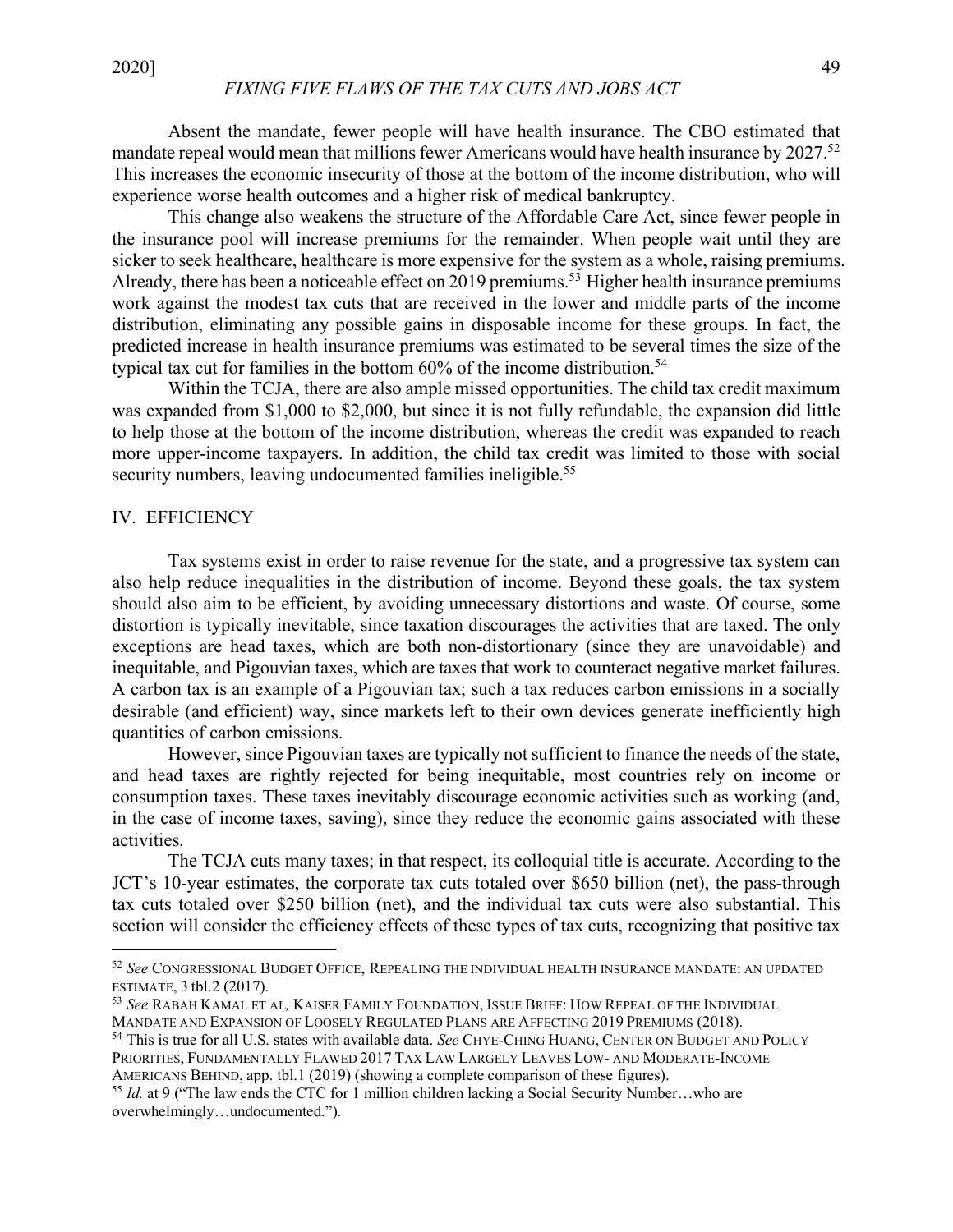rates for these types of taxes are required in order to raise adequate revenues within the U.S. tax system. Thus, we cannot simply say that any tax cut is intrinsically good.

First, consider the corporate tax cuts. Some have argued that capital should be taxed more lightly than labor on efficiency grounds, and early theoretical models in economics buttressed this argument, since they showed that capital taxes could be quite distortionary. However, modern models including more realistic assumptions indicate that the optimal capital tax rate could be at least as high as the optimal labor tax rate.

For example, while early works by Atkinson and Stiglitz suggested a zero tax on capital, later work by both authors concluded otherwise, and both took policy positions that were in stark contrast to this result.<sup>56</sup> The more realistic assumptions that create a positive role for capital taxation include differences in the ability to earn returns on capital, a role for inheritance, imperfect or incomplete capital markets, and uninsurable shocks to rates of return. There is also a political economy rationale for capital taxation, in order to avoid extreme redistributions of wealth due to unchecked inequality.57

Excess returns to capital above the normal market return, resulting from market power or rents, also create a powerful rationale for capital taxation. Since much of the capital income tax base reflects these excess returns, that implies a far higher ideal rate of capital taxation. In most models, taxes on *excess* profits do not diminish the incentive to invest, although they may affect risk-taking behavior. Evidence from the United States corporate tax base indicates that a rising share of the tax base, now likely over three quarters, is comprised of excess returns.<sup>58</sup>

Thus, the tax system should keep a robust role for capital taxation for efficiency purposes, bearing in mind that most taxes (aside from head taxes and Pigouvian taxes) generate some inefficiencies. To ensure adequate capital taxation, the corporate tax is a vital tool, since about 70% of U.S. equity income goes untaxed by the United States government at the individual level.<sup>59</sup>

Prior to the TCJA, the corporate tax system provided wildly different tax treatments for the normal return to capital investments, with equipment facing large negative tax rates if debtfinanced, and positive rates if equity-financed. Post-TCJA, and with full expensing provisions (which are temporary), the normal return to equipment investments faces a zero tax rate if equityfinanced, and continues to face a negative tax rate if debt-financed.<sup>60</sup>

 <sup>56</sup> *See, e.g.*, Anthony B. Atkinson & Joseph E. Stiglitz, *The Design of Tax Structure: Direct Versus Indirect Taxation*, 6 J. Pub. Econ. 55 (1976); ANTHONY B. ATKINSON & JOSEPH E. STIGLITZ, LECTURES IN PUBLIC ECONOMICS: UPDATED EDITION (2015); ANTHONY B. ATKINSON, INEQUALITY: WHAT CAN BE DONE? (2015); JOSEPH E. STIGLITZ, THE PRICE OF INEQUALITY (2012).

<sup>57</sup> For examples of papers with these arguments, *see* Juan Carlos Conesa, Sagiri Kitao & Dirk Krueger, *Taxing Capital? Not a Bad Idea After All!*, 99 AM. ECON. REV. 25–48 (2009); THOMAS PIKETTY & EMMANUEL SAEZ, A THEORY OF OPTIMAL CAPITAL TAXATION, NAT'L BUREAU OF ECON. RES. (2012); Thomas Piketty et al., *A Theory of Optimal Inheritance Taxation*, 81 ECONOMETRICA 1851 (2013); and Emmanuel Farhi et al., *Non-linear Capital Taxation Without Commitment*, 79 REV. ECON. STUD. 1469 (2012). *See* Ludwig Straub & Iván Werning, *Positive Long-Run Capital Taxation: Chamley-Judd Revisited*, 110 AM. ECON. REV. 86–119 (2020) (showing that optimal capital tax rates are higher than those found in the early literature, even when relying on the very same theoretical models).

<sup>58</sup> *See* Laura Power & Austin Frerick, *Have Excess Returns to Corporations Been Increasing Over Time?*, 69 NAT'L TAX J. 831 (2016).<br><sup>59</sup> Leonard E. Burman et al., *Is U.S. Corporate Income Double Taxed*, 70(3) NAT'L TAX J. 675, 676 (2017).

<sup>&</sup>lt;sup>60</sup> See the calculations from Tables 1-5 of CONGRESSIONAL RESEARCH SERVICE, ISSUES IN INTERNATIONAL

CORPORATE TAXATION: THE 2017 REVISION (P.L. 115-197), 19-24 (2018).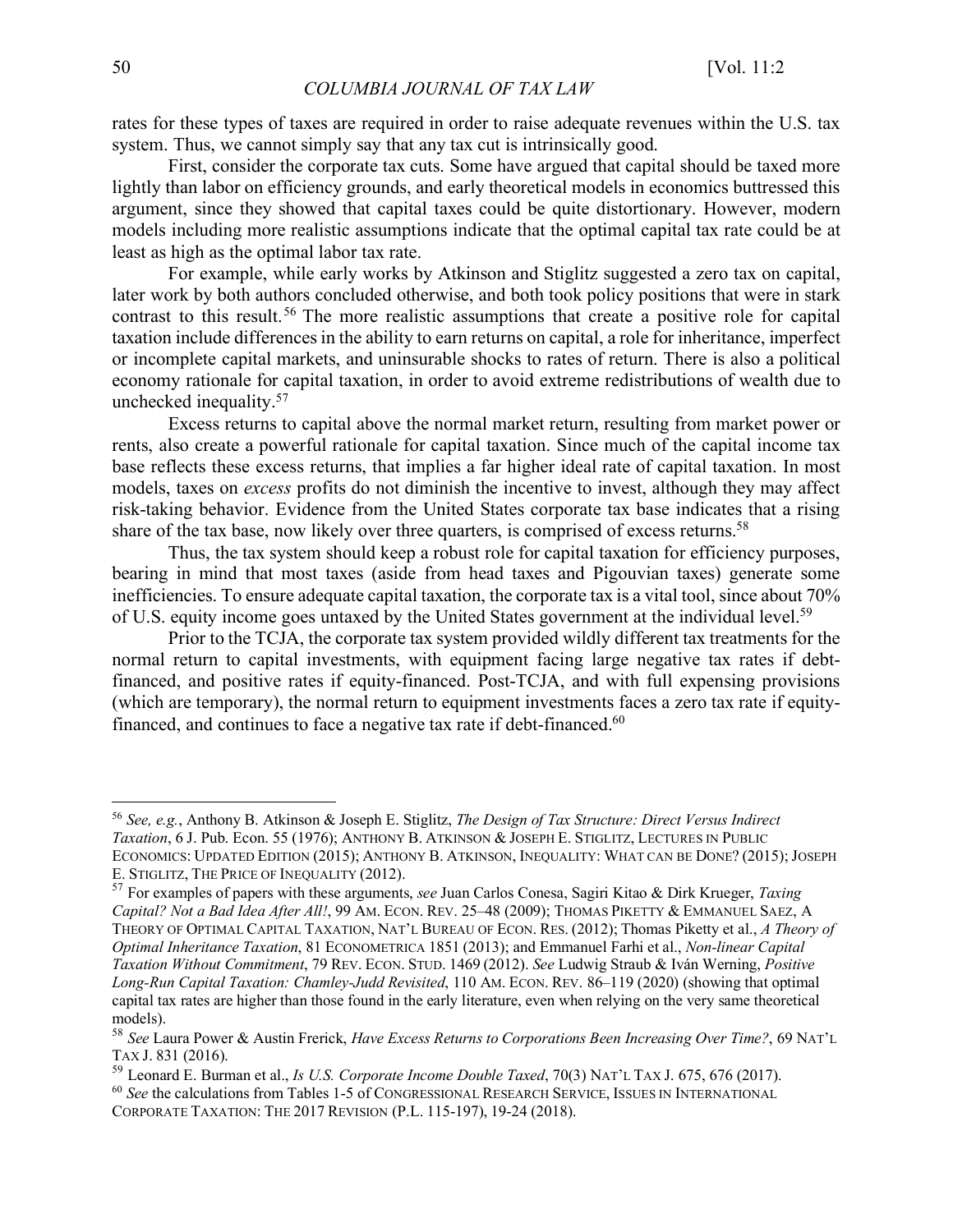# *FIXING FIVE FLAWS OF THE TAX CUTS AND JOBS ACT*

Indeed, in the presence of expensing, the corporate tax falls only on excess returns to capital, thus reducing the argument for such a low corporate tax rate. However, there remain arguments for a low corporate rate for international competitiveness reasons. If capital can move abroad in response to taxation, that lowers the optimal capital tax rate. Issues surrounding the international mobility of capital are addressed in Section V. For now, it is important to remember that the elasticity of the tax base is itself a policy variable; choices about tax regimes affect the ability of capital to move to avoid taxation.

At present, the current corporate tax system does not burden ordinary (equipment) capital at all, and it lightly taxes (at rates lower than top labor rates) the excess return on such capital. Thus, from an efficiency perspective, the tax system is under-taxing both the normal return to capital as well as excess returns. Developments in the theory of capital taxation suggest that higher tax rates are likely optimal. Beyond that, the empirical literature has failed to show any clear relationship between capital tax rates and efficiency outcomes. Therefore, the TCJA has moved our tax system away from ideal capital taxation, by unduly lightening the tax burden on corporate income.

The TCJA also raises over \$300 billion from a one-time tax on the prior foreign earnings of U.S. multinational companies, at either 8 or 15.5%, irrespective of whether profits are repatriated. The 15.5 % rate applies to liquid assets, and others are taxed at 8 percent. The tax is payable over 8 years and back-loaded, so that most payments occur in years 6, 7, and 8.

The foreign earnings that face the deemed repatriation tax would have normally been taxed at the prior U.S. rate (35%), less any foreign tax credits, upon repatriation. Thus, the TCJA tax treatment represents a tax cut relative to prior law. From an efficiency perspective, there is no good argument for a tax-break on earnings that have already been earned. Indeed, there are good arguments for higher than normal taxes on prior earnings, since one can not discourage something that has already happened. However, one does risk probabilistically affecting expectations about future tax policy increases.

The TCJA also provides large-pass through business tax cuts, totaling over \$250 billion over ten years, the combination of \$414 billion in cuts due to a 20 percent pass-through income deduction and an offsetting revenue gain of \$150 billion from disallowing some losses. These provisions, like the individual tax cuts, expire at the end of 2025. One intention of these provisions was to "give something" to the pass-through business sector, alongside the large corporate tax cuts. This neglects the idea that businesses could always incorporate if they wanted to qualify for the corporate tax treatment, although there may be costs associated with undoing that decision.

Like the corporate tax cuts, these pass-through tax cuts also favor capital income relative to labor income, lowering the overall tax burden on capital. Taxpayers with sufficient flexibility, and particularly those at the top of the income distribution, will have a greater incentive to disguise labor income as business income in order to benefit from lighter tax treatment.

Beyond these concerns, the pass-through deduction took on a rather particular form, since the drafters of the legislation went out of their way to favor some professions relative to others. Those professions that won lighter tax treatment included real estate, oil and gas, manufacturing, and architecture, while those that did not qualify for the pass-through deduction included medicine, law, accounting, consulting, and professional sports. There was no rationale provided for such distinctions, and some have suggested that they stemmed from a "tribal" desire to reward industries based on their presumed political affiliations. Regardless of motive, it is clear that the industrial favoritism of the provision is inefficient, since it artificially moves resources toward the taxfavored industries and away from the other industries. In addition, the pass-through provisions are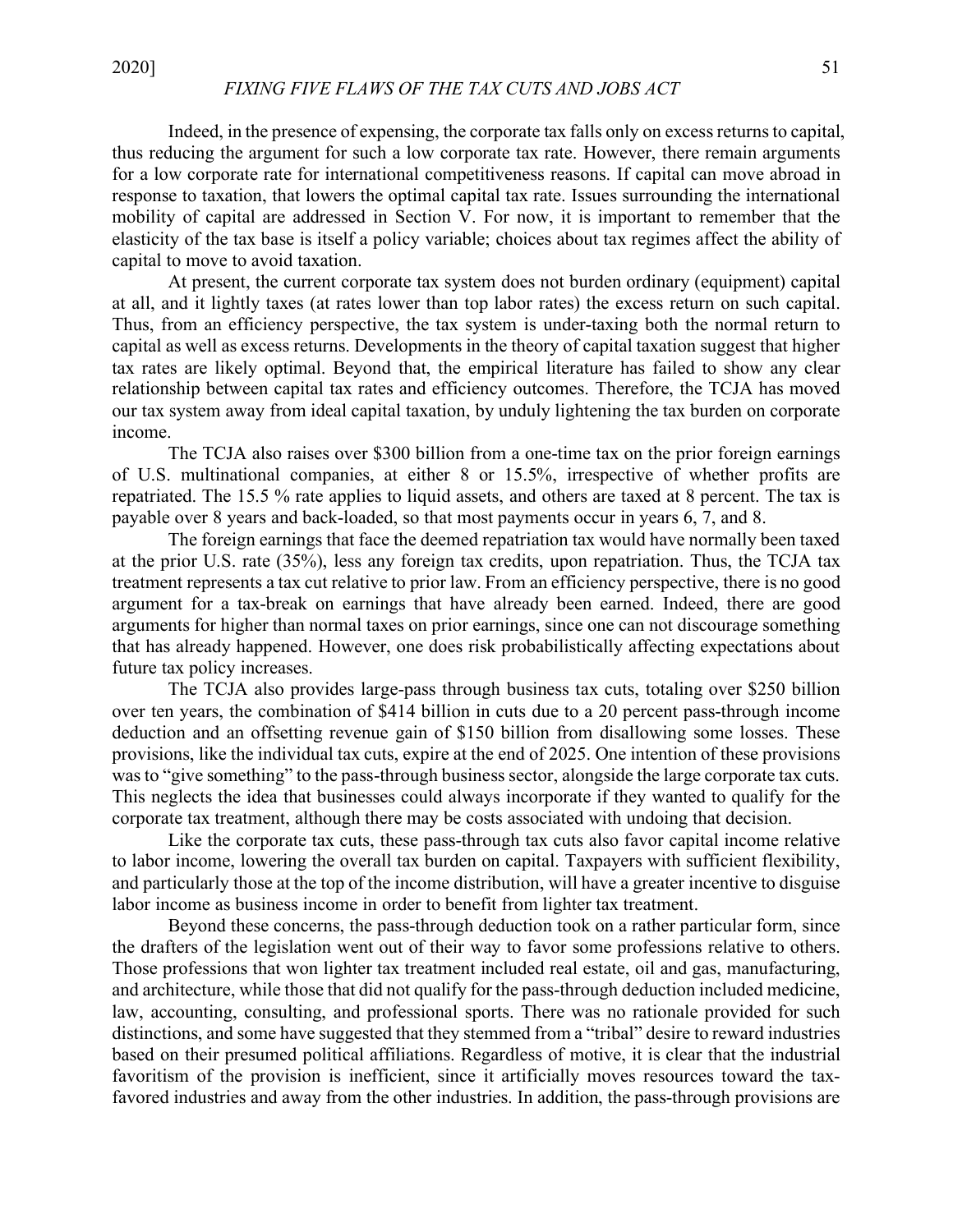also predicted to lead to a great deal of wasteful tax planning as businesses that would otherwise not qualify for the deduction seek to rearrange their business structure so that they might nonetheless qualify.61

The individual tax provisions show no clear efficiency improvements, beyond the fact that lower rates generally reduce the inefficiency of labor taxation. However, since these lower rates are deficit-financed, they may well imply higher tax rates in the future, with associated increases in inefficiency.

Under the law, due to the higher standard deductions, the share of taxpayers that itemize will shrink substantially, reducing the tax preferences for home mortgage interest, state and local taxes, high medical expenditures, and charitable deductions. <sup>62</sup> There are good arguments for limiting some of these tax incentives, particularly the home-mortgage interest deduction. Yet eliminating these tax incentives for some taxpayers, while leaving them intact for the (typically wealthier) taxpayers that still itemize, does not satisfy principles of good policy design, as discussed by Viard (2019).<sup>63</sup> For example, wealthier households that continue to benefit from the home mortgage interest deduction are unlikely to change their home ownership rates due to the tax preference, whereas less prosperous prospective homeowners are now less likely to benefit from the home mortgage interest deduction, since they are less likely to itemize.

Among those that itemize, state and local tax deductions are limited to \$10,000 under TCJA. This is a clearly progressive tax increase, since the limit burdens richer taxpayers more as their tax payments increase, but this provision also has some odd design features. The provision raises tax payments more (all else being equal) for those who live in high-tax states. The fact that many hightax states are also "blue" states has raised further suspicion of political motives.

This provision also "double-taxes" some income, since a taxpayer that is over the cap of \$10,000 will have to pay federal tax on income that has already been taxed by the state or locality.<sup>64</sup> Of course, a second layer of tax is not substantively different from a higher tax; the number of times income is taxed is less meaningful that the total tax burden faced by that income. For a taxpayer in the top (now 37%) bracket, in a state with a 10% income tax, this provision would increase the tax rate on their marginal dollar by 3.7%.

The doubling of the estate tax exemption threshold reduces the number of estates paying the estate tax from less than 2 in 1,000 estates to less than 1 in 1,000 estates. This is likely the most regressive change in the tax code, as it only benefits the top 2/10 of one percent of estates. While in theory this provision could encourage savings from those seeking to accumulate estates, it also reduces incentives for labor and savings for those that inherit.<sup>65</sup>

In sum, while there are elements of the TCJA that increase efficiency, the corporate and pass-through business tax cuts unduly preference capital income. In addition, the pass-through tax cuts introduce new distortions between different forms of pass-through business income. The individual tax cuts, as a group, do not have clear efficiency effects. Lighter tax rates now will

 <sup>61</sup>For a detailed discussion of these issues *see* Daniel Shaviro, *Evaluating the New US Pass-Through Rules*, <sup>2018</sup> BRIT. TAX REV. 49.<br><sup>62</sup> TAX POLICY CENTER. *supra* note 28 tbl.1 at 2.

<sup>&</sup>lt;sup>63</sup> Alan D. Viard, *An Economic Analysis of the TCJA's Larger Standard Deduction*, TAX NOTES 79-93 (April 1, 2019).

<sup>&</sup>lt;sup>64</sup> This is not as unusual as it seems. For example, state income taxes often include in their tax bases income that includes federal tax payments.

<sup>&</sup>lt;sup>65</sup> Because heirs will be richer, they will want to consume more of all normal goods (goods for which consumption increases with income). Normal goods include leisure and present consumption (as a whole). Thus, heirs will work less and save less.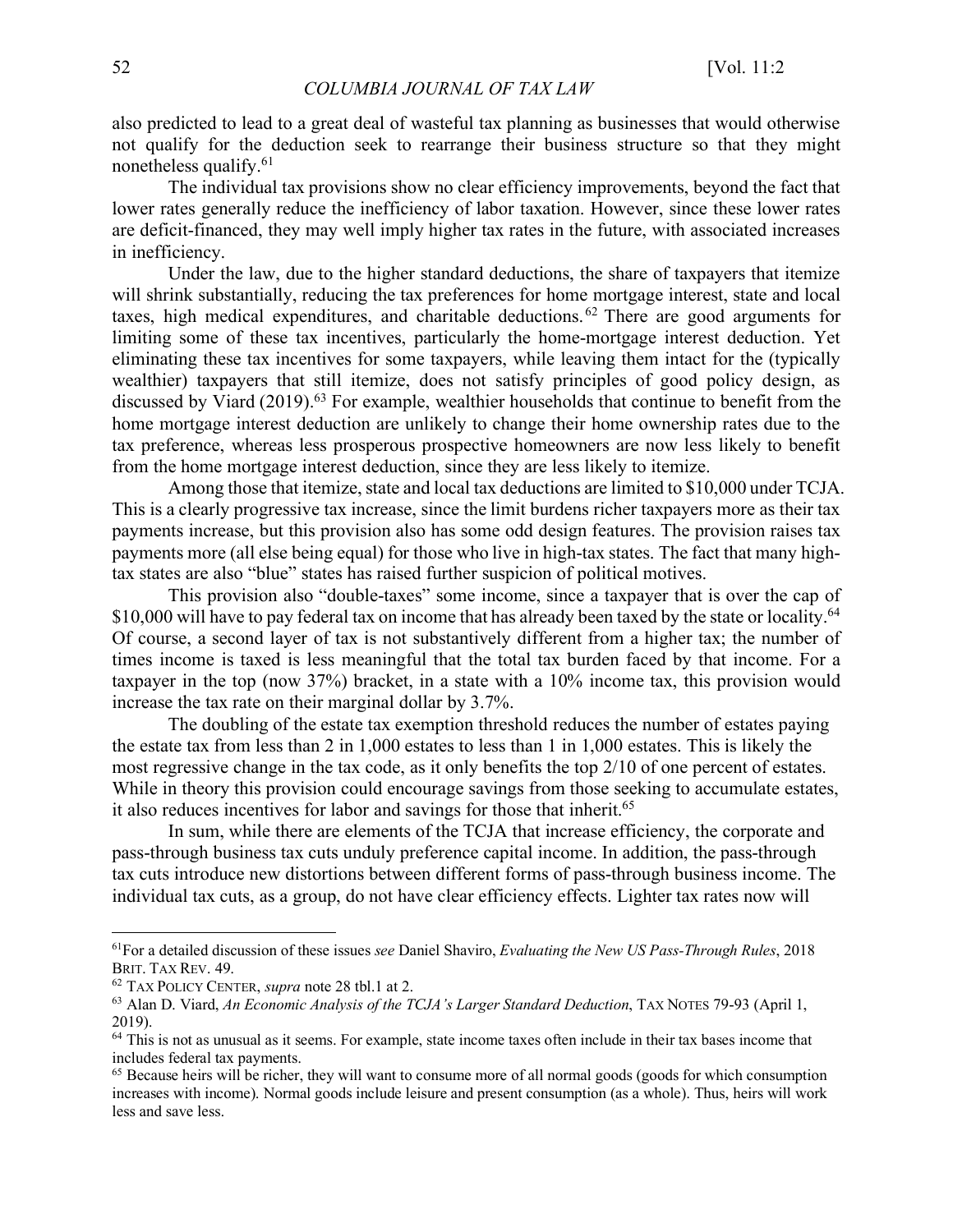likely be offset by higher tax rates in the future, and many of the other provisions have conflicting effects.

#### V. THE OFFSHORING OF MULTINATIONAL ACTIVITY BEFORE AND AFTER TCJA

Prior to the TCJA, there were two large concerns about the U.S. system for taxing international corporate income, with competing implications. The first concern came from U.S. multinational company interests, who argued that the U.S. tax system was not "competitive", since the U.S. statutory rate was relatively high (in comparison with other countries) and the U.S. government purported to tax the worldwide income of its resident companies, whereas most foreign countries' tax systems purported to exempt foreign income from taxation, under "territorial" systems. The second concern was that aggressive profit shifting by multinational companies was eroding the corporate tax base.

Regarding the competitiveness concern, both the high U.S. statutory tax rate and the "worldwide" nature of the U.S. tax system had more bark than bite. A narrow U.S. tax base lowered effective rates far below the statutory rate (of 35%), and U.S. multinational companies often achieved particularly low effective rates due to aggressive offshore profit shifting. With respect to the "worldwide" system, the U.S. government raised almost no revenue from the taxation of foreign income, since tax was not due until repatriation, and companies were adept at shielding foreign income from U.S. tax by using foreign tax credits or simply waiting for more favorable tax treatment. Waiting paid off: there was a holiday in 2005 (with repatriation allowed at a 5.25% rate), and there was also favorable treatment of prior foreign earnings in the TCJA, where earnings were taxed at 8 or 15.5%.

In reality, most countries operate far from either end of a spectrum between "pure" territoriality (with no claims on any form of foreign income) and a "pure" worldwide system (where foreign income would be treated the same as domestic income, and taxed immediately). Indeed, it is unclear whether the old U.S. system (which purported to be worldwide) or the new U.S. system (which is purportedly territorial) is more "territorial". The new U.S. territorial system still taxes some foreign income, and the foreign income that is taxed is taxed immediately.

Was the old U.S. tax system insufficiently competitive? By many metrics, U.S. multinational companies were "competitive". Figure 9 shows that U.S. corporations earned historically high after-tax profits, 50% higher relative to GDP in recent years than in the closing decades of last century. Corporate tax revenues, on the other hand, were relatively stable as a share of GDP.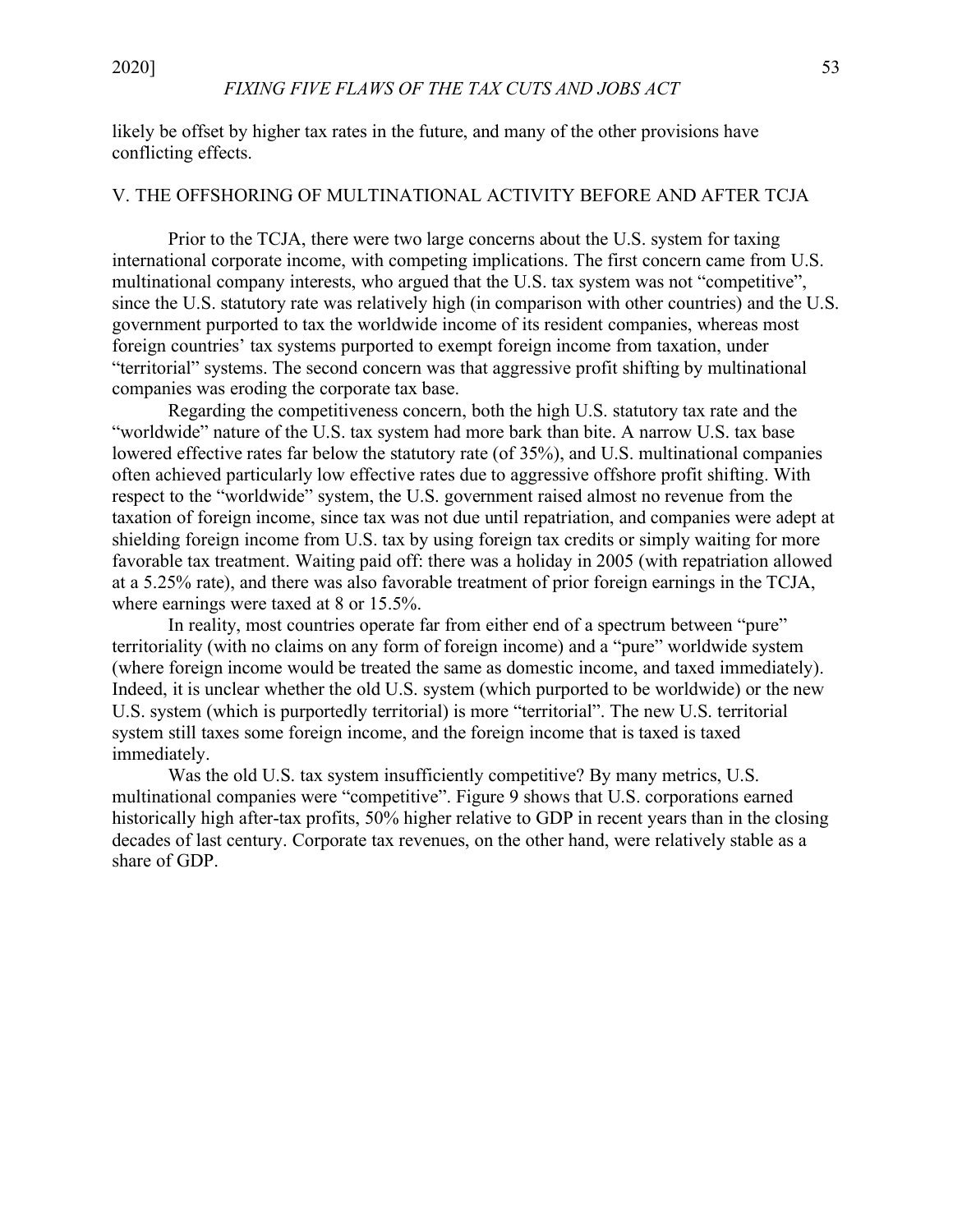![](_page_23_Figure_2.jpeg)

Figure 9: U.S. Corporate Profits, and Tax Revenues, 1980-2018

![](_page_23_Figure_4.jpeg)

U.S. headquartered companies also occupied a disproportionate share of the Forbes Global 2000 lists of top global companies, shares far outweighing the U.S. share of world GDP.<sup>66</sup> Further, U.S. multinational companies were adept at profit shifting, often using clever legal and accounting arrangements to achieve single-digit effective tax rates. Due to a narrow corporate tax base as well as profit shifting, U.S. corporate tax revenues were typically about fifty percent lower (as a share of GDP) than those in peer countries.<sup>67</sup>

Yet, while there was scant evidence that competitiveness was a serious problem, there was abundant evidence that corporate tax base erosion was a large and increasing problem. By 2017, the U.S. government lost over \$100 billion a year due to the profit shifting of multinational companies. More than half of all foreign earnings were booked in just seven very low-tax havens, and profits relative to GDP in such countries reached clearly implausible magnitudes.<sup>68</sup>

From this starting point, the TCJA attempted to address both competitiveness and tax base erosion problems, regardless of the inherent inconsistency between the solutions to each problem. Those seeking competitiveness wanted lower tax burdens for multinational income, and those worried of tax base erosion typically aimed for higher tax burdens on the same income. Toward the competitiveness goal, the TCJA dramatically lowered the corporate tax rate from

https://papers.ssrn.com/sol3/papers.cfm?abstract\_id=3274827

 <sup>66</sup> *See* Kimberly A. Clausing, *Competitiveness, Tax Base Erosion, and the Essential Dilemma of Corporate Tax Reform*, 2016 BYU L. REV. 1649 (2017) and Kimberly A. Clausing, *Does Tax Drive the Headquarters Locations of the World's Biggest Companies?*, 25 TRANSNAT'L CORP. 37 (2018).

<sup>67</sup> *See* CLAUSING *supra* note 25, at chapter 7. For details on the competitive position of U.S. multinational companies. The large scale of pass-through businesses in the United States also contributes to lower corporate tax revenues, and pass through businesses also generate tax avoidance concerns; *see* Michael Cooper et al., *Business in the United States: Who Owns It, and How Much Tax Do They Pay?*, 30 TAX POLICY AND THE ECON. 91 (2016). <sup>68</sup> For a discussion of the evidence, *see* Kimberly A. Clausing, *Profit Shifting Before and After the Tax Cuts and Jobs Act*, NAT'L TAX J. (forthcoming 2020), *available at*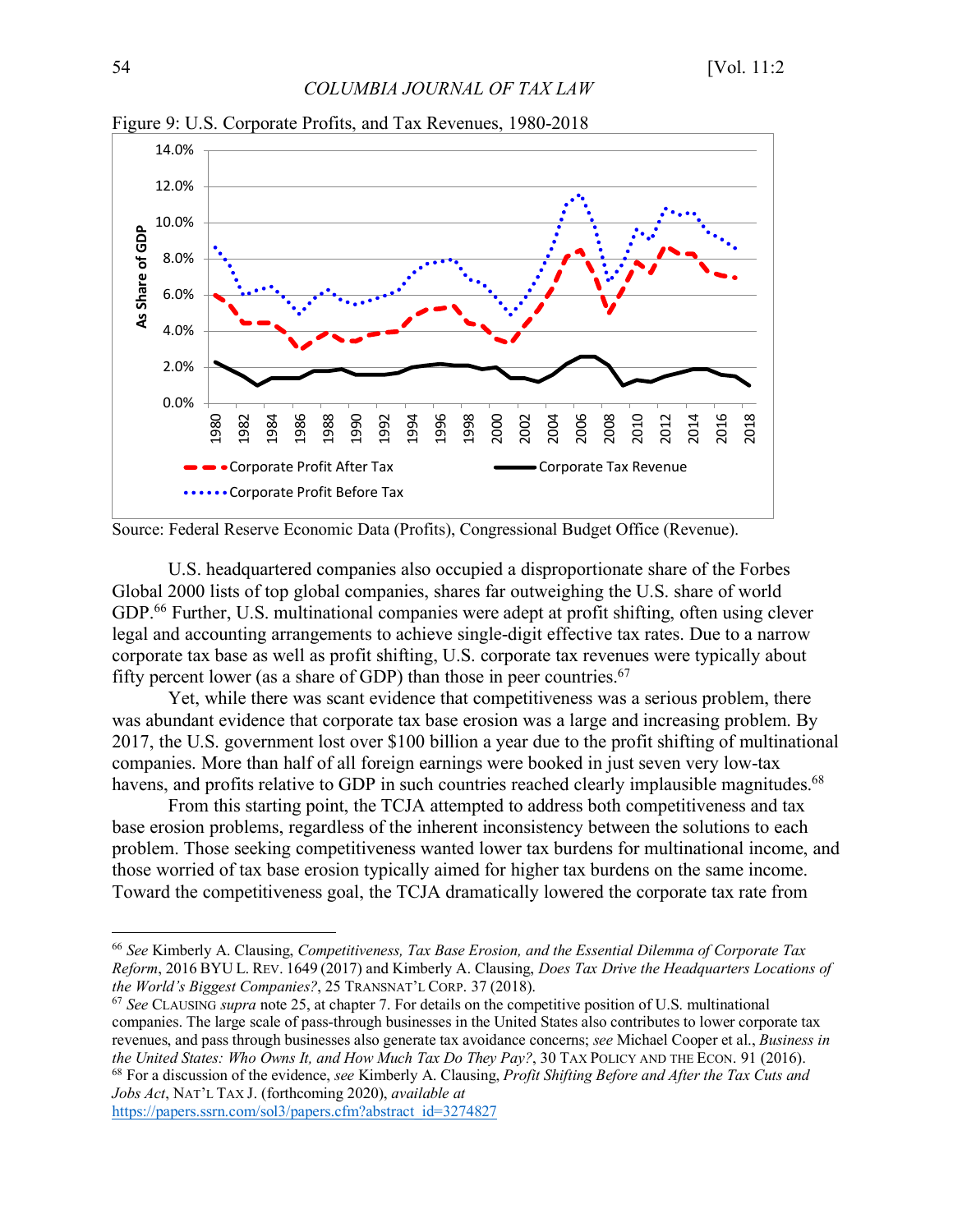# *FIXING FIVE FLAWS OF THE TAX CUTS AND JOBS ACT*

35% to 21%. In addition, the TCJA adopted territoriality as the default stance for the U.S. tax treatment of corporate foreign income, exempting foreign income from taxation.

However, toward the corporate tax base protection goal, the TCJA did not allow all foreign income to be exempt from taxation. Beyond the first ten percent return on assets, the GILTI (for global intangible low-taxed income) minimum tax applies, taxing companies' foreign income when the foreign tax rate falls below a threshold. A second add-on minimum tax, the BEAT (for base erosion anti-abuse tax) also applies; together these taxes raise about the same amount of revenue that the other international provisions lose. Table 3 summarizes the key TCJA provisions that affect the corporate tax base.

| Statutory<br>Corporate Rate                                 | 35                                                                                | 21                                                                                                                 | Reduced incentive to<br>shift out of U.S. base                                                           | $-1,349$<br>(net: -654) |
|-------------------------------------------------------------|-----------------------------------------------------------------------------------|--------------------------------------------------------------------------------------------------------------------|----------------------------------------------------------------------------------------------------------|-------------------------|
| Tax Treatment of<br>Foreign Income                          | No tax until<br>repatriation, then<br>35 less foreign tax<br>credit <sup>70</sup> | Not taxable unless<br>subject to minimum<br>tax                                                                    | Increased incentive<br>to shift out of U.S.<br>base                                                      | $-224$                  |
| Global Minimum<br>Tax                                       | N/A                                                                               | 0 until threshold,<br>then $10.5$ ; up to<br>13.125 if blended<br>with income from<br>higher tax<br>countries $71$ | Reduced incentive to<br>shift profits to<br>havens; increased<br>incentive to earn in<br>other countries | 112                     |
| Foreign-Der.<br>Intangible<br>Income<br>Deduction<br>(FDII) | N/A                                                                               | Tax preference for<br>profits from export<br>sales above<br>threshold return on<br>assets                          | Likely to have<br>negligible effect                                                                      | -64                     |
| Base Erosion and<br>Anti-Abuse Tax<br>(BEAT)                | N/A                                                                               | Add-on minimum<br>tax when payments<br>to foreign related<br>parties exceed<br>threshold                           | Reduced incentive to<br>shift income out of<br>U.S. base                                                 | 150                     |

Table 3: Key TCJA Provisions Affecting the Corporate Tax Base<sup>69</sup>

 $69$  Note: Revenue numbers are from the December 18, 2017 tables provided by the JCT (JCX-67-17). JOINT COMMITTEE ON TAXATION, *supra* note 4.

 $70$  Lighter rates may apply, or be anticipated, due to holidays, anticipated holidays, or expectation of future favorable treatment upon transition to a new tax system. Permanently reinvested earnings are not taxed in the United States, but might be expected to encounter deemed repatriation tax upon transition to a territorial system.

 $71$  These rates are scheduled to increase after 2025 to 13.125 and 16.4%. This analysis ignores interaction effects between the provisions.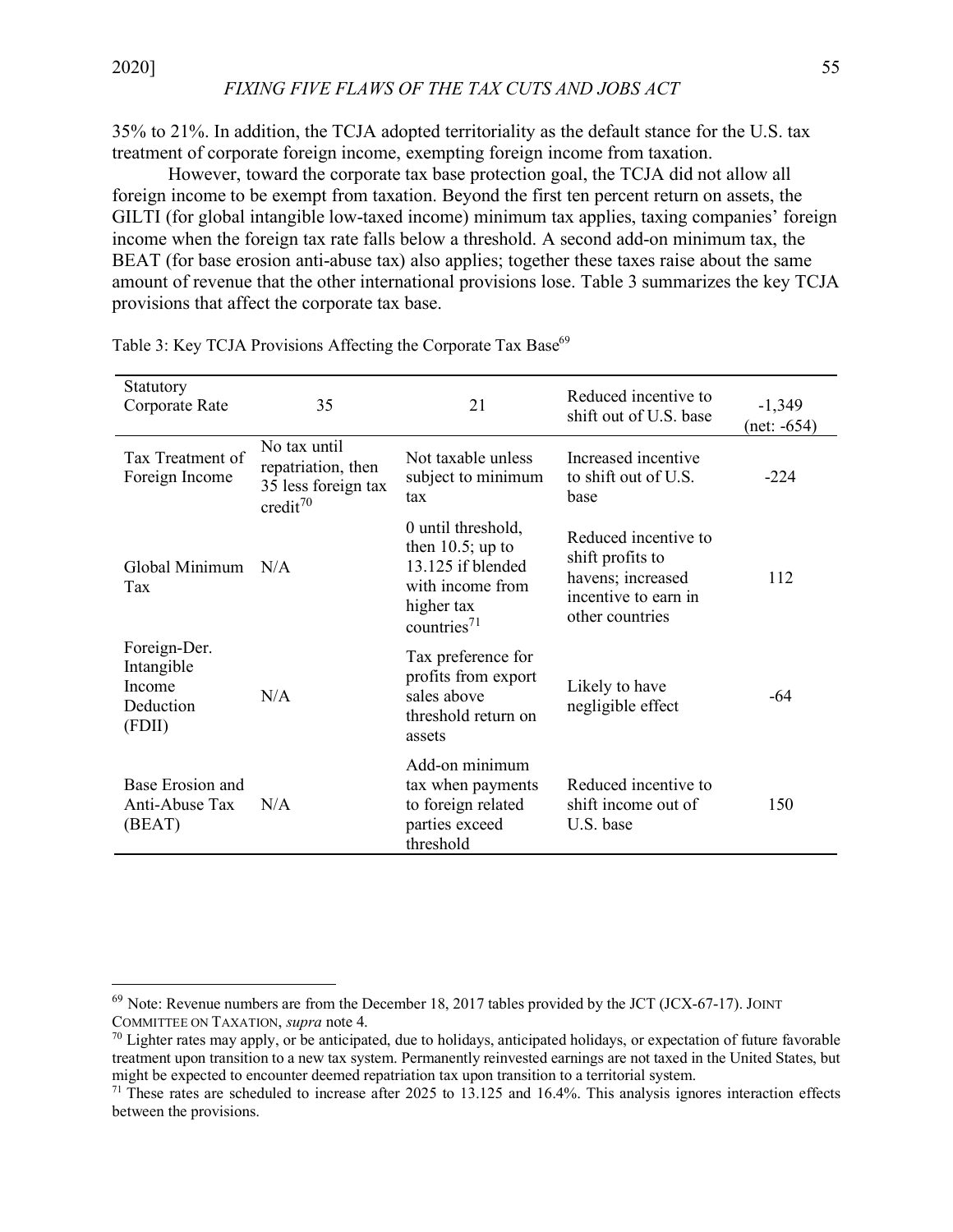Table 3 indicates clearly that the net effect of the international provisions is nearly a wash (a small revenue loss) whereas the rate cut reduces revenue substantially.<sup>72</sup> As a consequence, the international provisions were a disappointment to many. From the perspective of the multinational business community, the corporate tax base protections were more onerous than expected; they would have preferred a purer territoriality. Whereas from the perspective of those worried about tax avoidance and corporate tax base erosion, including this author, the lack of any revenue gains from the international provisions was disappointing, particularly from a starting point where the U.S. government was losing so much revenue due to profit shifting.

Moreover, the law introduced troubling new incentives to offshore real economic activity (such as investment and jobs). For instance, for the GILTI, the first 10% return on assets in exempt from the minimum tax. This means that additional *physical* investments of plant and equipment in low-tax countries reduces the bite of the GILTI tax, providing a direct incentive for offshoring real economic activity.73

In addition, TCJA introduced a new export incentive, the FDII, that *also* encourages the offshoring of real investment.74 The FDII provides a tax break for profits from U.S. export sales. But, since the tax preference is only given for export income *above* a certain return on assets, the more U.S. assets (all else equal), the less likely the company will qualify for the break. Thus, this provision also rewards the offshoring of U.S. assets.

Comparing tax treatment under GILTI and FDII, holding other factors constant, it is typically preferable for a company to serve the U.S. market from a tax haven, since both foreign and U.S. income receive a tax preference. Further, increased physical assets increase the amount of tax-free income abroad, but have the opposite consequence at home. Indeed, both GILTI and FDII directly encourage the offshoring of plant and equipment; this is a new feature of tax law and a perverse consequence of the TCJA. Beyer et al. provide early evidence of increased foreign investment in the wake of TCJA that is consistent with these offshoring incentives.75

Under both current and prior law, there are tax incentives for shifting paper profits (distinguish plant and equipment). Under prior law, profits earned in tax havens were not taxed by the United States until repatriation, growing tax-free in the meantime; such profits often qualified for favorable tax treatment upon repatriation (due to the 2005 holiday or the lighter repatriation tax under the TCJA).

Under the new law, the incentive for profit shifting has increased for some companies and circumstances, and decreased for other companies and circumstances. As Table 3 summarizes, the net budget effect of the international provisions implies that little progress has been made at reducing the revenue costs of profit shifting; some provisions worsen the problem, whereas others

 $^{72}$  Horst (2019) reports an admittedly preliminary analysis of the revenue effects of TCJA's international provisions, concluding that their revenue impact will be disappointing relative to JCT estimates. Thomas Horst, *Preliminary Effects of the Likely Actual Revenue Effects of the TCJA's Provisions*, TAX NOTES INT'L 1153 (September 16, 2019).<br><sup>73</sup> From a company perspective, the strength of this incentive depends on the assumed rate of return, th

of investment abroad, and the foreign tax rate. Whether offshoring makes sense for particular investments depends on the interplay of these factors.

 $74$  Many believe that this FDII provision may not be compatible with WTO obligations due to the preference for export income, although there is some ambiguity regarding that issue, as discussed in Sanchirico (2018). However, the FDII is unlikely to be an effective way to encourage US intellectual property activity or to buttress the tax base, and its ineffectiveness may obviate the urgency of a WTO challenge. Chris Sanchirico, *The New US Tax Preference for "Foreign-derived Intangible Income"* 71 TAX LAW REV. 625 (2018).

<sup>75</sup> *See* Brooke Beyer et al., THE EFFECT OF THE TAX CUTS AND JOBS ACT OF 2017 ON MULTINATIONAL FIRMS' CAPITAL INVESTMENT: INTERNAL CAPITAL MARKET FRICTIONS AND TAX INCENTIVES (2019).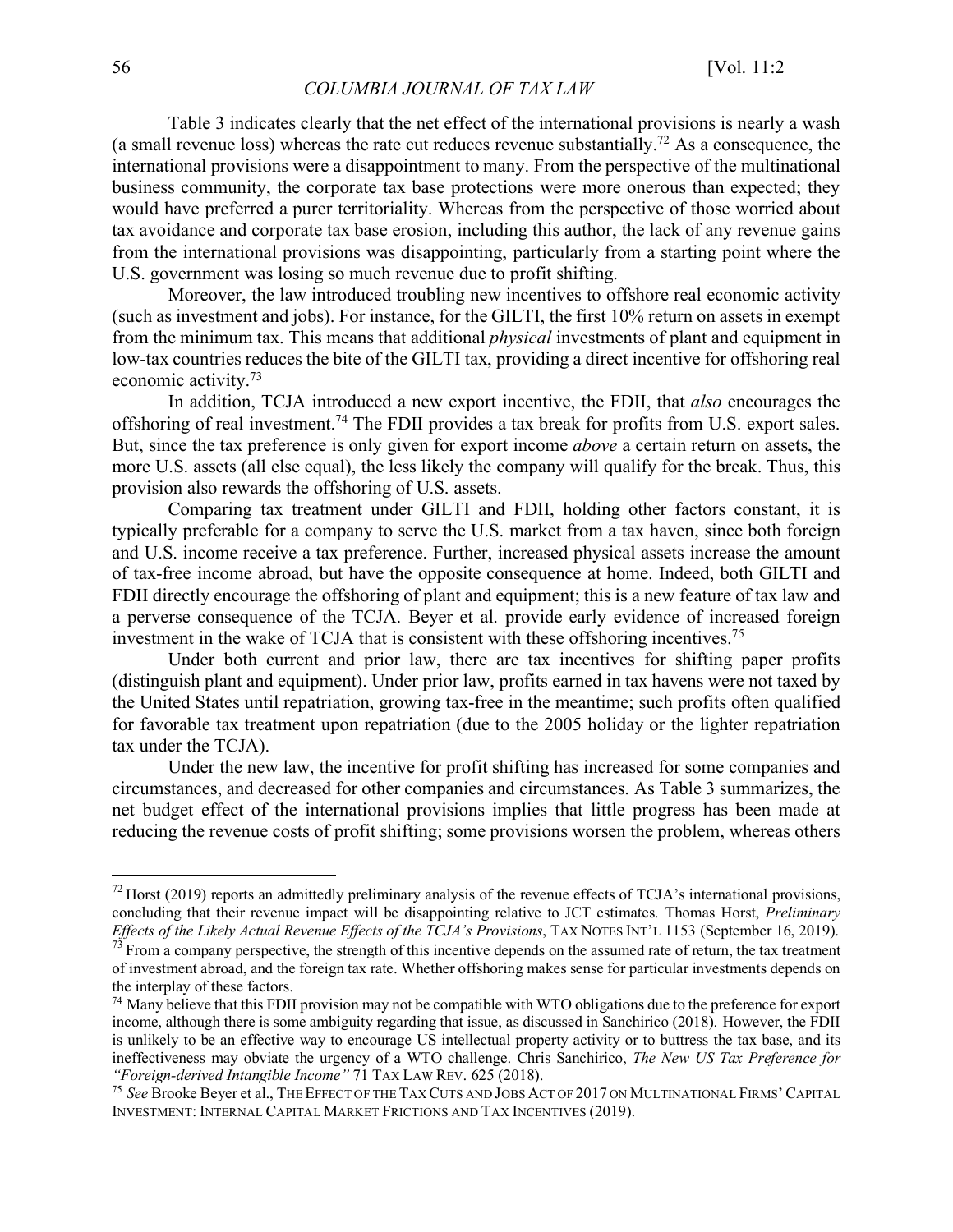make it better. Moving to a territorial tax system should increase the incentive to shift profits, since there will be no tax due upon repatriation for income with territorial treatment, yet both the U.S. rate reduction and the base protection measures (GILTI and BEAT) should reduce profit shifting incentives.

Among these factors, the statutory rate change is more minor than it seems, since the vast majority of the revenue lost due to profit shifting occurs with respect to the lowest tax rate countries.76 (Simply put, if you can get to 2%, why pay 21%?) On the other hand, the BEAT should unambiguously reduce profit shifting incentives, since it is triggered by excess payments to related foreign parties, a key mechanism for profit shifting.

The effects of the GILTI are particularly subtle. The tax is administered on a global basis, such that tax credits from earnings in high-tax countries can offset GILTI tax due on haven income. For companies with excess foreign tax credits, such that all GILTI tax is offset, the new law should increase profit shifting activity, since marginal dollars of income in haven countries will not trigger GILTI tax (due to the excess credits) and will also not face tax due upon repatriation. Also, the first 10% return on physical assets does not trigger GILTI tax, so companies have an increased incentive to shift profits abroad until that threshold is reached, since there will be no GILTI tax and no tax upon repatriation.

Still, for companies without excess foreign tax credits that face the GILTI tax, profit shifting incentives are clearly reduced. Indeed, the difference in the possible tax treatment of income abroad is highly compressed relative to prior law. The GILTI raises the lowest possible tax rate for excess income (beyond the 10% return on assets) to 10.5%, and the GILTI also simultaneously reduces the "bite" of most higher-tax foreign tax payments, since those can be used to offset GILTI tax, due to the global-averaging that occurs before the minimum tax is applied.

Unfortunately, the global nature of this minimum tax creates its own set of perverse tax incentives. For companies without excess foreign tax credits, when they earn a dollar of income in Bermuda, it should generate 10.5 cents of GILTI tax, since there will not be sufficient tax credits from operations in high-tax countries to offset the GILTI tax due. For such a company, consider the tradeoff between earning an additional dollar in the United States (with our new 21% tax rate) or India (with a 30% tax rate). If the dollar is earned in the United States, the two dollars generate 31.5 cents in tax (10.5 cents from the GILTI on the Bermuda income and 21 cents from the United States tax). If the additional dollar is instead earned in India, the two dollars generate 30 cents in tax, paid to the Indian government, since the tax credits from the Indian tax payment more than offset any GILTI due on the Bermuda income.

This simple example illustrates two important features of the GILTI tax that arise from its global nature. First, for companies without excess credits, it should reduce profit shifting to havens by compressing the possible tax difference between high and low tax foreign countries, which are diminished by the GILTI. Tax differences between the United States and havens are also reduced; those will no longer exceed 10.5% (the U.S. rate less the GILTI rate).

Second, for companies without excess credits that have haven income, the United States becomes the *worst* place to book income, even relative to other high-tax countries, since U.S. income does not offset GILTI tax but foreign income does. Indeed, previous research shows that unless the foreign tax rate reaches 52.5%, foreign income is tax-preferred in comparison with U.S.

 <sup>76</sup> Clausing, *supra* note 68.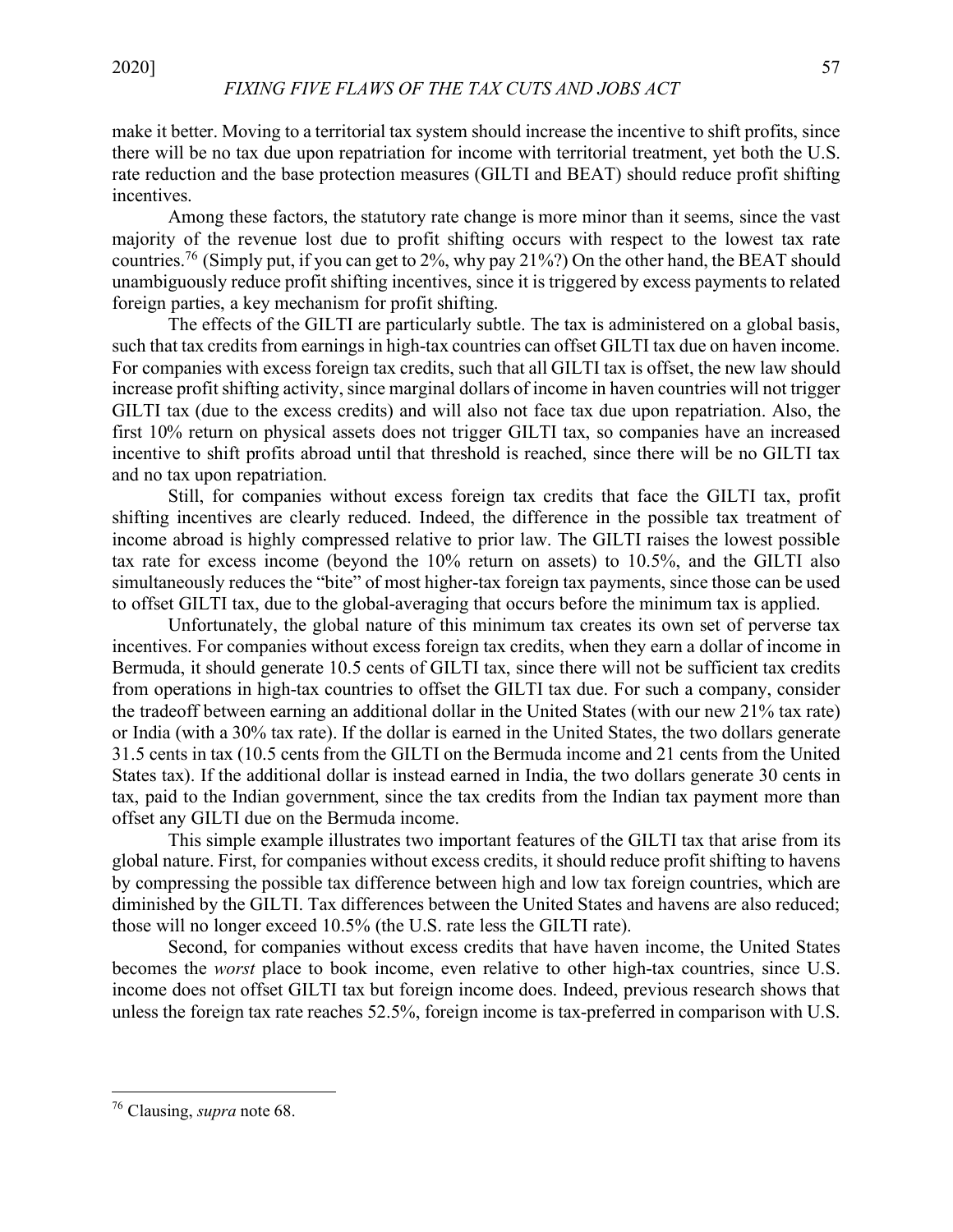income for such companies.<sup>77</sup> While this is an undesirable result for U.S. government revenue, it is nonetheless helpful to other non-haven countries that have their own tax avoidance problems. Indeed, it is possible that the GILTI could be a step forward for international cooperation in this area.

However, the GILTI could be far more effective in protecting the U.S. corporate tax base. Previous analysis shows that a per-country minimum tax would generate far more U.S. revenue and lead to a much greater reduction in haven country income, since the minimum tax consequences of haven income would no longer be blunted by credits from other foreign income.78

Unfortunately, evidence so far shows little immediate effect on the flow of U.S. affiliate foreign income from haven countries. In 2018 and 2019, the first two years the TCJA was in effect, U.S. multinational companies booked an amount equivalent to 1.5% of GDP in seven havens, an identical ratio as the average of the five years immediately preceding TCJA  $(2013-2017)$ .<sup>79</sup> In absolute terms, from 2017 to 2019, earnings in these seven havens increased from \$471 billion to \$534 billion, and the share of all foreign earnings in those seven havens was stable, at about 61%. Figure 10 shows the longer trends of U.S. MNC earnings in the big seven havens, as a share of U.S. GDP and as a share of foreign earnings; the data post-TCJA (2018 and 2019) are nearly indistinguishable from the years prior to TCJA.

Of course, as with other elements of the law, it may take time for the full effects to materialize. Beyond that, the polices of other countries are not standing still, in ways that will continue to impact the incentives for both offshoring real activity (plant and equipment and jobs) as well as the shifting of paper profits.

<sup>&</sup>lt;sup>77</sup> *Id*. This is because the foreign tax rate becomes .105 + .2\*t<sub>f</sub>, where t<sub>f</sub> is the foreign tax rate. Only 80% of foreign tax payments are creditable.

<sup>78</sup> *Id*.

<sup>&</sup>lt;sup>79</sup> These data include the seven largest havens in the U.S. Bureau of Economic Analysis (BEA) direct investment database: Bermuda, the Caymans, Ireland, Luxembourg, the Netherlands, Singapore, and Switzerland. The data show only those earnings attributed to U.S. shareholders; earnings are shown after payments of foreign tax. For greater discussion *see id*.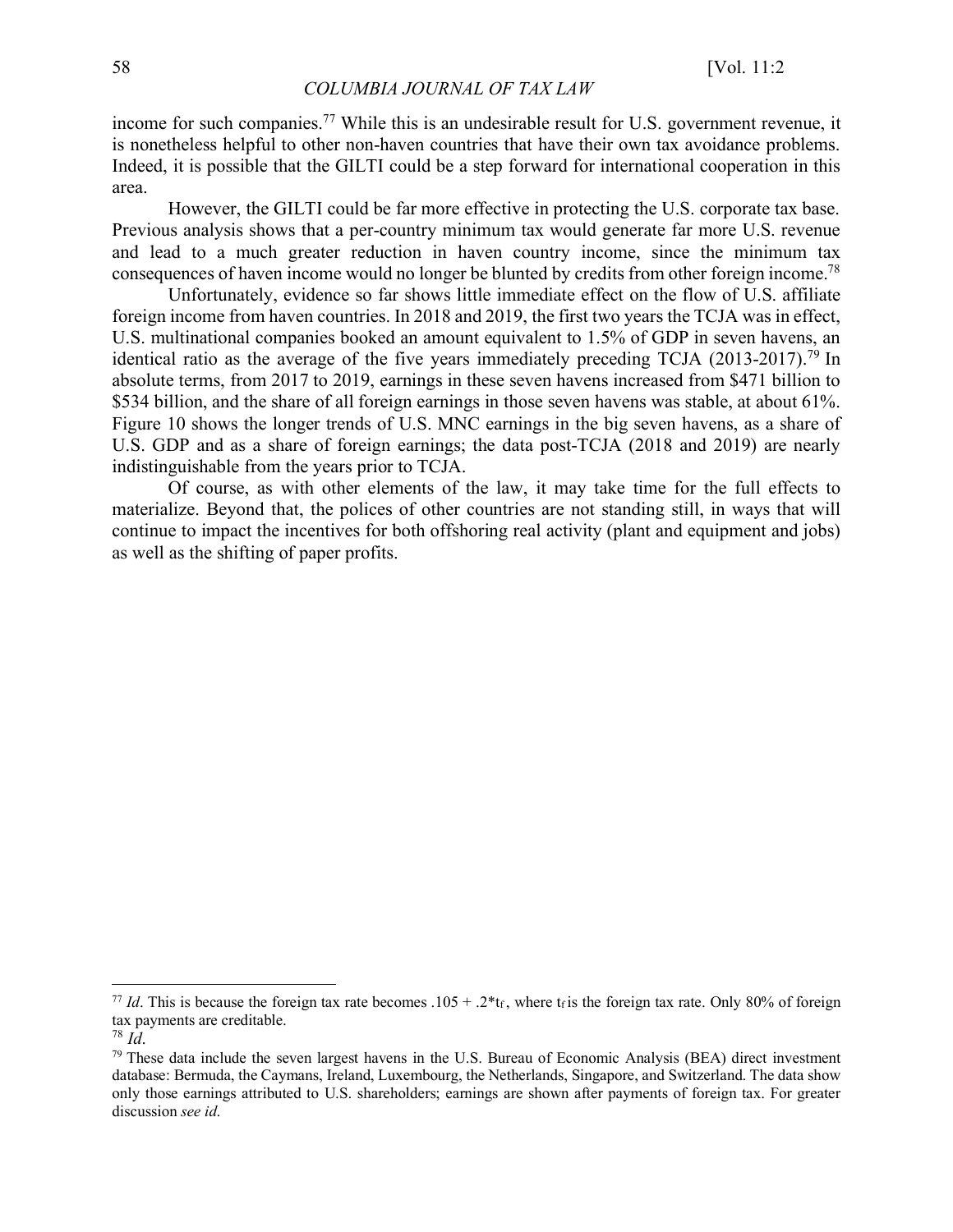![](_page_28_Figure_2.jpeg)

Figure 10: Share of U.S. MNC Earnings in Big 7 Tax Havens <sup>80</sup>

#### VI. TAX ADMINISTRATION

The TCJA was sold as providing substantial simplification. On the business side, that argument is nearly impossible to make due to the complexity surrounding the new pass-through income deduction as well as the complexity of the new international tax rules. On the individual side, there is a stronger case for simplification. For example, the Tax Policy Center estimates that the number of tax units that would itemize in 2018 declined from 37 million (under old law) to 16 million under TCJA. JCT has predicted a decline from 46.5 million itemizing returns in 2017 to 18 million in 2018.81

For those that are no longer itemizing, they will no longer need to keep records of their charitable contributions, home mortgage interest payments, or property tax payments. (State income tax record-keeping is still needed for filing state income taxes.) While those simplification gains are not zero, they are also not large. For those used to itemizing, keeping track of these items was not difficult, and if the decision to itemize is borderline, one needs to track these numbers regardless.82

In addition, much fanfare was made about reducing the complexity of the tax forms and shortening the main form, the 1040. However, the 1040 form was redesigned by moving common items off the main form and into a new schedule 1 that feeds into the 1040. Since schedule 1

<sup>81</sup> *See* TAX POLICY CENTER, T18-0009 - IMPACT ON THE TAX BENEFIT OF CHARITABLE DEDUCTION OF H.R.1, THE TAX CUTS AND JOBS ACT, BY EXPANDED CASH INCOME LEVEL*,* 2018 (2018), *available at* https://www.taxpolicycenter.org/model-estimates/impact-itemized-deductions-tax-cuts-and-jobs-act-jan-2018/t18- 0009-impact-tax [https://perma.cc/96DH-Y5TC] and STAFF OF THE JOINT COMM ON TAX'N, 115TH CONG., TABLES RELATED TO THE FEDERAL TAX SYSTEM AS IN EFFECT 2017 TO 2026, tbl.5 at 6 (2018).<br><sup>82</sup> As one anecdotal piece of evidence, I help several friends with their taxes. When some ended up not itemizing, it

 <sup>80</sup> Note: Data are from the U.S. BEA. Data for 2019 are based on the first three quarters of data scaled by (4/3). The big seven havens are: Bermuda, the Caymans, Ireland, Luxembourg, the Netherlands, Singapore, and Switzerland.

really did not save more than a minute or two per return. And record-keeping costs for these items are quite minor.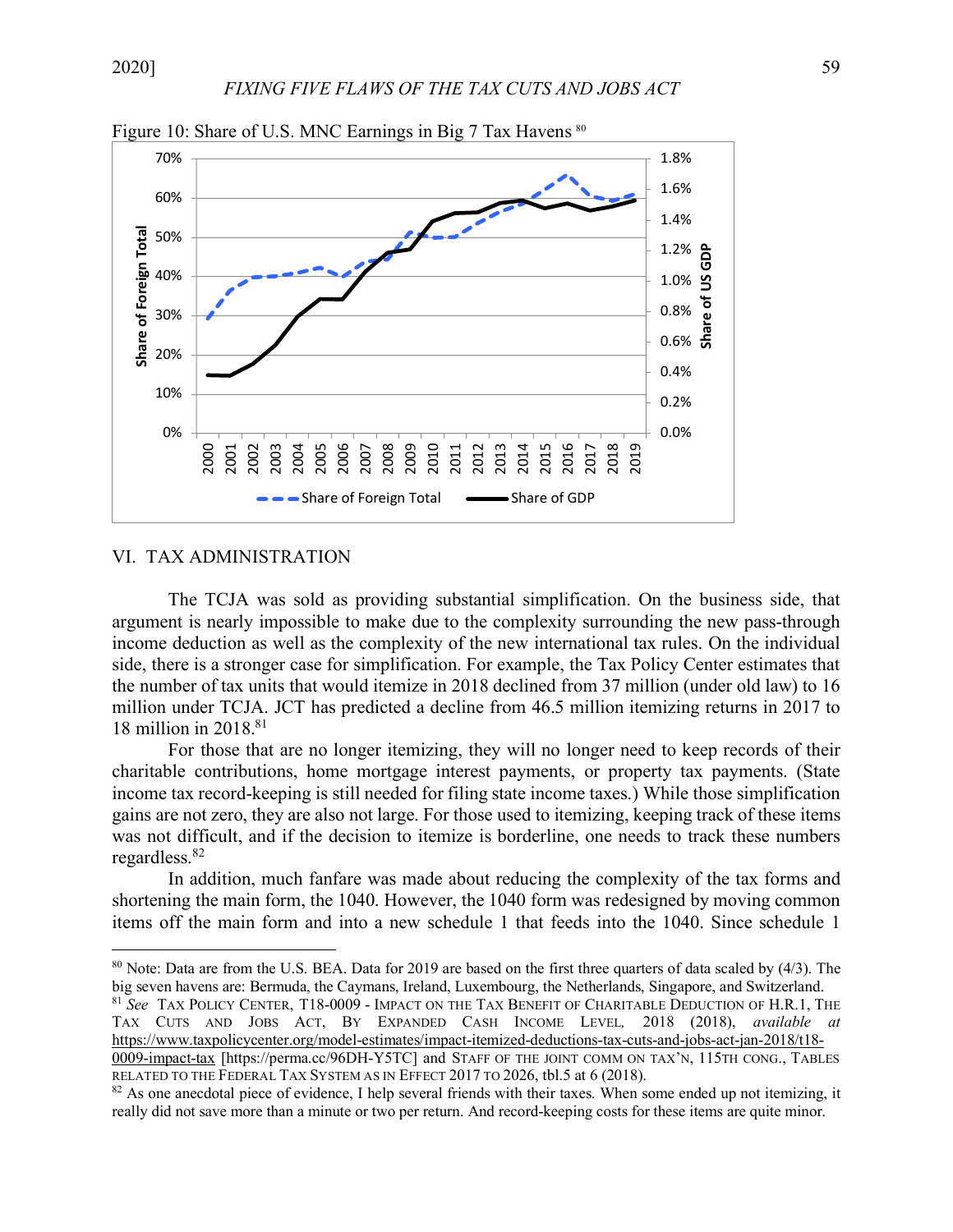includes items like state tax refunds, schedule C income, capital gains, and unemployment compensation, many taxpayers were simply confused by the need for the new form, and they were required to fill out and submit more forms in total. In general, simplification on the individual side was typically either small or non-existent.

On the other hand, there is no question that the business income provisions of TCJA made our tax laws more complex. For pass-through businesses, there are many hurdles for determining whether one's business income is "qualified business income" in order to benefit from the 20% pass-through deduction. A Wall Street Journal tax reporter, Richard Rubin, even made a comic video detailing aspects of this complexity.83

As mentioned above, the disparate treatment of different industries furthers the complexity by increasing the incentive for clever tax planning or organizational changes to take advantage of the deduction. Daneil Shaviro doesn't mince words, describing the pass-through provision as achieving "a rare and unenviable trifecta, by making the tax system less efficient, less fair, and more complicated. It lacked any coherent (or even clearly articulated) underlying principle, was shoddily executed, and ought to be promptly repealed."84 Despite this advice, a flawed legislative process was followed by a flawed regulatory process, and the complexity clearly remains.85

The international tax provisions are also tremendously complex. In part, this complexity stems from inevitable conflicts between two competing desiderata in the legislation: (1) encouraging the "competitiveness" of U.S. based multinational companies by exempting their foreign income from U.S. taxation (a so-called "territorial" system) and (2) protecting the corporate tax base from erosion due to increased profit shifting.

The U.S. international tax system has often been described as stupefying and mindnumbing in its complexity. However, this new slew of acronyms (GILTI, FIDII, and BEAT) together with existing complexities surrounding foreign tax credits, expense allocation, interest deduction limitations, and other provisions, make our international tax system only more complex. In the early days of the legislation, experts at top accounting firms were simply flabbergasted by the intricacies of the new law, and often confessed that they were not certain of its ultimate impact on their client taxpayers. Colorful byzantine flowcharts were generated to try to analyze the net impact of the law, but the sheer complexity made clarity elusive. Even as the effects of the legislation began to clarify, the answer was most often "it depends".

All that said, one has some sympathy for the drafters of the law. Given the constraints provided by the fact that multinational companies separately account for income and expenses in each country of operation (instead of being treated as a unitary whole), complexity is unavoidable if one is striving to couple a "territorial" tax system with corporate tax base protections. As troubling as the GILTI and the BEAT may be in terms of complexity, the legislation is better with these provisions than it would be without them; the provisions do provide some limits on tax avoidance.

 <sup>83</sup> Richard Rubin, *Want a 20% Busines Deduction? Here Are the Obstacles*, WALL ST. J., April 23, 2018, https://www.wsj.com/video/series/talking-taxes/want-a-20-business-deduction-here-are-the-obstacles/3CB05210- 036E-4FFF-AD91-7DA08EE6D06A [perma.cc/RZJ8-9U8E]

<sup>84</sup> Shaviro, *supra* note 61 at 49.

<sup>85</sup> *See* Shu-Yi Oei & Leigh Osofsky, *Legislation and Comment: The Making of the § 199A Regulations*, 69 EMORY LAW J. 209 (2018), (detailing the regulatory process).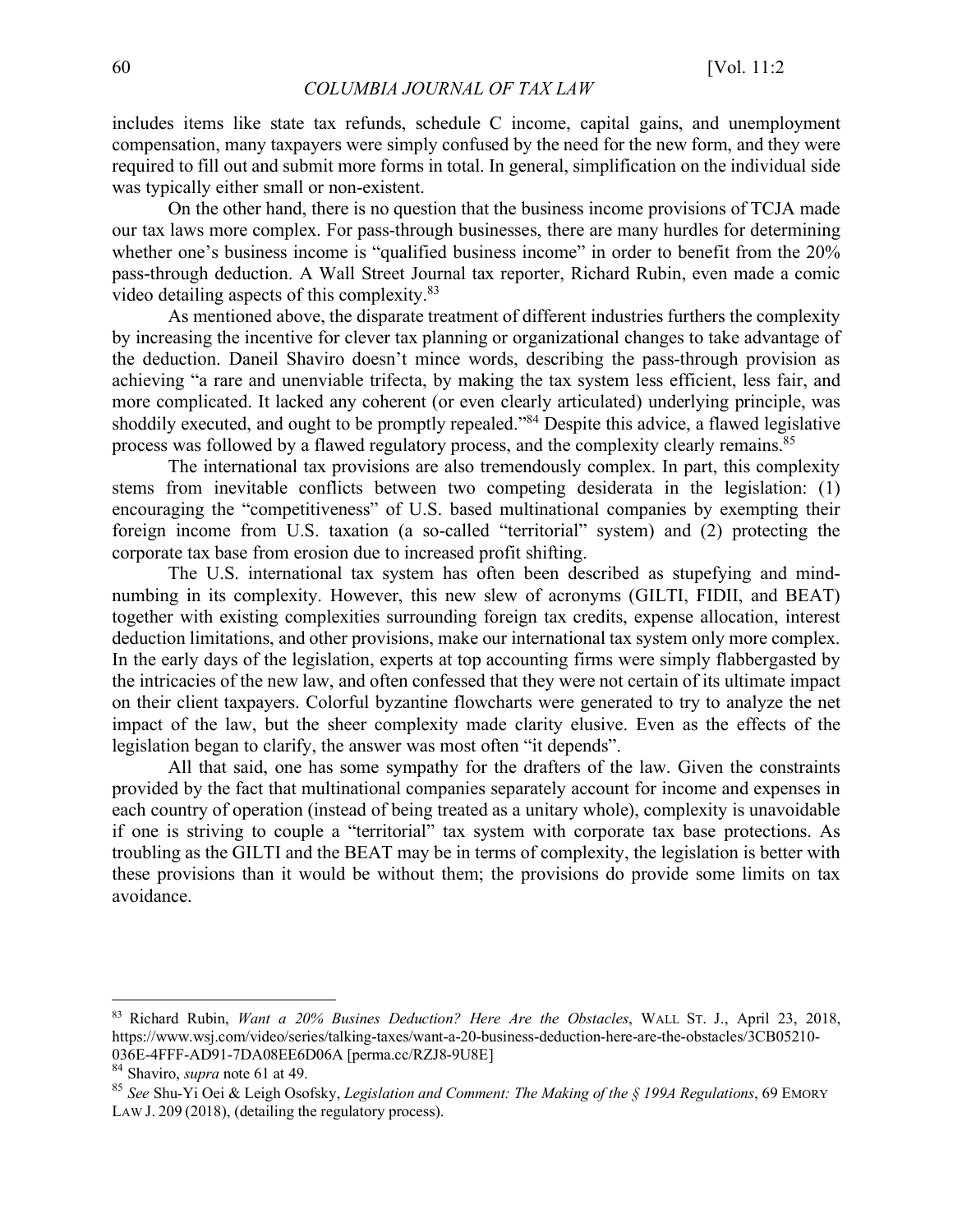# VII. FIXING THE TCJA

The prior sections systematically analyze five flaws with the TCJA: (i) the law finances tax cuts with deficits, reducing our ability to respond to the next recession and to fund urgent fiscal priorities, (ii) the law worsens the inequality of after-tax incomes, reinforcing nearly four decades of increasing income inequality and slow wage growth (iii) the law fails to improve efficiency, worsening the present under-taxation of capital, (iv) the law encourages offshoring of plant and equipment while failing to make a substantial dent in our large profit shifting problem, and (v) overall, the tax law makes the tax system more complex.

Given the magnitudes of the aforementioned flaws, one simple solution would be to simply repeal the law. In this section, I instead suggest more incremental changes, repealing some provisions and building on others, with the overall goal of not just reversing the damage caused by the TCJA, but improving tax law relative to its pre-TCJA starting point.

Table 4 shows the net revenue effects of these suggested changes, including both individual and business tax changes. The ten-year revenue scores are calculated for the same window that JCT used to estimate the ten-year revenue effects of the TCJA.

Some of the legislative changes under TCJA are so harmful that repeal is the right answer. For instance, repealing the pass-through deduction would make the tax system simpler, fairer, and more efficient, so that is an easy call. Reinstating the prior tax treatment of estates (by undoing the doubling of the exemption) and of top incomes (by raising the top brackets) seems similarly straightforward. Also, the ACA individual mandate enforcement needs to be reinstated.

In other areas, there are tougher judgments. One might keep the lower tax rates on the lower brackets in order to provide some tax relief to groups that have experienced slow wage growth. It is also tempting to restore personal exemptions (which make tax burdens more sensitive to family size) while lowering the standard deduction, even if more people itemize.

|                                     | Under TCJA                                                              | <b>Suggested Change</b>                                 | Implied 10 yr Score, \$b |
|-------------------------------------|-------------------------------------------------------------------------|---------------------------------------------------------|--------------------------|
| Major Individual Provision Changes  |                                                                         |                                                         |                          |
| Increase Top 4 Brackets             |                                                                         |                                                         |                          |
| by 3 Percentage Points              | 24/32/35/37                                                             | 27/35/38/40                                             | $+669^{87}$              |
| Exemption/Deduction<br>Changes      | No exemptions; higher<br>deductions                                     | Restore<br>exemptions;<br>higher<br>remove<br>deduction | $-1212$<br>$+720$        |
| Repeal Pass<br>Through<br>Deduction | 20%<br>of<br>Oualified<br><b>Business</b><br>Income<br>1S<br>Deductible | Repeal Deduction; keep<br>new loss rules                | $+415$                   |

Table 4: Incremental Changes to the TCJA<sup>86</sup>

 <sup>86</sup> Note: Most revenue numbers are from the December 18, 2017 tables in JOINT COMMITTEE ON TAXATION, *supra* note 4.

 $87$  This triples the revenue forecast from a ten-year estimate from CBO for the period 2019-2028 that is based on a one percentage point increase. Behavioral responses could modify this very slightly downward, to the extent that they are larger for a 3% increase.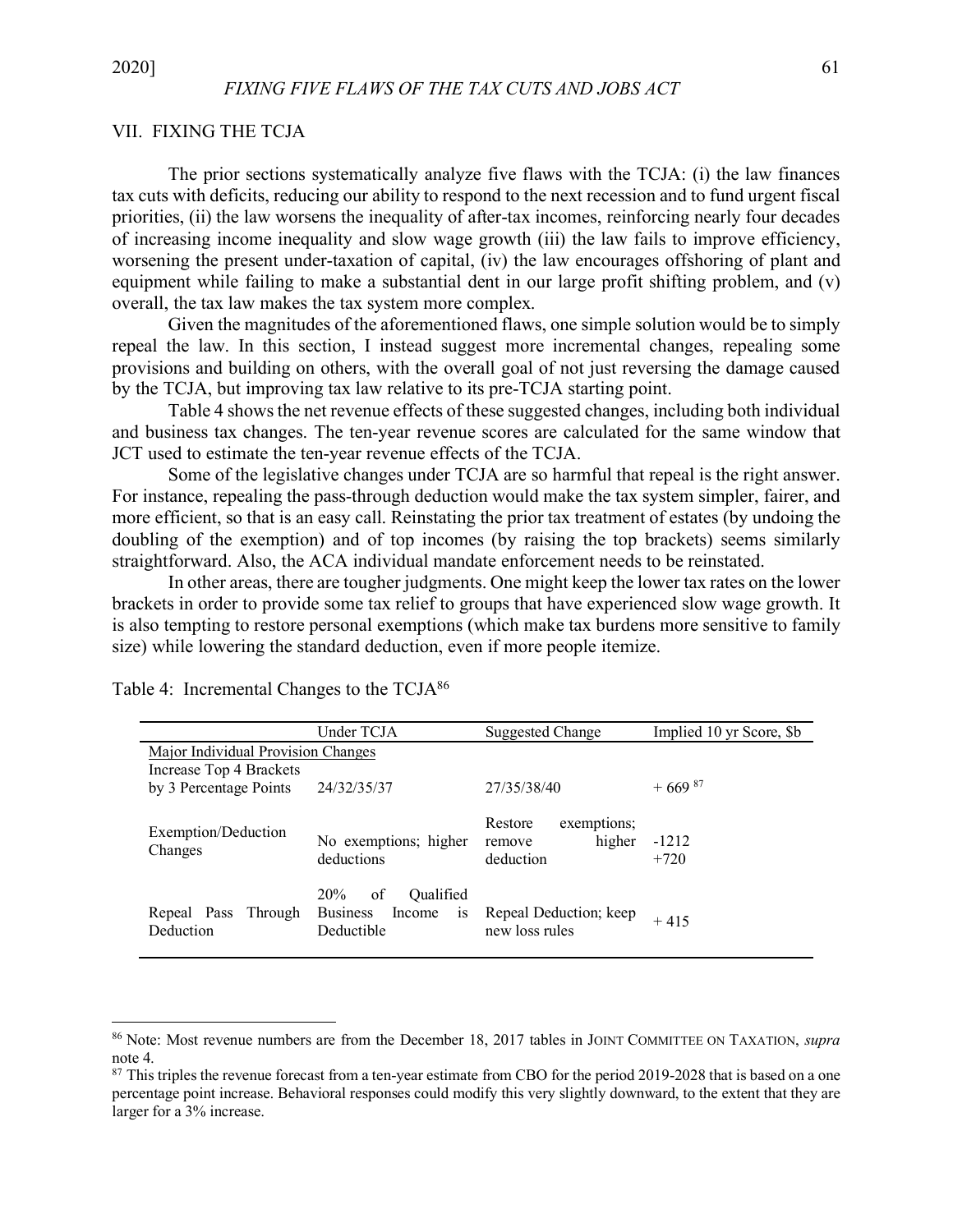|--|

| Child<br>Tax<br>Change<br>Credit                                   | higher<br>phase<br>out<br>$(200/400K)$ ; required<br>SSN; refundable for<br>\$1400 of \$2000 | phase out<br>lower<br>at<br>incomes; remove SSN<br>fully<br>requirement;<br>refundable | $-30^{88}$  |
|--------------------------------------------------------------------|----------------------------------------------------------------------------------------------|----------------------------------------------------------------------------------------|-------------|
| Return to Prior Estate<br>Tax Thresholds                           | Doubled Exemption                                                                            | Prior Law                                                                              | $+83$       |
| Restore ACA Mandate                                                | Removed penalty<br>for<br>non-insurance                                                      | Restores prior law                                                                     | $-314$      |
| Major Corporate Provision Changes                                  |                                                                                              |                                                                                        |             |
| Corporate<br>Statutory<br>Rate                                     | 21                                                                                           | 28                                                                                     | $+700$      |
| Global Minimum Tax                                                 | Global tax at $10.5$ ;<br>up to $13.125$ if blended                                          | Per-country tax at $21$ ;<br>remove exemption for<br>first $10\%$ return               | $+360^{89}$ |
| Foreign-Der.<br>Repeal<br>Intangible<br>Income<br>Deduction (FDII) | preference<br>for<br>Tax<br>profits from export sales<br>above threshold return<br>on assets | Repeal FDII                                                                            | $+64^{90}$  |
| <b>Total Revenue Effect</b>                                        |                                                                                              |                                                                                        | $+1,455$    |

While the increased size of the child tax credit is also a sensible way for the tax code be responsive to family size, the expanded child tax credit should ideally be made fully refundable and not tied to citizenship status, in order to help those families that are more economically vulnerable. It was also unnecessary to expand the credit in a way that made it more generous at the top end. (Many more high-income families were able to claim the child tax credit post TCJA.)

I do not have a strong preference regarding the exemption/deduction trade off. Under TCJA, the combination of removing exemptions and raising the standard deduction raised about \$500 billion; that revenue was used to offset some of the revenue-losing tax cuts of the TCJA. Indeed, that revenue gain was similar to the revenue cost of expanding the child tax credit, so the drafters of the legislation may have been seeking a different way to make tax burdens sensitive to family size.

In Table 4, both exemptions and the prior standard deduction are restored, but if those changes are forgone, that would provide about \$500 billion in additional revenue, which could either be returned to low- and middle-income taxpayers (perhaps with a further expansion of the child tax credit) or used to fund important fiscal priorities. Eventually, the role of itemized deductions should be rethought, but that is left for another day.<sup>91</sup>

 $88$  Extending to those without SSN is only \$30 billion. The cost of full refundability could be offset by lowering the income threshold at which the CTC phases out. (It is now \$400,000 for joint filers, but it was lower

<sup>&</sup>lt;sup>89</sup> See Appendix A (below) for details. This estimate is based on the method of Clausing, *supra* note 68, appendix E.  $90$  This uses the actual JCT score. Revenue effects of repeal in an upcoming budget window would be the FDII deduction loses more revenue over time in the JCT score.<br><sup>91</sup> It is not ideal to tax-subsidize the purchase of certain goods (mortgage interest, charity, etc.) at a rate that is sensitive

to the income of the taxpayers in question. One useful reform might be to limit the tax benefit of such deductions at the higher brackets to be the marginal rate at a lower tax bracket. Such a reform would raise substantial revenue; *see* DEPARTMENT OF THE TREASURY, GENERAL EXPLANATIONS OF THE ADMINISTRATION'S FISCAL YEAR 2017 REVENUE PROPOSALS (2016), *available at https://www.treasury.gov/resource-center/tax-policy/Documents/General-Explanations-FY2017.pdf* [https://perma.cc/DX7J-GLU4]. More generally, it would be sensible to convert more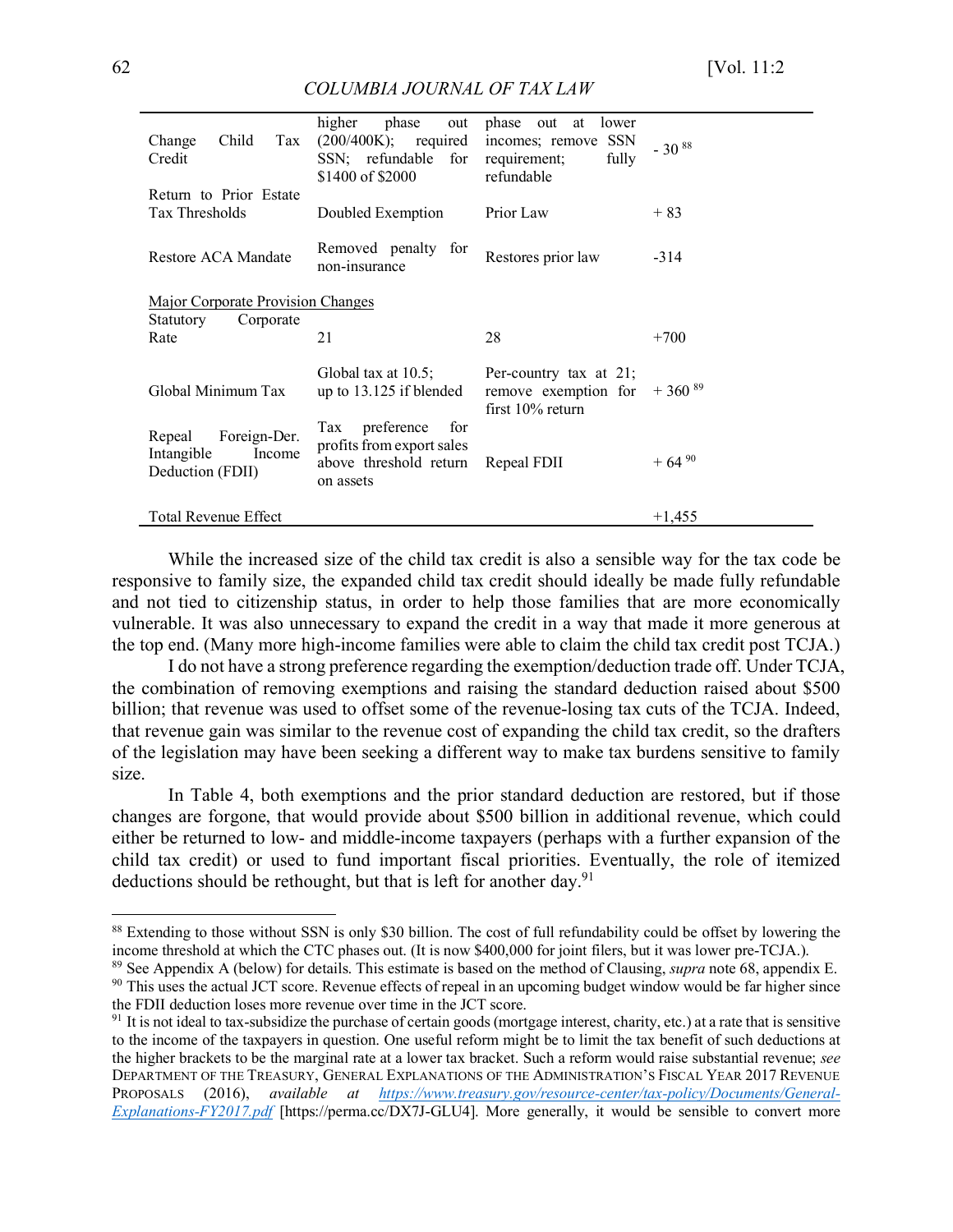$\overline{a}$ 

Under TCJA, the corporate tax changes were permanent, and without further law changes, they would remain. Rather than repeal these provisions, I suggest building on them to create a corporate tax package that reverses the revenue-loss from these provisions. The corporate tax cuts from TCJA lost about \$650 billion over ten years, setting to one side the repatriation tax revenues, which were a tax break relative to prior law. The changes I suggest below would instead raise about \$500 billion over ten years, a difference of \$1.1 trillion relative to the TCJA. This includes an increase in the statutory rate to 28% as well as a more robust minimum tax. Also, the FDII is repealed.92

The robust minimum tax differs in several substantial ways from the current global minimum tax. First, since it is a per-country minimum tax, it would not have the perverse feature of the prior minimum tax, whereby high-tax foreign country income was preferable to U.S. income. Second, since all haven income would trigger immediate U.S. tax, income shifting to havens would be immediately discouraged for all U.S. companies (whereas global averaging blunts this disincentive). Finally, I suggest a rate that is ¾ that of the U.S. rate, matching the original TCJA corporate rate; the lower rate than the U.S. rate is meant as a compromise, given possible concerns about international comparisons and competitiveness.93

While this is one possible way to structure a minimum tax, there is also an argument for simply leaving the tax as a global minimum, but raising the rate to the U.S. rate. That *may* raise even more U.S. revenue, and the harmonization of the foreign rate with the U.S. rate eliminates some of the perverse incentives associated with the global feature of the minimum tax, since there is no overall advantage associated with having foreign income relative to domestic income.<sup>94</sup> This approach may have administrative advantages over the per-country system with different rates.

Either reform to the minimum tax could remove the exclusion for the first 10% return on assets, and the FDII should be repealed in either circumstance. Together, those two changes would eliminate the incentive to offshore physical assets that was embedded in the TCJA.

Both types of reforms to the minimum tax, however, might be expected to increase pressure on the U.S. tax base from corporate inversions. Thus, I would suggest that such a minimum tax be accompanied by strong anti-inversion measures, and that the BEAT be retained, and perhaps even strengthened, to further reduce such incentives. Anti-inversion measures might usefully include a

deductions into tax credits. For example, all taxpayers could get a tax credit for 20% of their charitable contributions, rather than being able to deduct charitable contributions from their income.

 $92$  The FDII provision loses revenue; it is also unlikely to achieve its goal of encouraging intellectual property development in the United States; *see* Sanchirico, *supra* note 74. In addition, since favorable tax treatment is conditional on exporting, it may be inconsistent with international trade law.

<sup>&</sup>lt;sup>93</sup> From the perspective of foreign non-haven countries, a per-country minimum tax adoption by the United States would come with both advantages and disadvantages relative to current law. On the one hand, their higher tax rates would no longer have the offsetting advantage of offsetting GILTI tax for U.S. multinational companies, so the tax sensitivity of U.S. companies would increase. However, since profit shifting to havens would be less advantageous than under a global minimum tax, and since some of that shifting is also at the expense of foreign non-haven countries, this would provide an offsetting benefit*. See* Clausing, *supra* note 68 (showing that these two effects are roughly offsetting in size, so foreign non-haven countries need not have a large preference about the form of the U.S. minimum tax).

<sup>&</sup>lt;sup>94</sup> The relative revenue effects are unclear since cross-crediting under global taxes reduces revenues relative to percountry taxes (at the same rates), yet a higher rate would increase revenues. For particular companies, the relative tax burden of the two minimum taxes would depend on the distribution of profits across countries. For example, if a company has a large amount of both haven income and high-tax country income, they could conceivable pay less minimum tax under a 28% global tax than they would under a 21% per-country tax.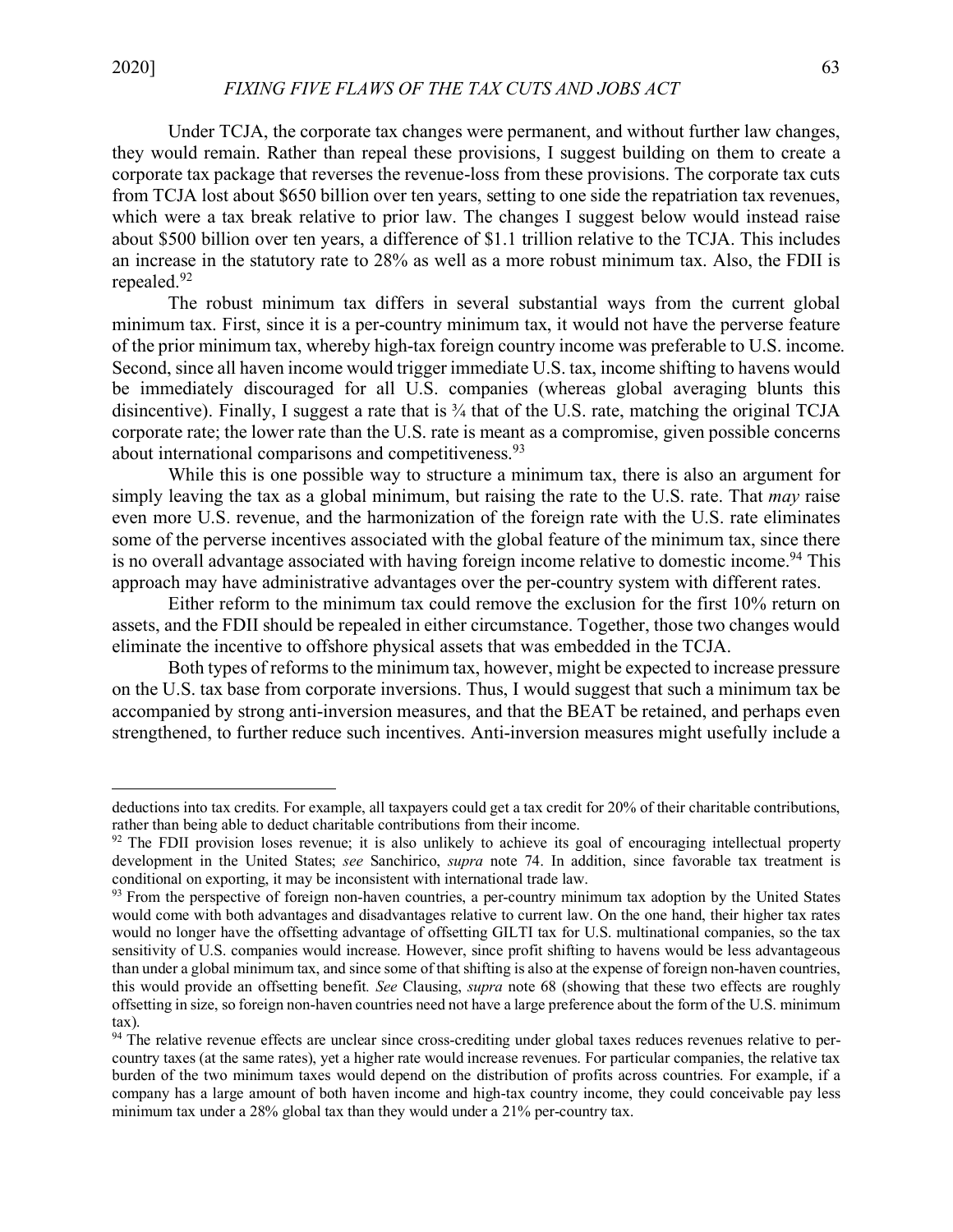management and control test, an exit tax, and a higher ownership threshold for determining foreign ownership.95

These simple measures would undo most of the flaws of the TCJA, while also improving tax law relative to pre-TCJA law. In particular:

- 1. The law no longer adds to deficits and debt. The revenue raised by the measures in Table 4 is enough to counter all additional deficits from the TCJA. This leaves the government with more flexibility to respond to the next recession or to fund other urgent fiscal priorities.
- 2. The law no longer makes the tax system more regressive; on the contrary, the changes above are progressive relative to prior law. Those in the bottom of the distribution still retain their TCJA tax cuts, and they benefit from the enhanced child tax credit, as well as its expanded refundability and applicability. Regressive reductions in health insurance subsidies (due to the provisions weakening the ACA) are reversed. The tax code will continue to be sensitive to those with large families since exemptions are restored.

At the same time, more is asked from those at the top. Both estate tax cuts and high-income tax cuts are reversed, and the net increase in the corporate tax will disproportionately burden shareholders. Since capital income is far more concentrated that labor income, these changes will be felt at the top of the income distribution.

- 3. The changes in Table 4 reduce the inefficient preferences for capital income (which is often rents, or above normal returns to capital) by strengthening corporate, pass-through, and estate taxation. The repeal of the pass-through deduction eliminates the new inefficiencies caused by favoring some sectors over others.
- 4. Offshoring is no longer directly encouraged by the FDII and the GILTI. Profit shifting is taken far more seriously by strengthening the minimum tax on foreign income.
- 5. The complexities of the pass-through deduction are eliminated. However, corporate taxation remains complex, and individual taxation is slightly more complicated for those that itemize. (However, this source of complexity is overstated.)

These suggestions do not tackle the controversial cap on state and local income tax deductions. I can see arguments for removing that cap, which would cost \$668 billion by JCT scoring methods. Note that the revenue cost of increasing the AMT exemption amounts and phase out thresholds under TCJA (637 billion) is nearly the same size, so if both TCJA changes were reversed, the combination would be approximately revenue neutral. Other changes would likely be even more desirable.96

 <sup>95</sup> *See* Stephen Shay, *Mr. Secretary, Take the Tax Juice Out of Corporate Expatriations*, 144 TAX NOTES 473-479 (July 28, 2014); Edward D. Kleinbard, *Competitiveness Has Nothing to Do With It*, 144 TAX NOTES 1055-1069 (September 1, 2014); KIMBERLY A. CLAUSING, TAX POLICY CENTER, CORPORATE INVERSIONS (2014) for more on anti-inversion measures. For the United States, one possible rule is that a U.S. resident company would be defined to include both U.S.-incorporated firms and foreign firms with their mind and management in the United States. Foreign firms that have some managerial presence in the United States and that use the U.S. dollar as their functional currency would face a rebuttable presumption that they are U.S. firms. *See* Edward D. Kleinbard, *The Right Tax at the Right Time*, 21 FLA. TAX REV. 208 (2017).

<sup>&</sup>lt;sup>96</sup> The state and local tax deduction cap is a progressive tax law change, since the tax increase falls on higher-income taxpayers. However, critics have noted that this tax increase falls disproportionately on taxpayers in states that have relatively generous state-level public good provision, suggesting that a distributionally-neutral increase in top tax rates might be preferred to the state and local tax deduction cap. Another possible reform would be to replace the cap by instead limiting all itemized deductions to a lower tax rate (such as 25%), or by simply replacing such deductions with uniform credits that do not depend on the taxpayer's marginal tax rate.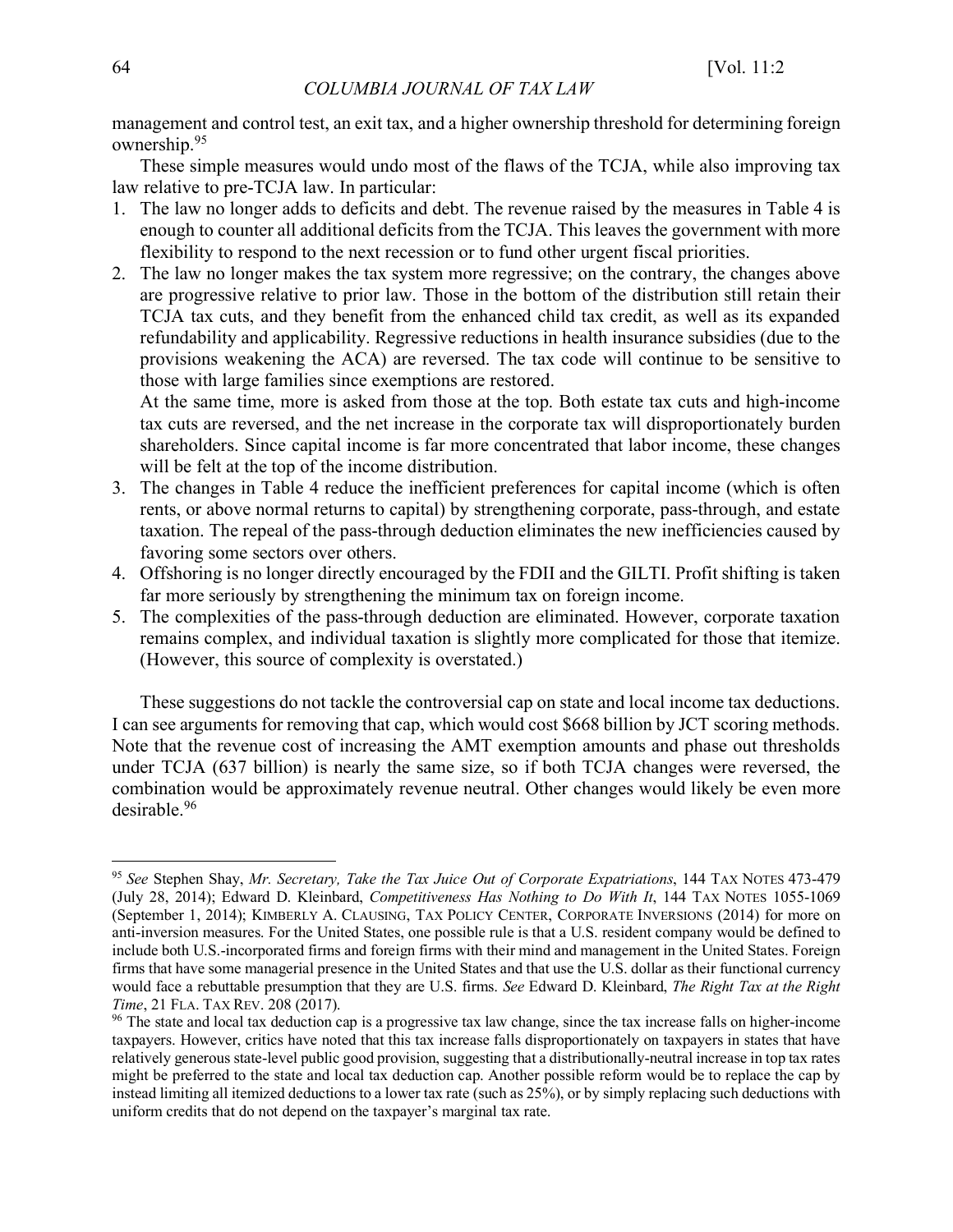Finally, it is important to note that Table 4 is merely suggestive of possible revenue effects. There are surely interactions between the provisions above that would affect the numbers of Table 4, if estimated by JCT experts. Thus, this table should be viewed as an indication of approximate magnitudes and not as the final word on how this combination of law changes would affect revenues. Even the JCT is uncertain about exact magnitudes!

# VIII. BUILDING A BETTER TAX REFORM

The prior section demonstrated that the essential flaws of the TCJA are relatively easy to fix, and one can do better than simply repealing the entire bill. Indeed, one can eliminate the additional deficits of the TCJA while making the tax code more progressive than it was beforehand. It is also possible to combat profit shifting and eliminate the misguided offshoring incentives of the TCJA.

This section moves forward from that starting point, laying out a rough sketch of a larger scale tax reform that would make our tax system more compatible with the challenges of today's global, technologically sophisticated economy. In particular, there are three daunting policy problems can all be addressed together through a comprehensive tax reform.

First, as discussed in Section III, we've experienced over 35 years of increasing income inequality and relatively stagnant wage growth.<sup>97</sup> While the economy as a whole has performed admirably, with strong growth in GDP per-capita, typical households have seen less economic progress. Several key forces are jointly responsible for the subdued wage growth of those in the bottom 2/3 of the population: technological change that rewards those with high educational attainment while harming those with less education, increased market power of companies relative to workers, increased international competition, changes in social norms, and important changes in economic policy.

Second, our tax system is not suited to either the global nature of modern business activity nor the rising share of capital in national income. For example, 70% of U.S. equity income goes untaxed by the U.S. government at the personal level, leaving business taxation an essential role in capital taxation. Yet corporate taxation is leaky; loopholes allow many profits of multinational companies to escape taxation.<sup>98</sup> Discrepancies between the tax treatment of corporate and passthrough business activity also distort the choice of organizational form and further reduce the business tax base.99 Business taxation, estate taxation, and personal capital taxation could all be usefully strengthened.

Third, climate change is a singular threat, posing grave threats to the livability of our planet.

In Chapter ten of my recent book, I lay out the broad contours of a "grand bargain" tax reform that would simultaneously respond to all three challenges, and I build on Section VII to suggest a similarly comprehensive reform here.<sup>100</sup> A grand bargain brings disparate constituencies together. In this plan, those on the left may appreciate the response to climate change as well as

 <sup>97</sup> *See* CLAUSING,*supra* note 25 (discussing these challenges alongside a thorough discussion of the casual factors that have contributed to these troubling labor market trends).

*<sup>98</sup> See* Leonard E. Burman et al., *supra* note 59 (regarding the low share of U.S. equity income that is taxed by the U.S. government). See Clausing, supra note 68 (regarding the profit shifting of multinational companies).<br><sup>99</sup> See Cooper et al., *supra* note 67 (regarding the loss of revenue due to the prior favorable tax treatment of pass-

through business income prior to the TCJA. Of course, the TCJA creates its own inequities in this domain, as described above).

<sup>100</sup> *See* CLAUSING *supra* note 25 at Chapters 10.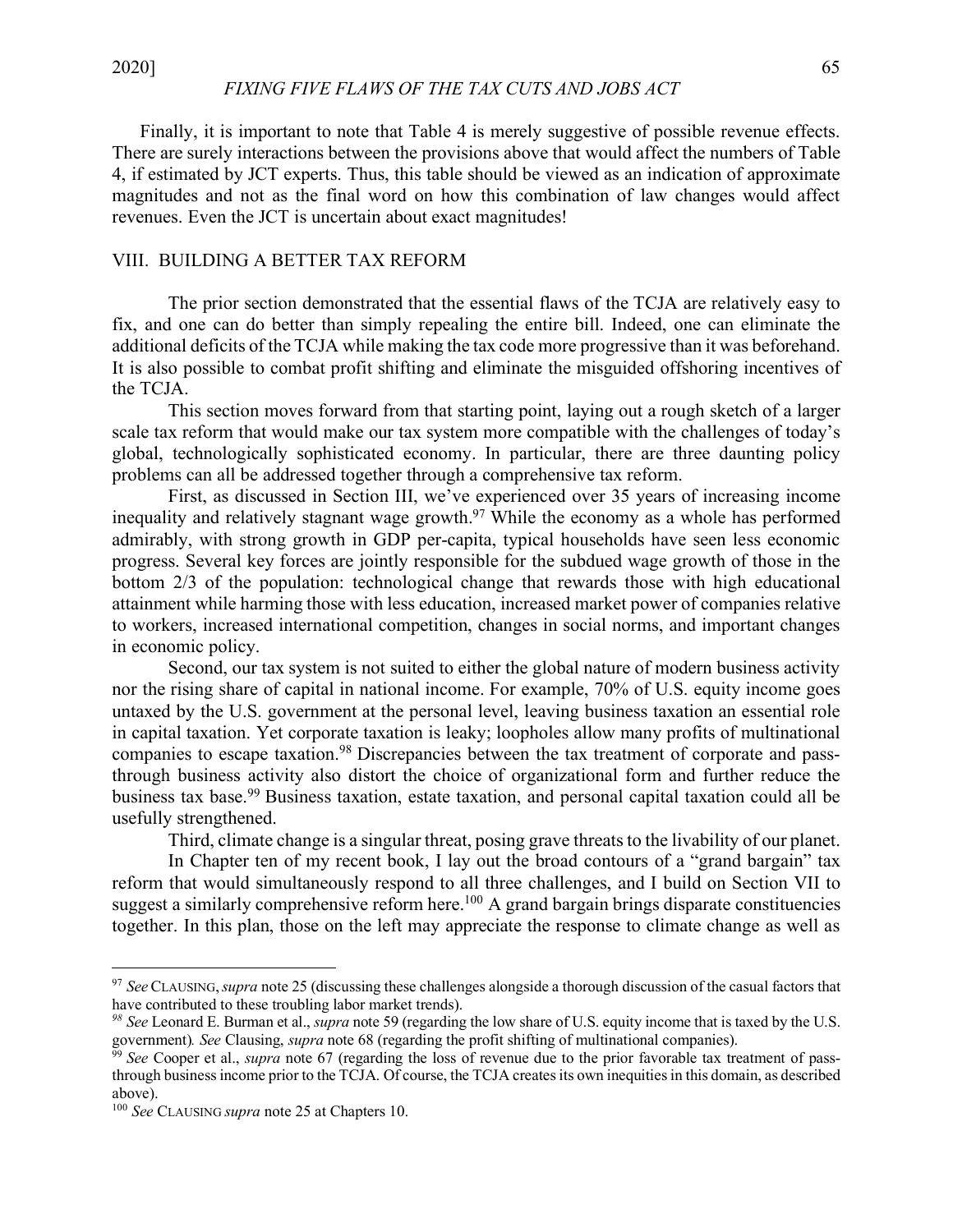the greater progressivity of the tax system, while those on the right may appreciate that tax rates can be lower, and our tax system more efficient, if we close loopholes and rely on new revenue sources.

What are the building blocks of a better tax reform? A good starting point is the list of incremental changes in Section VII. The corporate tax provisions of Section VII toughen the minimum tax substantially, helping protect our corporate tax base from the serious erosion caused by international profit shifting. Together with the repeal of the pass-through deduction, these provisions do a better job of taxing capital income in a global economy.

But, it is useful to go further. The plan in Table 5 also addresses income inequality, wage stagnation, and climate change. An expansion of the earned income tax credit boosts incomes at the bottom and middle of the U.S. wage distribution. Tackling loopholes, increasing capital taxation, and creating a stronger estate tax all address top-end income inequality. The additional tax contributions from those at the top of the income distribution are meant to ensure that all sources of income get taxed at reasonable rates, reducing inefficient tax distortions and increasing revenue. Ideally, all forms of income (received by the same person/entity) would be taxed at the same rate, and these reforms move the tax system toward that goal. Finally, the carbon tax provides a new source of revenue, and it responds to the world's most important market failure.

| Table 5: A Better Tax Reform                                                  |                                              |                                         |
|-------------------------------------------------------------------------------|----------------------------------------------|-----------------------------------------|
|                                                                               | Possible 10yr Revenue,<br>in billions of USD |                                         |
| <b>TCJA</b> Changes<br>(Table 4 Above)                                        | $+1,455$                                     | Offsets revenue loss due to TCJA        |
| <b>New Changes</b>                                                            |                                              |                                         |
| Expansion of Earned Income<br>Tax Credit/Child Tax Credit                     | $-2,450$                                     |                                         |
| Carbon Tax, rising over ten<br>years from \$5 to \$50 per<br>metric ton $CO2$ | $+1,100$                                     | On Net, New Changes are Revenue Neutral |
| Changes to Capital Taxation                                                   | $+700$                                       |                                         |
| Reductions in Loopholes and<br>Enhanced I.R.S. Enforcement                    | $+400$                                       |                                         |
| More Robust Estate Tax                                                        | $+250$                                       |                                         |

Table 5: A Better Tax Reform

As a package, the changes of the prior section eliminate the deficits caused by TCJA. The reforms suggested here could be pursued on either a revenue-neutral basis or on a revenueincreasing basis. Keeping revenues constant still implies a baseline of increasing debt to GDP ratios, due to the aging of the baby boom generation and our prior commitments to Social Security and Medicare. A revenue-positive reform would allow the funding of other urgent priorities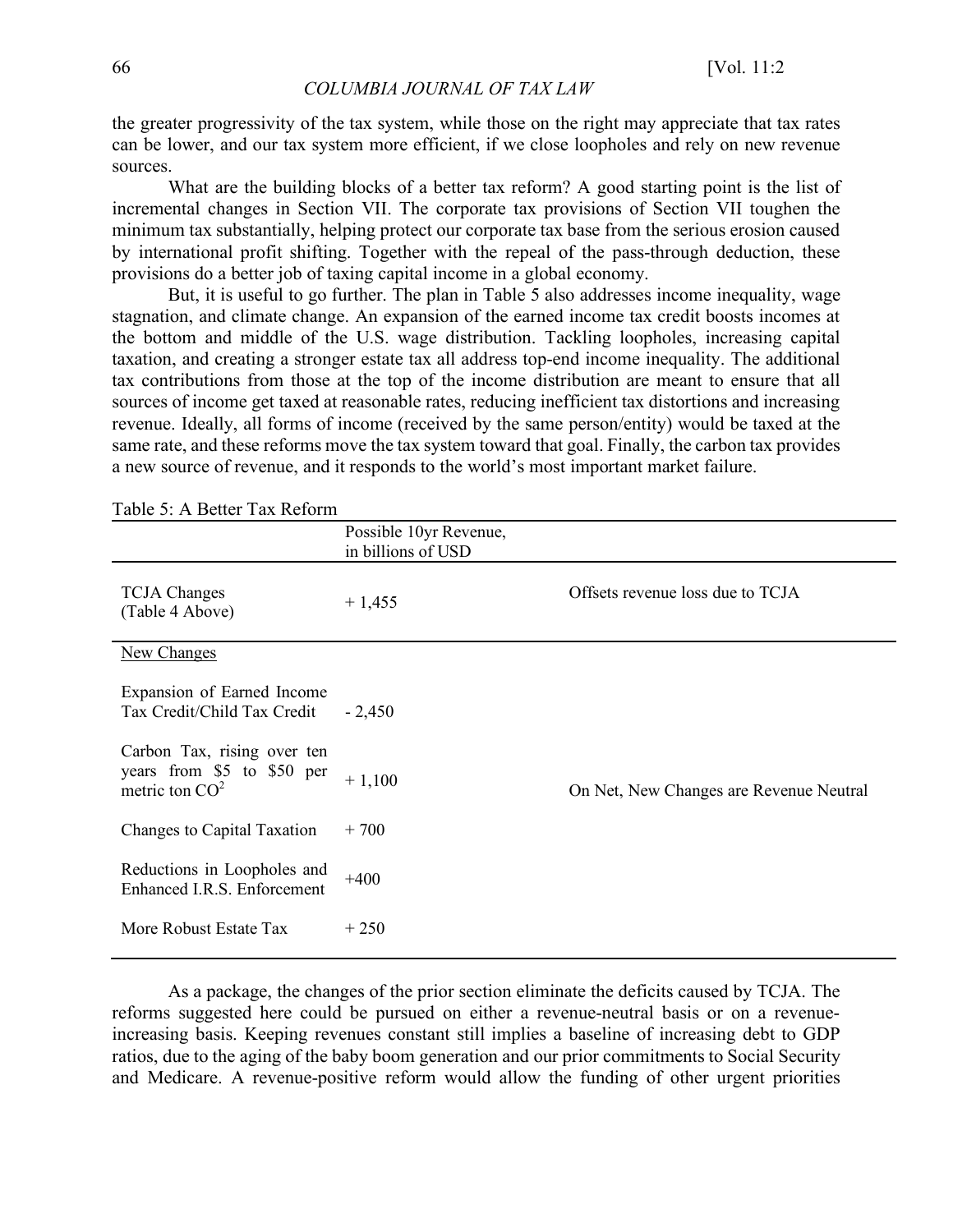(without resorting to even more deficits) or deficit and debt reduction; either would leave us in a better starting place when the next recession arrives.

The suggestions of Table 5 are relatively modest, although the politics will still be difficult. In appendix B, I consider a larger scale version of the same reforms. While that version of these reforms appears less politically feasible now, it is a useful comparison in case the range of possibilities expands.

Consider each of the five main tax measures in Table 5. First, the earned income tax credit (EITC) is an efficient and well-designed anti-poverty tool, justifiably supported by many thinkers and policy-makers on both sides of the political spectrum. The EITC subsidizes work, since it provides negative tax rates for those with low incomes.

Indeed, the earned income tax credit illustrates why the tax system is a powerful redistributive tool, capable of ensuring that gains in GDP translate into gains in income for most members of society. To increase wages at the bottom of the income distribution, the earned income tax credit can be expanded to be larger and more generous for childless workers, extending benefits higher up the income ladder.

At present, the EITC is far more generous for those with children than for the childless. For example, Figure 11 shows that for those with two children, the EITC can add over \$5,900 to their income, whereas for childless workers the maximum EITC is only \$538.

![](_page_36_Figure_7.jpeg)

Figure 11: The Earned Income Tax Credit in 2020

While some have argued that the EITC is unduly complex and difficult to administer, an alternative formulation could simultaneously reduce administrative burdens and reach more people. In particular, the EITC could extend to all workers regardless of the number of children, and the child tax credit could be expanded in tandem to help those with children. It would be important to make the child tax credit fully refundable so that parents received the credit even if their incomes were too low to owe tax that year. Like the EITC, the child tax credit could be phased out to avoid reaching those with higher incomes who are relatively well off.

Despite the political popularity of the universal basic income in some circles, the EITC is a much better way to move resources toward those who need them the most. In contrast, the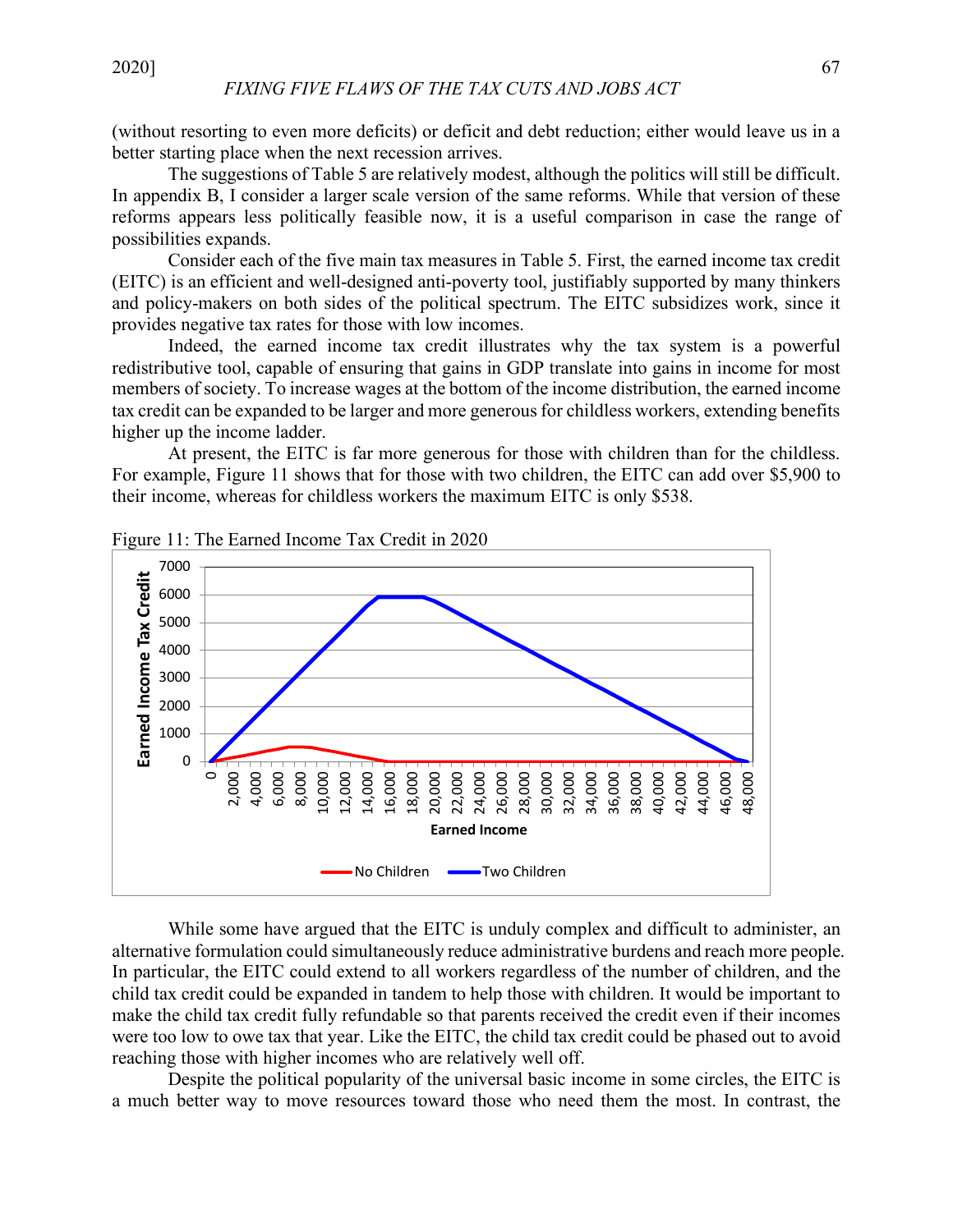*universality* of the basic income make it very expensive. Even a modest \$12,000 per American UBI would cost an amount (\$3.9 trillion) greater in size than the entire tax revenues of the federal government in 2018 (\$3.3 trillion).<sup>101</sup>

One nice feature of the earned income tax credit is that it is directed at the true nature of our labor market problems. The unemployment rate has been quite low, standing at 3.5% as of December 2019, but the problem faced by many workers over the past few decades is that many jobs do not pay well. If you work full time at the federal minimum wage, you earn \$14,500 per year, an amount that would put workers below the federal poverty line if they support even one dependent. The earned income tax credit can make a huge difference for such workers.

Second, consider the carbon tax. My proposal would gradually phase in a carbon tax of \$50 per metric ton, increasing the carbon tax by \$5 each year for ten years. Thus the revenue for the ten year window (\$1.1 trillion) masks an increase in revenue, such that by the end of the window the carbon tax would be raising \$200 billion a year. The phase in would be a useful way to reduce disruption as the market adjusted a more correct price of carbon. This revenue estimate is from the Congressional Budget Office estimate of a \$25 per ton carbon that that would be in place over the entire ten-year-period.102 I consider a larger carbon tax in the Appendix B proposal.

Unlike most taxes, a carbon tax *increases* efficiency since the market left to its own devices would overproduce carbon, since markets ignore the external costs associated with climate change and global warming. However, a carbon tax provides a powerful price signal encouraging all businesses and consumers to reduce their carbon footprints. A carbon tax also makes alternative energy sources and green technology more cost-effective, as traditional energy sources relying on carbon become increasingly expensive in comparison. This incentivizes innovation and the development of new technology. Of course, it would also be sensible to devote more public spending to these goals, given the urgency of this policy priority.

For political reasons, it may be wise to tighten the link between the carbon tax and tax relief. While the package above would be a direct way to make sure that tax benefits went to those who most needed them, many have argued that simply returning the carbon tax to Americans on an even per-capita basis (as a carbon "dividend") might help build political support for this critically important policy step.

<sup>&</sup>lt;sup>101</sup> A hybrid option would retain the phase out of the EITC as incomes rose, but would include a lump-sum initial credit, not dependent on work. In the diagram above, the credit would start at some positive amount, even with zero hours of work, and then rise less steeply. This hybrid option lacks the universality of a classic UBI (since higherincome people would no longer receive it), and unlike the EITC, it removes the link between the initial benefit and work. Some favor this structure since it would be more helpful for those that could not find work. Still, unemployment insurance and disability insurance are intended to help with economic hardship due to many sources of joblessness. Also, because of the additional expense associated with not "phasing in" the tax credits with income, other features (such as the credit per hour of work and the maximum credit) would need to be less generous, for any given budget cost. This would reduce the wage subsidy element of the EITC.

<sup>&</sup>lt;sup>102</sup> See CONGRESSIONAL BUDGET OFFICE, THE BUDGET AND ECONOMIC OUTLOOK: 2018 TO 2028 (2018) (outlining a baseline from which to create assumptions about carbon tax effects). Here I assume that a phased in carbon tax that would average the same rate over ten years would raise the same revenue; however, ongoing revenues under this carbon tax would be higher. The CBO estimates allow behavioral response (i.e., less carbon) in their estimates; that tax would be indexed for inflation. There is of course some controversy over the exact external cost of carbon, and estimates vary substantially. *See, e.g,* Robert S. Pindyck, *The Social Cost of Carbon Revisited*, 94 J. OF ENV'T ECON. AND MGMT. 140 (2019) (finding that the social carbon cost estimates of most experts averages quite a bit higher than \$50 per metric ton, although \$50 per metric ton is closer to government estimates). For example, the U.S. EPA lists a social cost of carbon for 2020 of \$62 at a 2.5% discount rate or \$42 at a 3% discount rate. Estimates are sensitive to the discount rate since many of the costs of climate change are felt in the future.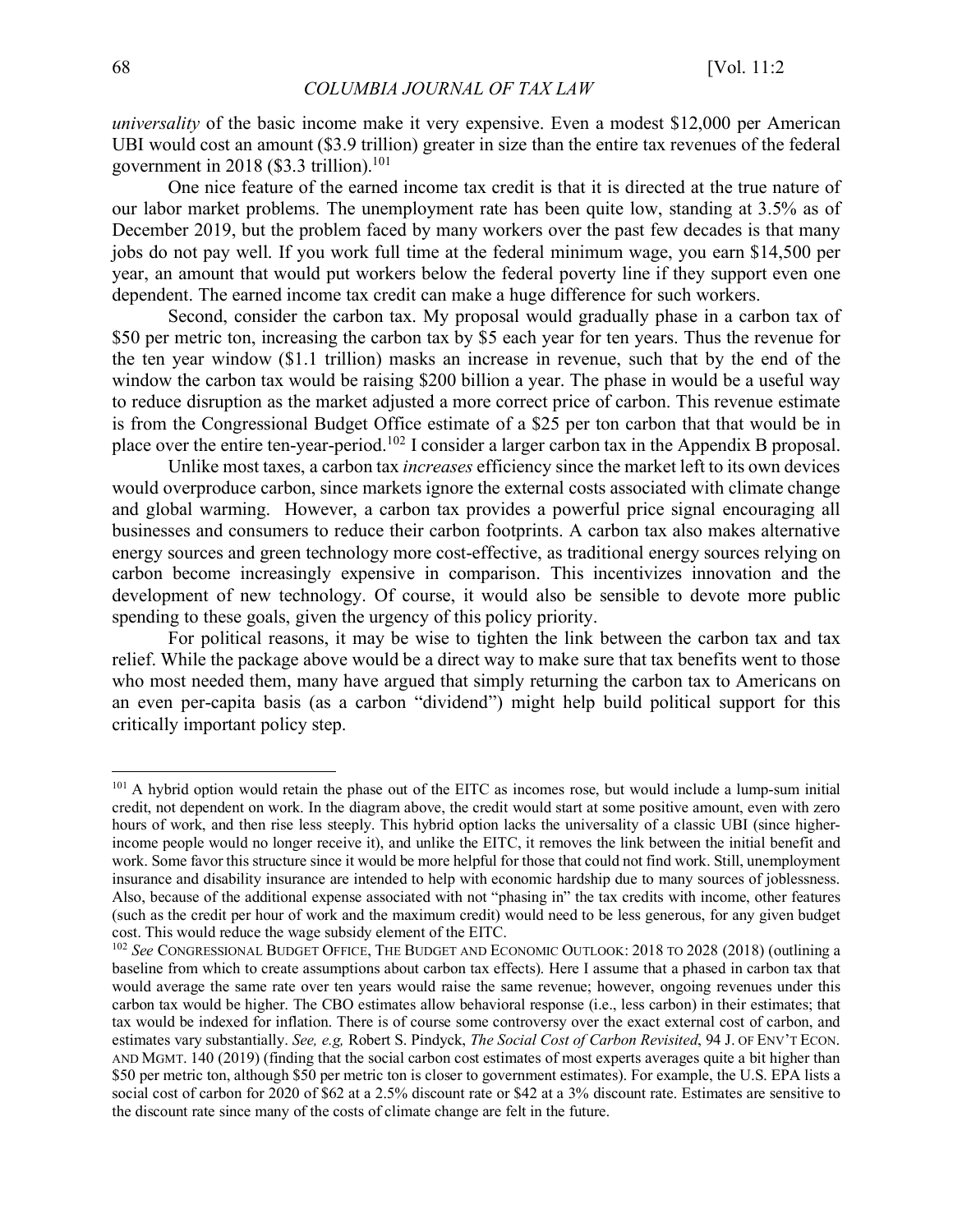# *FIXING FIVE FLAWS OF THE TAX CUTS AND JOBS ACT*

Since carbon would still be more expensive, the environmental aims would continue to be realized, even if the tax revenue were simply turned directly back to the people. And, if the revenue were handed back on an even per-capita basis, estimates suggest that 70% of Americans would be better off, since the rich consume more carbon than the poor (in total).<sup>103</sup> If such a step were necessary to build support for the carbon tax, that is definitely preferable to no action. However, combining the carbon tax with the reforms in Table 5 is more intellectually appealing, since the earned income tax credit is a more direct method of moving resources toward those with the most need, whereas a uniform per-capita carbon dividend is less targeted.

Third, capital taxation can be further buttressed to level the playing field between capital and labor income. At present, capital gains and dividends are taxed preferentially relative to wage income. As discussed in sections III and IV above, there is no strong theoretical foundation behind this policy stance, nor is there solid empirical evidence in favor of light capital taxation. However, there is evidence that the capital share of income is rising and that capital income is far more concentrated than labor income, both arguments for greater capital taxation. The suggested incremental reforms in Table 4 move in this direction by strengthening business taxation. But there are also useful reforms on the individual level.

Still, some worry about the possible double taxation of equity-financed investments if both business and individual capital taxation are strengthened. There are several reasons why such worries are overstated. First, debt-financed investments are not double-taxed, since they are typically subsidized through the corporate tax system. Second, 70% of equity income is not taxed at the individual level by the U.S. government.<sup>104</sup> Third, due to the generous treatment of new investments (for example, full expensing of equipment under present law), the business layer of taxation mostly falls on excess profits, profits above the normal return to capital. Even prior to full expensing of equipment investment, over 75% of the corporate tax base was comprised of excess profits.<sup>105</sup> Thus, as discussed in Section IV, efficiency considerations surrounding excess taxation are likely to be minimal.106

Following revenue estimates from the Department of Treasury and the Congressional Budget Office, I suggest four main reforms.<sup>107</sup>

- 1. Couple a four-point increase in capital gains and dividends tax rates with reforms that would undo the step-up in basis at death for capital assets. Presently, step-up in basis leaves much capital appreciation untaxed and also causes investors to retain assets too long for tax purposes. Eliminating step-up in basis will increase the revenue gain from any capital gains tax increase, since higher tax rates increase investors' desire to hold assets until death.
	- a.  $\lceil \sim $250 \text{ billion over ten years} \rceil$

 <sup>103</sup> *See* JOHN HOROWITZ ET AL., METHODOLOGY FOR ANALYZING A CARBON TAX (2017).

<sup>104</sup> Leonard E. Burman et al., *supra* note 59.

<sup>105</sup> *See* Laura Power & Austin Frerick, *supra* note 58.

<sup>106</sup> *See* Jason Furman, *How to Increase Growth While Raising Revenue: Reforming the Corporate Tax Code*, *in* TACKLING THE TAX CODE: EFFICIENT AND EQUITABLE WAYS TO RAISE REVENUE 285 (Jay Shambaugh ed., 2020) (proposing a method to make the corporate tax code more efficient). However, if instead the tax system evolves toward higher capital taxation *without* expensing, it might be useful to eventually consider proposals for integration, such as allowing shareholders tax credits for corporate taxes already paid on the underlying income.

<sup>&</sup>lt;sup>107</sup> All numbers are approximate, and it is important to account for inflation and income growth in the period between the CBO/Treasury analyses and implementation. Estimates for i, ii, and iv are based on estimates from DEPARTMENT OF THE TREASURY, *supra* note 92; estimates for iii are from CONGRESSIONAL BUDGET OFFICE, *supra* note 103.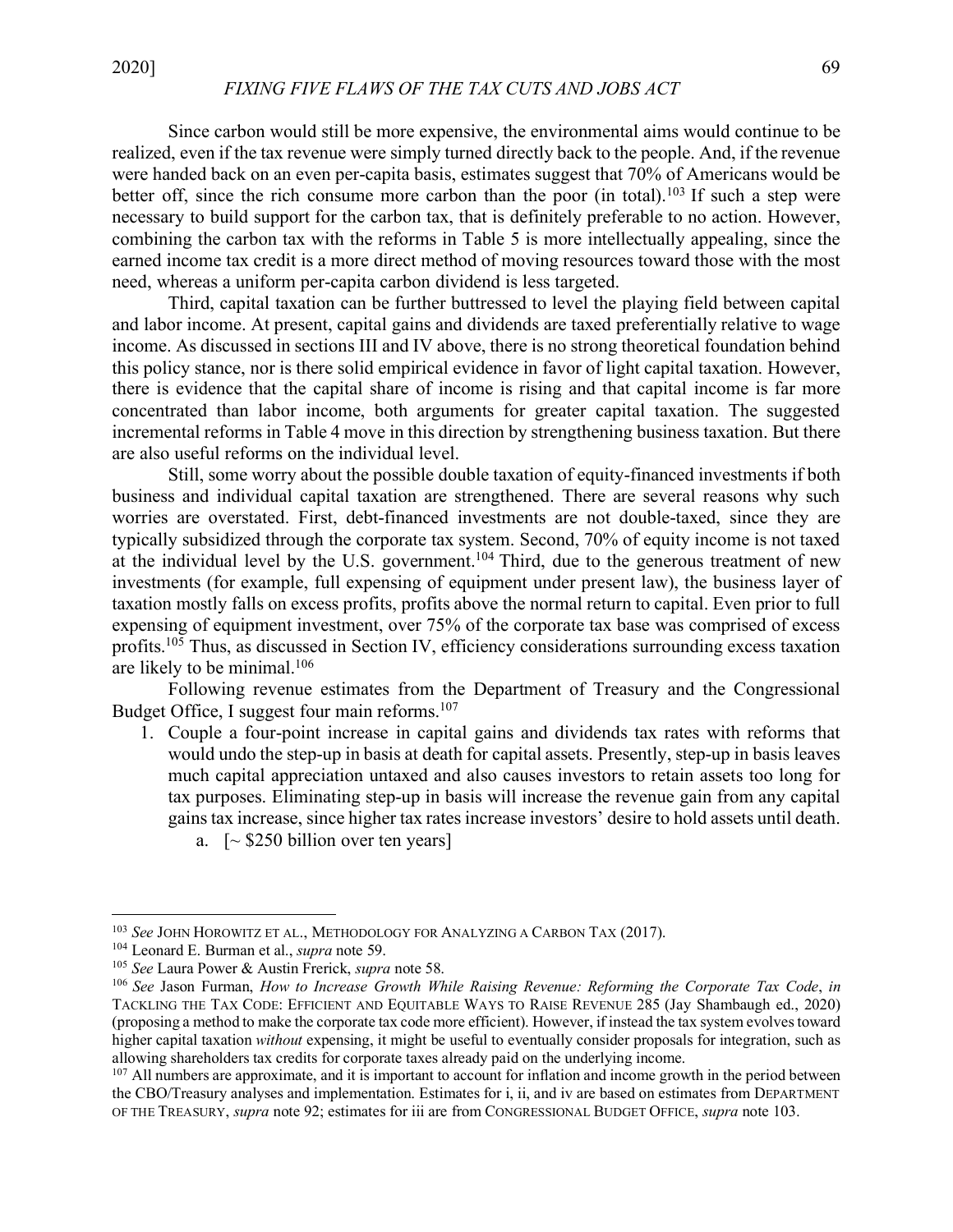- 2. Ensure that all business income of high-income taxpayers is subject to the 3.8% Medicare tax through either the net investment income tax or the self-employment contributions system. Extend self-employment taxes to all owners of professional services businesses.
	- a.  $\lceil \sim $300 \text{ billion over ten years} \rceil$
- 3. Limit retirement contributions by capping the total employee/employer contribution to \$50,000 per year, capping IRA contributions, and not allowing Roth IRA conversions for high-income taxpayers.
	- a.  $\left[\sim $100 \text{ billion over ten years}\right]$
- 4. Limit deferral of capital gains on "like kind" businesses or investment properties. [~\$50 billion over ten years]

Fourth, I suggest increased I.R.S. enforcement as well as additional loophole closures that would raise \$400 billion over ten years in total. Repealing the carried interest loophole would raise \$20 billion, requiring derivatives to be marked to market with ordinary treatment of gains/losses would raise about \$20 billion, reducing fossil fuel tax breaks would raise about \$40 billion, and greater I.R.S. enforcement resources alongside a better targeting of those resources would raise about \$320 billion.108 After decades of poor funding, the I.R.S. needs far more resources to administer the tax code.<sup>109</sup> Giving the I.R.S. the resources they need, and focusing enforcement in the areas where it will be most productive, can raise both taxpayer morale and government revenue.

Finally, I suggest provisions that allow for a more robust estate tax. Simply restoring the estate, gift, and generation-skipping transfer tax parameters from 2009 would raise over \$200 billion; other minor provisions closing estate tax loopholes make the total closer to \$250 billion.110

Appendix B also considers larger revenue-raising proposals for capital taxation, the I.R.S. enforcement, and estate taxation. These follow recent suggestions from Batchelder (2020) and Sarin, Summers, and Kupferberg (2020).<sup>111</sup>

All of these numbers are approximate. While based on numbers from similar estimates from the Treasury and the CBO, interactions between provisions and the effects of intervening changes in the law are difficult to estimate. Both inflation and ensuing economic growth since the studies in question undoubtedly raise these estimates. Table 5 should be treated as merely illustrative of the rough magnitudes of revenue increases that such law changes are likely to generate.

Still, the broad outline of this reform is possible, and tax rates are not dramatically higher than they were pre-TCJA; for most people, they are lower! Distortions between different forms of income, different industries, and different locations of income are all reduced. The tax system is made far more progressive by strengthening capital taxation and providing tax relief for those with lower incomes. Climate change is addressed in a way that helps fund tax relief for lower-income Americans.

<sup>&</sup>lt;sup>108</sup> Aside from the I.R.S. numbers, the remainder of the estimates are based on DEPARTMENT OF THE TREASURY, *supra* note 92. The I.R.S. numbers are a more modest version of proposals from Natasha Sarin & Lawrence H.

Summers, *Shrinking the Tax Gap: Approaches and Revenue Potential*, TAX NOTES FEDERAL 1099–1112 (2019).<br><sup>109</sup> See Paul Kiel & Jesse Eisinger, *How the IRS Was Gutted*, Propublica (copublished with The Atlantic), (December 11, 2018) https://www.propublica.org/article/how-the-irs-was-gutted [https://perma.cc/9U32-UMGC] (describing the underfunding of the I.R.S.).

<sup>&</sup>lt;sup>110</sup> Estimates are based on DEPARTMENT OF THE TREASURY, *supra* note 92.<br><sup>111</sup> Lily L. Batchelder, *Leveling the Playing Field Between Inherited Income and Income from Work Through an Inheritance Tax*, *in* TACKLING THE TAX CODE: EFFICIENT AND EQUITABLE WAYS TO RAISE REVENUE 43 (Jay Shambaugh ed., 2020); Natasha Sarin et al., *Tax Reform for Progressivity: A Pragmatic Approach*, *in* TACKLING THE TAX CODE: EFFICIENT AND EQUITABLE WAYS TO RAISE REVENUE 317 (Jay Shambaugh ed., 2020).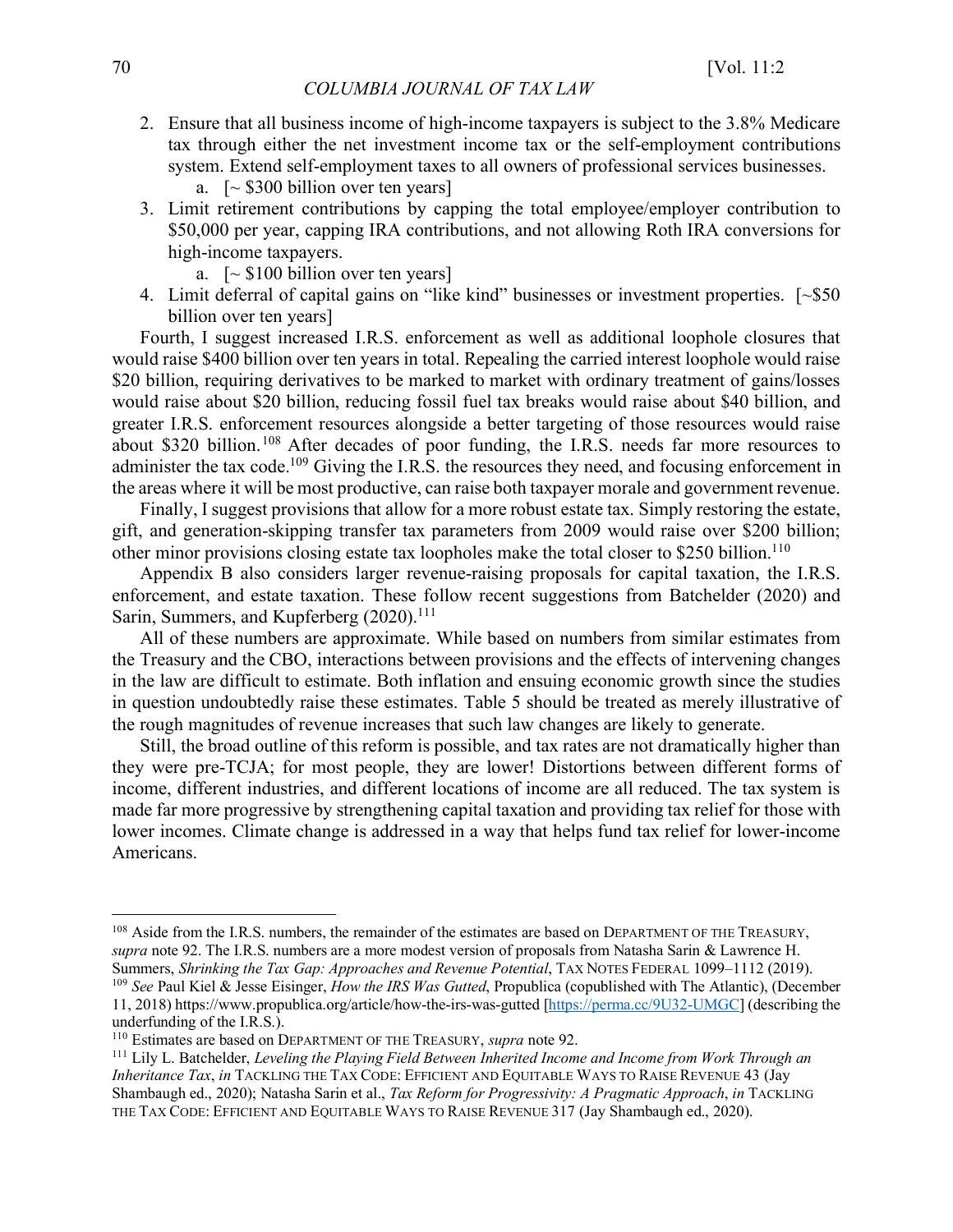None of these proposals require a fundamental rethinking of our basic system of taxation; all of these changes have been considered before and would be relatively simple to legislate. Since these reforms do not require lengthy periods of technical study prior to implementation, they could be implemented relatively swiftly, although it is wise to allow adequate time for debate and reflection.

In the long run, we should strive for more innovative solutions to our tax policy problems. For example, as I've noted elsewhere, formulary apportionment would be a useful fundamental reform of international corporate taxation. <sup>112</sup> However, it is also a reform that would benefit from international cooperation as well as careful study of technical implementation issues. Likewise, a destination-based cash-flow tax would be best implemented within a framework of international cooperation and with adequate time to address the challenges of technical implementation.<sup>113</sup>

Also, there is room for more innovation and boldness in terms of expansions to the earned income tax credit. As one example, Burman (2019) suggests a massive expansion of the earned income tax credit, raising the credit to 100% matching, raising the maximum credit to \$10,000, pairing with an expansion of the child tax credit, and indexing the maximum credit to gains in GDP per-capita.<sup>114</sup> Since this plan costs over \$1 trillion per year when it is fully phased in, Burman pairs it with an 11% value-added tax to achieve revenue neutrality. The combination is strongly progressive, and it results in substantial poverty reduction. However, given the scale of the change as well as the need for a VAT, that proposal will also require time.

Depending on political decisions regarding the ideal role of the state, the government may need more revenue than the above proposals generate, and Appendix B suggests additional revenue options. Still, these proposals provide a solid foundation from which to raise additional revenue, and rates can be raised (or lowered) across the board from this starting point. More generally, it is important to remember that spending, as well as taxation, has distributional consequences; the fiscal system needs to be viewed as a whole.<sup>115</sup> As one example, the social security system is progressive as a whole (including both benefits and taxes), even though the payroll tax that finances it is regressive.

#### IX. CONCLUSION

With respect to every important tax policy desideratum, we can do a lot better than Public Law 115-97 (the TCJA). There are five central ways in which the new tax law moves the tax system away from ideal tax policy principles. First, the legislation finances tax cuts with deficits. Deficits are not always bad; they can be quite helpful in times of recession, and future-oriented public investments in infrastructure or human capital may justify defraying some of their tax costs

 <sup>112</sup> *See* REUVEN S. AVI-YONAH & KIMBERLY A. CLAUSING, *Reforming Corporate Taxation in a Global Economy: <sup>A</sup> Proposal To Adopt Formulary Apportionment*, *in* PATH TO PROSPERITY: HAMILTON PROJECT IDEAS ON INCOME SECURITY, EDUCATION, AND TAXES 319 (Jason Furman & Jason E. Bordoff eds, 2008) and Kimberly Clausing, *Taxing Multinational Companies in the 21st Century*, *in* TACKLING THE TAX CODE: EFFICIENT AND EQUITABLE WAYS TO RAISE REVENUE 237 (Jay Shambaugh ed., 2020).<br><sup>113</sup> *See* Reuven S. Avi-Yonah & Kimberly A. Clausing, *Problems with Destination-Based Corporate Taxes and the* 

*Ryan Blueprint*, 8 Colum. J. Tax L. 229 (2017).

<sup>114</sup> Leonard E. Burman, *A Universal EITC: Sharing the Gains from Economic Growth, Encouraging Work, and Supporting Families* (2019), *available at https://www.taxpolicycenter.org/publications/universal-eitc-sharing-gains-economic-growth-encouraging-work-and-supporting-families/full [https://perma.cc/R2UG-FUJK].* 

<sup>115</sup> See EDWARD D. KLEINBARD, WE ARE BETTER THAN THIS: HOW GOVERNMENT SHOULD SPEND OUR MONEY (2015).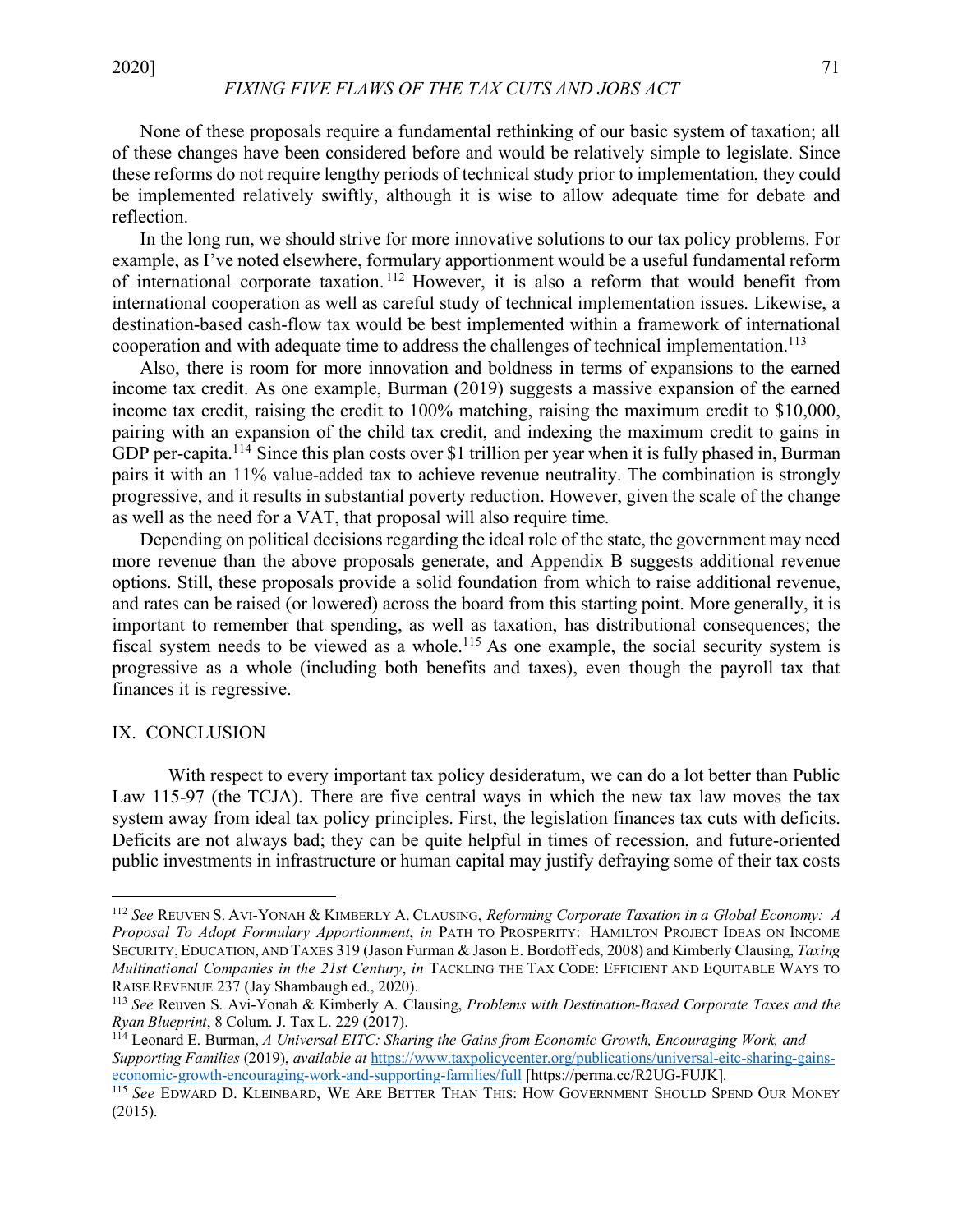into the future. However, the increasing deficits and debt under the TCJA risk displacing other urgent fiscal priorities as well as justifying a more timid fiscal response to the next recession.

Second, in a time of worsening income inequality, TCJA provides far larger tax cuts for those at the top of the distribution than others, both relative to incomes and in absolute terms. Tax cuts for the bottom 3/5 of the income distribution turn into tax increases over time. Further, even in the first year of the legislation, for most Americans the tax cuts' modest boost to their after-tax incomes is far outweighed by the higher costs of health insurance premiums, due to the deliberate weakening of health insurance markets under the TCJA.<sup>116</sup> Also, despite ebullient claims from Administration economists that the corporate tax cuts would ultimately cause large wage gains, there is no evidence that buttresses such assertions – either presently or in the larger body of data from past experience.

Third, by cutting taxes dramatically for capital income, including corporate income, passthrough business income, and estates, the tax law exacerbates the under-taxation of capital in our tax system. Contemporary research provides scant theoretical rationale for lighter capital taxation, especially since excess (above-normal) profits are now a big part of the capital income tax base. Also, there is no empirical evidence that reducing capital taxation creates broad benefits for the economy as a whole. Cuts in capital taxation do exacerbate increased income concentration, since capital income is far more concentrated than labor income.

Fourth, the legislation makes limited (if any) progress on the substantial problems of profit shifting and corporate tax base erosion. There are conflicting incentives within the international provisions of the TCJA; on net, the international provisions do not raise revenue relative to prior law.117 In addition, the TCJA introduces *new* incentives for the offshoring of physical assets, since increasing assets in low-tax countries enables foreign income to be more lightly-taxed. In contrast, increasing assets in the United States reduces the tax benefits associated with the new export subsidies in the law. Overall, the post-TCJA tax system tilts the playing field in favor of earning foreign income and making foreign real investments.

Finally, any modest simplification gains on the individual side of the TCJA are more than offset by increased complexity on the business side; both the new pass-through deduction and the new international provisions are enormously complex. Further, the planned expiration of many provisions in the law, as well as the planned changes in tax rates, R&D amortization, and other provisions, will increase uncertainty, complexity, and the budget costs of the legislation (if provisions are extended).

With so many flaws in the new tax law, it is tempting to simply repeal and start fresh. Yet the new law provides a useful starting point for reforms that might improve tax law relative to pre-TCJA law. The law can be made far more progressive by keeping the tax cuts that benefit the lower end of the income distribution, reinstating the enforcement of the individual mandate, and expanding the (now larger) child tax credit to be fully refundable and to apply to more low-income taxpayers. These changes can be coupled with changes that eliminate tax cuts for those at that top, repeal the pass-through deduction, raise the corporate tax rate, and toughen the minimum tax. This

<sup>&</sup>lt;sup>116</sup> The TCJA repealed the tax penalty for going without health insurance. As more Americans go uninsured, that increases both their own financial vulnerability (due to the high costs of illness or medical bankruptcy) and the insurance premiums for those remaining in the insurance pool. The Joint Committee on Taxation estimates that the TCJA will reduce government spending on subsidies for health insurance for low-income Americans by over \$300 billion.

 $117$  This ignores the revenue from the repatriation tax on prior foreign earnings; that provision is a tax break relative to prior law.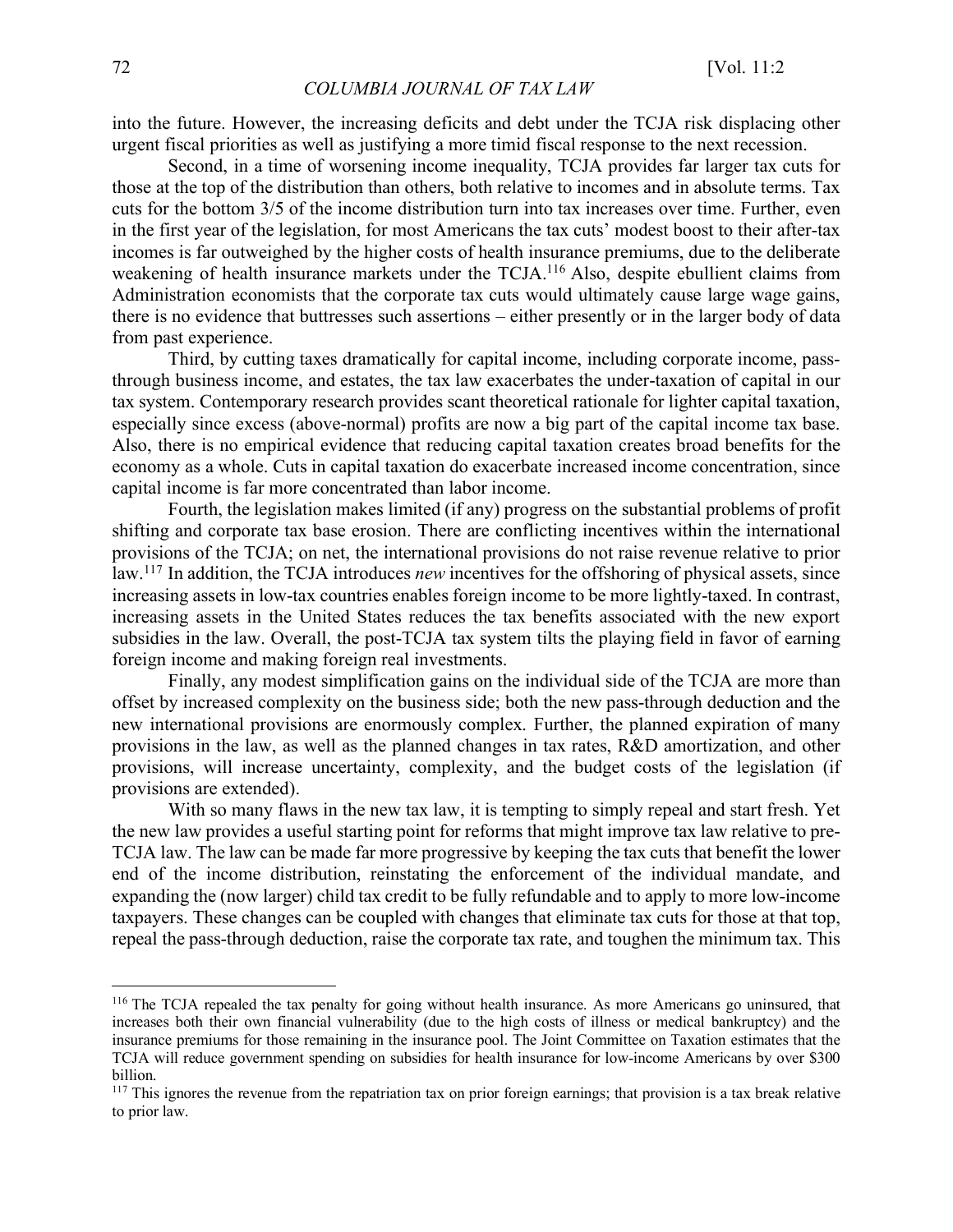package of incremental changes would eliminate the additional deficits created by the TCJA while making the U.S. tax code substantially more progressive than it was before the TCJA.

These changes can also address profit shifting and the under-taxation of capital income. In terms of profit shifting, the minimum taxes on international income under TCJA are a useful starting point, but they can be strengthened to work better. To counter the under-taxation of capital income, stronger business taxation is essential, since 70% of U.S. equity income is untaxed by the U.S. government at the individual level.

The aforementioned reforms address most of the flaws of the Tax Cuts and Jobs Act. However, there is still room for more comprehensive tax reform. In Section VIII, I suggest a reform that would strengthen incomes at the bottom and middle of the income distribution through an expanded, reformed earned income tax credit. The proposal is revenue neutral; it is funded with the proceeds of a new carbon tax, stronger individual capital and estate taxation, the closing of loopholes, and better tax administration and enforcement.

This larger reform responds to several serious threats we are facing at the present moment in economic history. The world's most important market externality is climate change, and a carbon tax is a crucial way to respond to that challenge while also funding other urgent priorities.

Beyond climate change, our most serious economic problem is the failure of the last four decades of economic growth to deliver broadly shared economic gains to society at large. The tax system is a powerful tool for promoting more inclusive growth, if we have the will to use it. By increasing the progressivity of the tax system, and by making the rewards to work greater for those in the bottom parts of the income distribution, we can ensure that gains in GDP benefit most Americans while also funding our fiscal priorities.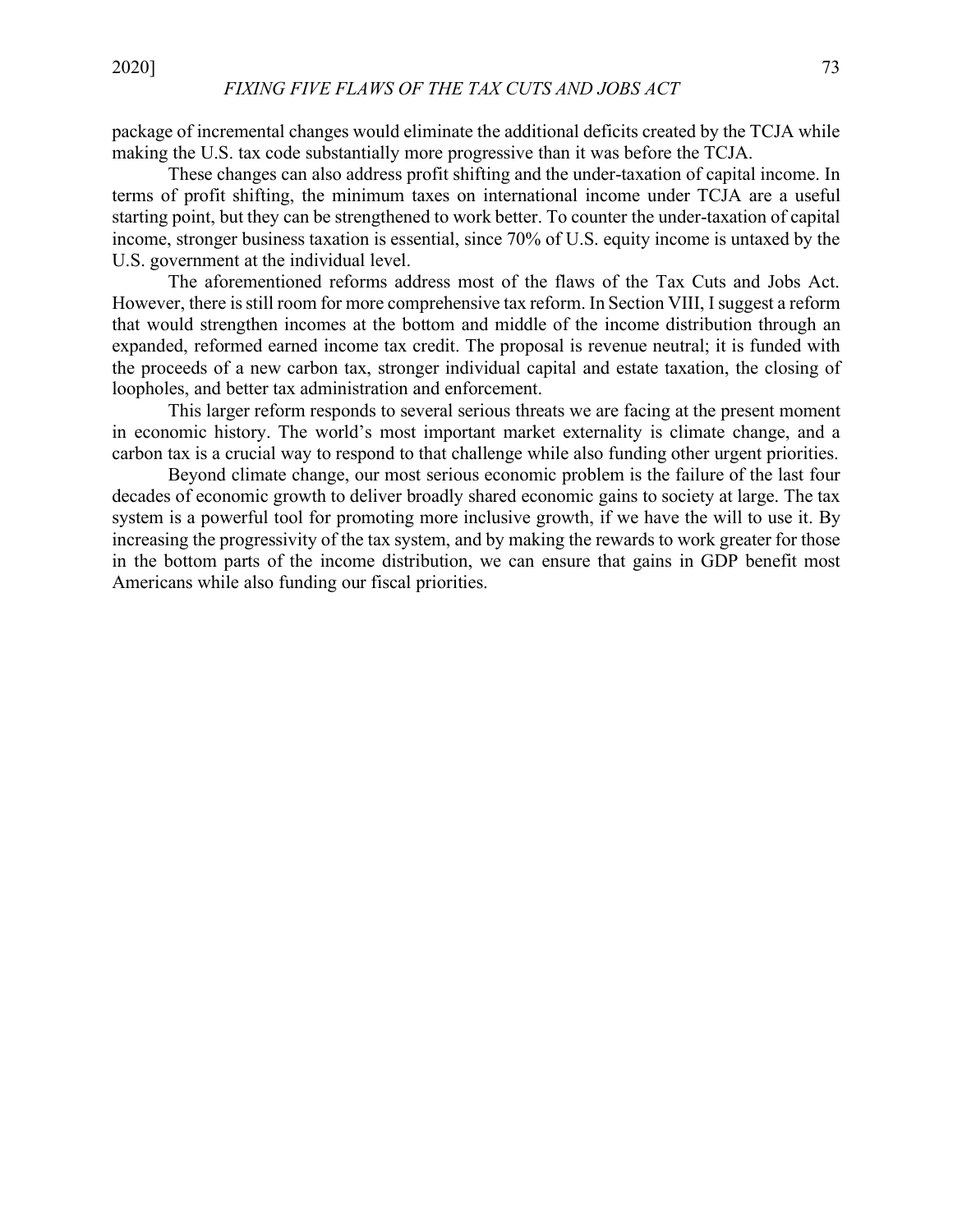#### Appendix A: Estimating the Revenue from a 21% Per-Country Minimum Tax

To calculate the amount of revenue that would be raised from a per-country minimum tax at 21%, I follow the method described in Clausing (2020) Appendix  $E^{118}$  The analysis is based on two data sources: the direct investment income series reported by the U.S. Bureau of Economic Analysis and the country by country income series reported by the U.S. I.R.S. Statistics on Income.

Table A1 shows simple mechanical estimates of the revenue gain associated with higher per-country minimum taxes for these data series. The method behind this table is simple. For each country with an effective tax rate below the minimum tax rate, the difference between the minimum tax rate and the country's effective tax rate is multiplied by the profit in that country. Two-thirds of the resulting revenue is allocated to the United States, reflecting the fact that U.S. multinational companies undertake about two-thirds of their economic activity in the United States.

The remaining revenue ends up in other non-haven countries, due to reduced profit shifting from all non-haven countries under the minimum tax. Due to a reduced incentive to shift profits, the pattern of taxable profits across countries is likely to change, more closely reflecting the underlying location of economic activity. Thus, havens will lose tax base and non-havens will gain tax base. Thus, over time, the U.S. minimum tax revenue will partially show up as increased domestic corporate tax base (rather than minimum tax revenue), due to adjustments in the distribution of taxable profits.

|                                                    | TAUIU / M. O.D. INOVUHUU ITUHI A 2170 I UFUUAHII Y IVIHIHIIHIII TAA III 2017 |                              |
|----------------------------------------------------|------------------------------------------------------------------------------|------------------------------|
| Direct Investment Income   Full Country-by-Country |                                                                              | Average<br>Full<br>of<br>and |
| Series                                             | Sample                                                                       | Positive Profit Country-by-  |
|                                                    |                                                                              | <b>Country Sample</b>        |
| (balance of payments data;                         |                                                                              |                              |
| adjusted to be pre-tax)                            | (without stateless income)                                                   | (without stateless income)   |
|                                                    |                                                                              |                              |
| \$30 <sub>b</sub>                                  | \$41b                                                                        | \$53b                        |

Table A1: U.S. Revenue from a 21% Per-Country Minimum Tax in 2017

To calculate a ten-year revenue estimate, I average these three estimates, account for 4% nominal growth in foreign earnings over the ten-year window, and subtract the revenues that would otherwise be earned by our current global minimum tax. That generates a ten-year revenue estimate of \$360 billion for this budget window.

 <sup>118</sup> Clausing, *supra* note 68 app. C.